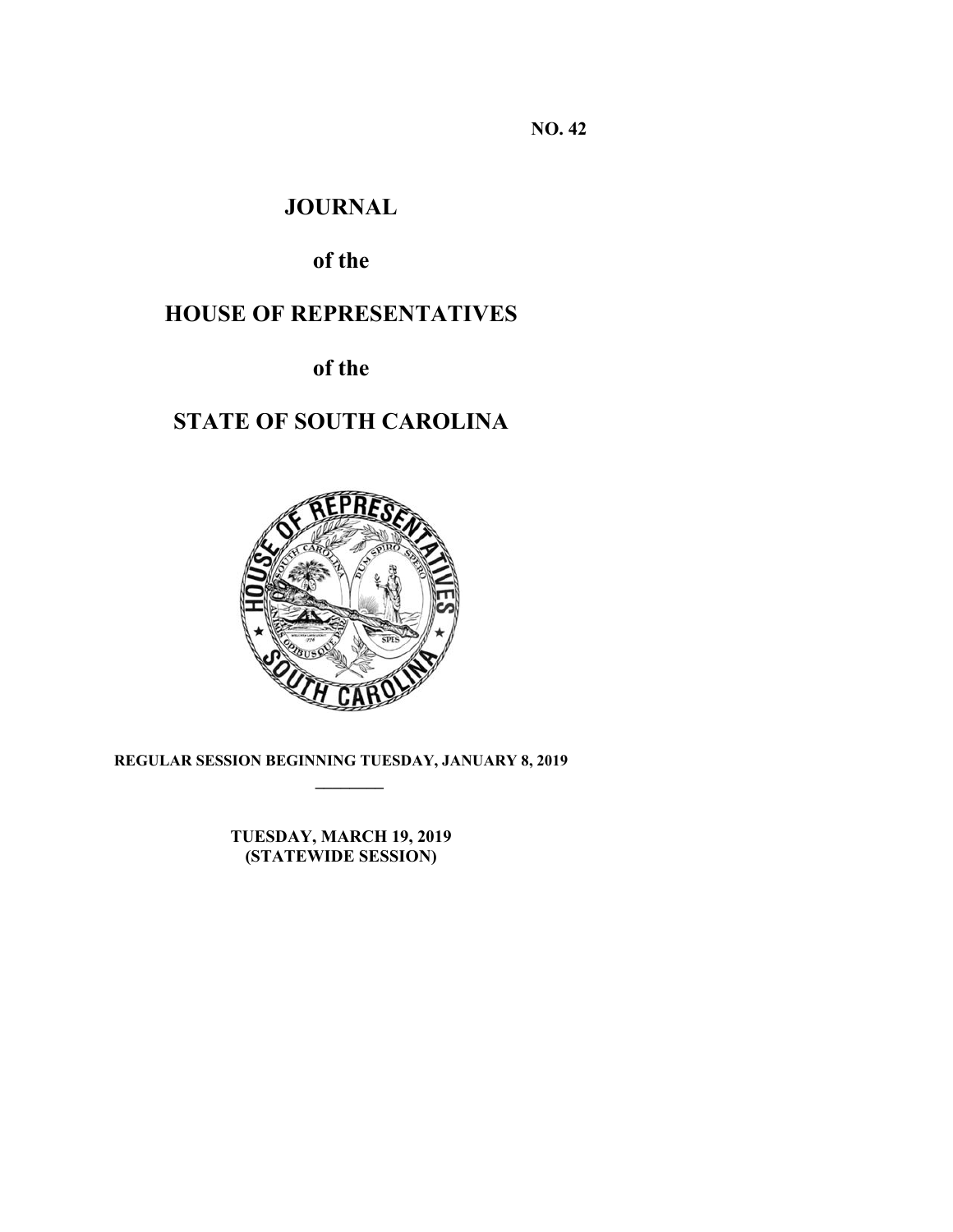### **Tuesday, March 19, 2019 (Statewide Session)**

Indicates Matter Stricken Indicates New Matter

The House assembled at 12:00 noon.

Deliberations were opened with prayer by Rev. Charles E. Seastrunk, Jr., as follows:

 Our thought for today is from 1 Corinthians 10:13: "God is faithful, and He will not let you be tested beyond your strength."

 Let us pray. Faithful God, help us to listen with love to those who feel overwhelmed. Provide these Representatives and staff the will and strength to do what is required. Bless them in their endeavors. We remember before You our defenders of freedom and first responders who care for and protect us. Bless our Nation, President, State, Governor, Speaker, staff, and all who give of their time and talents in this House. Heal the wounds, those seen and those hidden, of our brave warriors who suffer and sacrifice for our freedom. Lord, in Your mercy, hear our prayers. Amen.

Pursuant to Rule 6.3, the House of Representatives was led in the Pledge of Allegiance to the Flag of the United States of America by the SPEAKER.

After corrections to the Journal of the proceedings of Wednesday, March 13, the SPEAKER ordered it confirmed.

### **MOTION ADOPTED**

Rep. DAVIS moved that when the House adjourns, it adjourn in memory of James Hewlette Rozier, Jr., which was agreed to.

### **SILENT PRAYER**

The House stood in silent prayer for Representative Young and his family.

1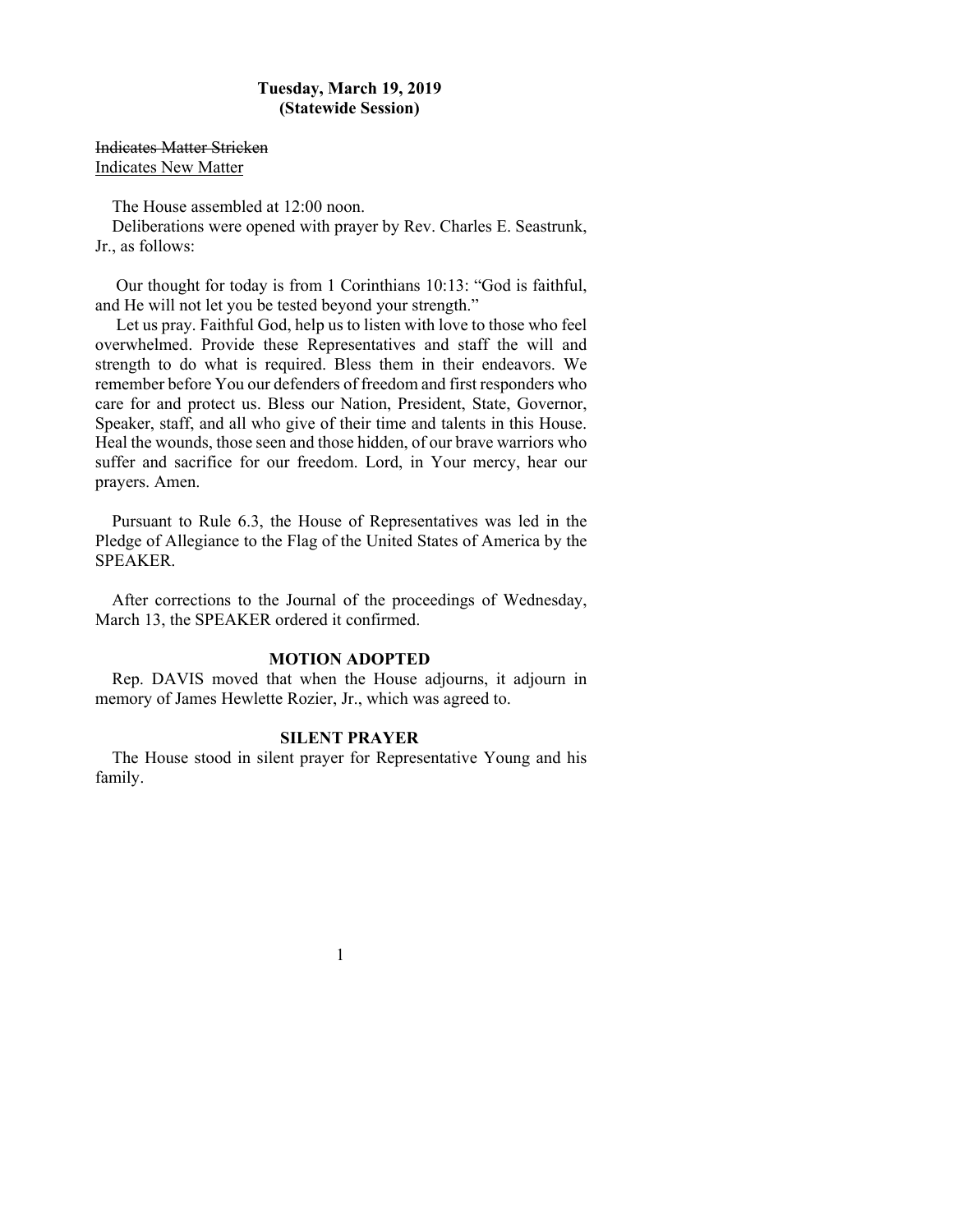### **MESSAGE FROM THE SENATE**

The following was received: Columbia, S.C., March 13, 2019 Mr. Speaker and Members of the House:

 The Senate respectfully invites your Honorable Body to attend in the Senate Chamber at a mutually convenient time for the purpose of ratifying Acts.

Very respectfully, President

On motion of Rep. POPE the invitation was accepted.

### **REGULATIONS RECEIVED**

The following was received and referred to the appropriate committee for consideration:

Document No. 4873

Agency: Department of Health and Environmental Control Statutory Authority: 1976 Code Sections 48-1-10 et seq. Air Pollution Control Regulations and Standards Received by Speaker of the House of Representatives March 14, 2019 Referred to Regulations and Administrative Procedures Committee Legislative Review Expiration March 17, 2020

#### **HOUSE RESOLUTION**

The following was introduced:

H. 4248 -- Reps. McCravy, Alexander, Allison, Anderson, Atkinson, Bailey, Bales, Ballentine, Bamberg, Bannister, Bennett, Bernstein, Blackwell, Bradley, Brawley, Brown, Bryant, Burns, Calhoon, Caskey, Chellis, Chumley, Clary, Clemmons, Clyburn, Cobb-Hunter, Cogswell, Collins, B. Cox, W. Cox, Crawford, Daning, Davis, Dillard, Elliott, Erickson, Felder, Finlay, Forrest, Forrester, Fry, Funderburk, Gagnon, Garvin, Gilliam, Gilliard, Govan, Hardee, Hart, Hayes, Henderson-Myers, Henegan, Herbkersman, Hewitt, Hill, Hiott, Hixon, Hosey, Howard, Huggins, Hyde, Jefferson, Johnson, Jordan, Kimmons, King, Kirby, Ligon, Loftis, Long, Lowe, Lucas, Mace, Mack, Magnuson, Martin, McCoy, McDaniel, McGinnis, McKnight, Moore, Morgan, D. C. Moss, V. S. Moss, Murphy, B. Newton, W. Newton, Norrell, Ott, Parks, Pendarvis, Pope, Ridgeway, Rivers, Robinson, Rose, Rutherford,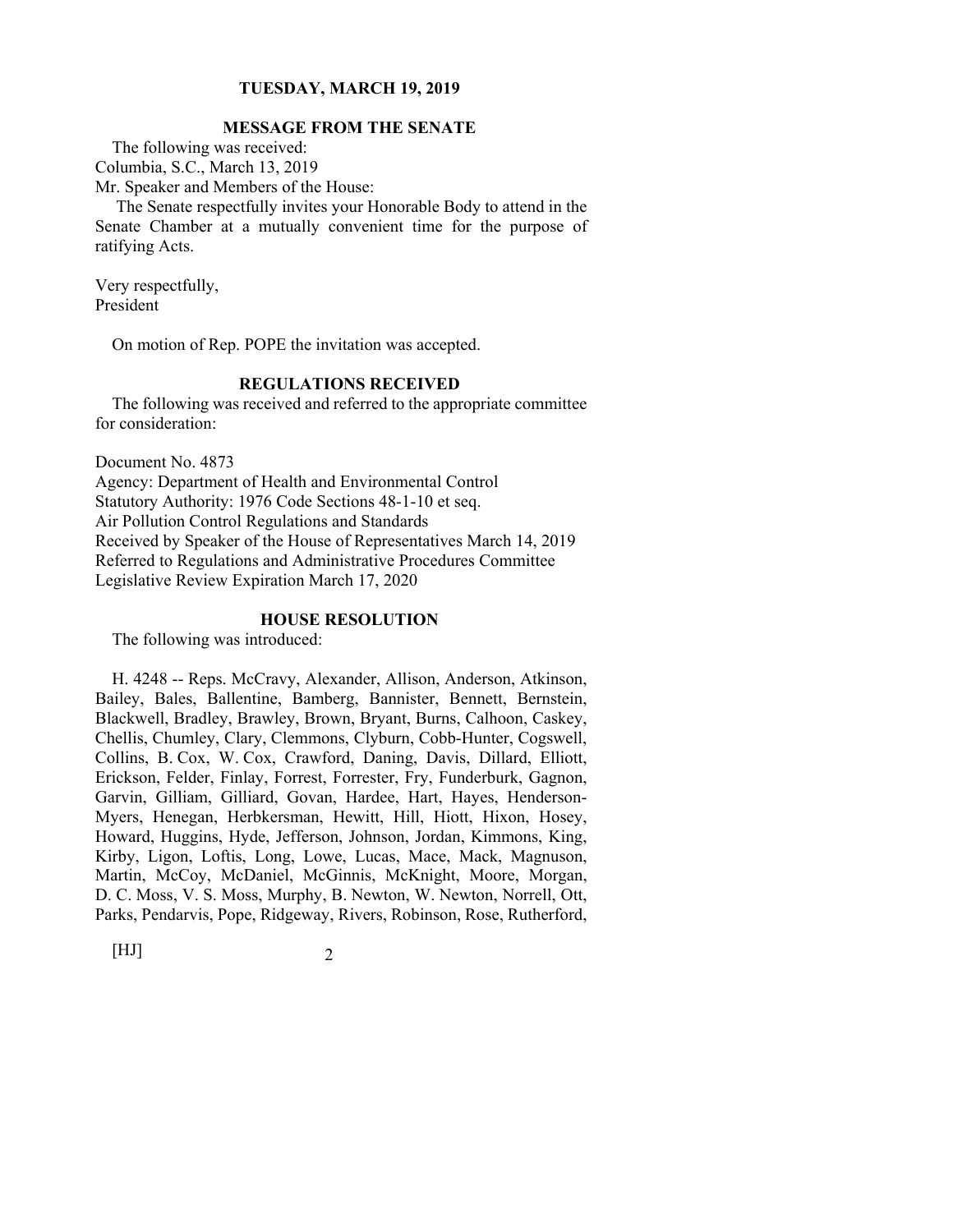Sandifer, Simmons, Simrill, G. M. Smith, G. R. Smith, Sottile, Spires, Stavrinakis, Stringer, Tallon, Taylor, Thayer, Thigpen, Toole, Trantham, Weeks, West, Wheeler, White, Whitmire, R. Williams, S. Williams, Willis, Wooten, Young and Yow: A HOUSE RESOLUTION TO RECOGNIZE AND HONOR THE FIREFIGHTERS OF THE WARE SHOALS FIRE DEPARTMENT FOR DECADES OF OUTSTANDING SERVICE TO THE FIRE DISTRICT AND TO CELEBRATE THE GRAND OPENING OF THEIR NEW FIRE STATION.

The Resolution was adopted.

### **CONCURRENT RESOLUTION**

The Senate sent to the House the following:

S. 552 -- Senators Shealy and Young: A CONCURRENT RESOLUTION TO RECOGNIZE WEDNESDAY, MARCH 20, 2019 AS "NATIONAL GUARD DAY" IN SOUTH CAROLINA TO HONOR THE MANY SACRIFICES AND VALUABLE CONTRIBUTIONS THAT THE SOUTH CAROLINA NATIONAL GUARD MAKES TO PROTECT THE FREEDOM, DEMOCRACY, AND SECURITY OF OUR STATE AND NATION.

The Concurrent Resolution was agreed to and ordered returned to the Senate with concurrence.

### **INTRODUCTION OF BILLS**

The following Bills were introduced, read the first time, and referred to appropriate committees:

H. 4249 -- Rep. Daning: A BILL TO AMEND SECTIONS 9-1-1790 AND 9-11-90, CODE OF LAWS OF SOUTH CAROLINA, 1976, RELATING TO THE AMOUNT OF COMPENSATION THAT MAY BE EARNED UPON RETURNING TO COVERED EMPLOYMENT UNDER THE SOUTH CAROLINA RETIREMENT SYSTEM AND THE POLICE OFFICER RETIREMENT SYSTEM, RESPECTIVELY, SO AS TO DELETE THE EARNINGS LIMITATION.

Referred to Committee on Ways and Means

S. 214 -- Senators Kimpson, Sheheen, Gregory, Campsen and Scott: A BILL TO AMEND THE CODE OF LAWS OF SOUTH CAROLINA,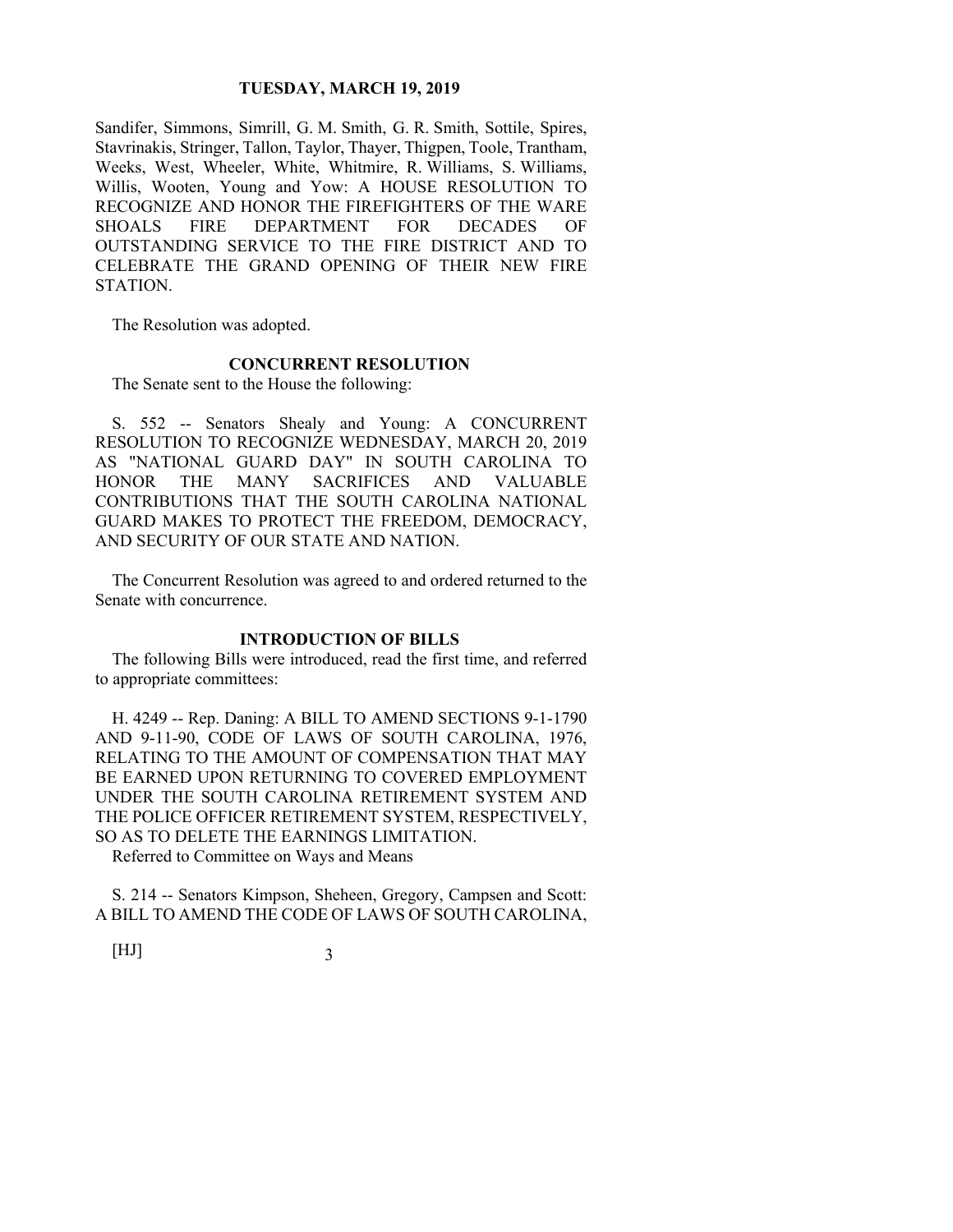1976, BY ADDING SECTION 12-36-71 SO AS TO DEFINE "MARKETPLACE FACILITATOR"; TO AMEND SECTIONS 12-36- 70, 12-36-90, AND 12-36-130, ALL RELATING TO SALES TAX DEFINITIONS, SO AS TO FURTHER INFORM MARKETPLACE FACILITATORS OF THEIR REQUIREMENTS; AND TO AMEND SECTION 12-36-1340, RELATING TO THE COLLECTION OF SALES TAX BY RETAILERS, SO AS TO FURTHER INFORM MARKETPLACE FACILITATORS OF THEIR REQUIREMENTS.

Referred to Committee on Ways and Means

S. 525 -- Senators Grooms, Reese, Massey, J. Matthews, Gambrell, Goldfinch, Setzler, Gregory, Harpootlian, Sheheen, Alexander, Verdin, Talley, Campsen, Campbell, Hutto, Young, Turner, Cromer, Corbin, Davis, Climer, Johnson, Kimpson, McElveen, McLeod, Sabb, Williams, Leatherman, Malloy, Fanning, Hembree and Rankin: A BILL TO AMEND SECTION 44-2-90 OF THE 1976 CODE, RELATING TO THE DISPOSITION OF ACCRUED INTEREST IN THE SUPERB ACCOUNT AND THE SUPERB FINANCIAL RESPONSIBILITY FUND, TO REPEAL THE ABOLITION OF THE ENVIRONMENTAL IMPACT FEE.

Referred to Committee on Ways and Means

#### **ROLL CALL**

The roll call of the House of Representatives was taken resulting as follows:

| Alexander      | Allison          | Anderson         |
|----------------|------------------|------------------|
| Atkinson       | Bailey           | <b>Bales</b>     |
| Ballentine     | Bamberg          | <b>Bannister</b> |
| <b>Bennett</b> | <b>Bernstein</b> | <b>Blackwell</b> |
| <b>Bradley</b> | Brawley          | <b>Brown</b>     |
| <b>Bryant</b>  | <b>Burns</b>     | Calhoon          |
| Caskey         | Chellis          | Chumley          |
| Clary          | Clemmons         | Clyburn          |
| Cobb-Hunter    | Cogswell         | Collins          |
| B. Cox         | W. Cox           | Daning           |
| Davis          | Dillard          | Elliott          |
| Erickson       | Felder           | Finlay           |
| Forrest        | Fry              | Funderburk       |
| Gagnon         | Garvin           | Gilliam          |
| Gilliard       | Govan            | Hardee           |
| Hart           | Hayes            | Henderson-Myers  |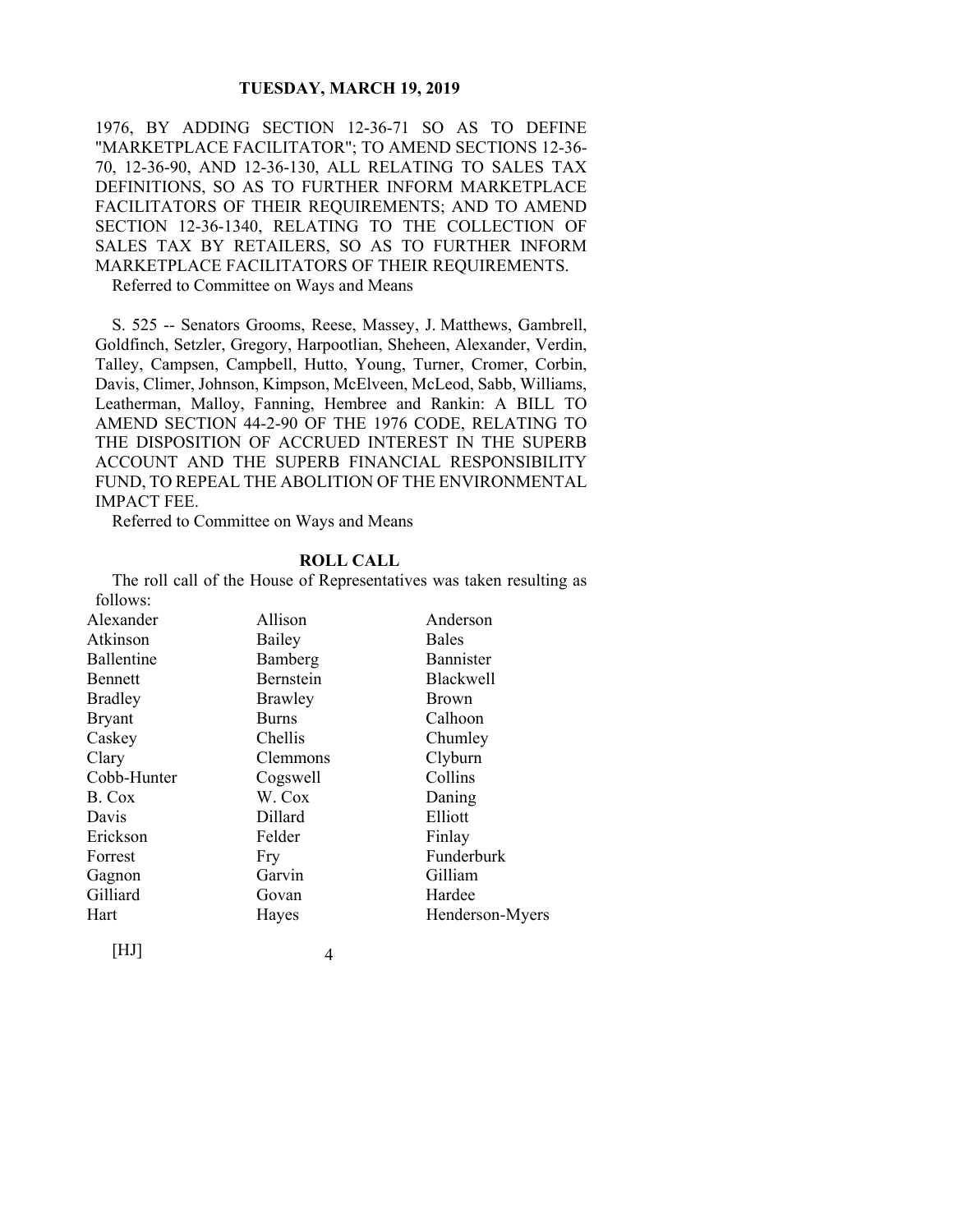| Henegan          | Herbkersman | Hewitt      |
|------------------|-------------|-------------|
| Hill             | Hiott       | Hixon       |
| Hosey            | Howard      | Huggins     |
| Hyde             | Jefferson   | Johnson     |
| Jordan           | Kimmons     | King        |
| Kirby            | Ligon       | Loftis      |
| Long             | Lucas       | Mace        |
| Magnuson         | Martin      | McCoy       |
| McCravy          | McDaniel    | McGinnis    |
| McKnight         | Moore       | Morgan      |
| D. C. Moss       | V.S. Moss   | Murphy      |
| <b>B.</b> Newton | W. Newton   | Ott         |
| Pendarvis        | Pope        | Ridgeway    |
| Rivers           | Robinson    | Rose        |
| Rutherford       | Sandifer    | Simmons     |
| Simrill          | G. M. Smith | G. R. Smith |
| Sottile          | Spires      | Stavrinakis |
| Stringer         | Tallon      | Taylor      |
| Thigpen          | Toole       | Trantham    |
| Weeks            | West        | Wheeler     |
| White            | Whitmire    | R. Williams |
| S. Williams      | Willis      | Wooten      |
| Yow              |             |             |

### **Total Present--115**

#### **LEAVE OF ABSENCE**

The SPEAKER granted Rep. PARKS a leave of absence for the day due to medical reasons.

### **LEAVE OF ABSENCE**

The SPEAKER granted Rep. YOUNG a leave of absence for the day due to medical reasons.

### **LEAVE OF ABSENCE**

The SPEAKER granted Rep. FORRESTER a leave of absence for the day.

### **LEAVE OF ABSENCE**

The SPEAKER granted Rep. THAYER a leave of absence for the day due to family medical reasons.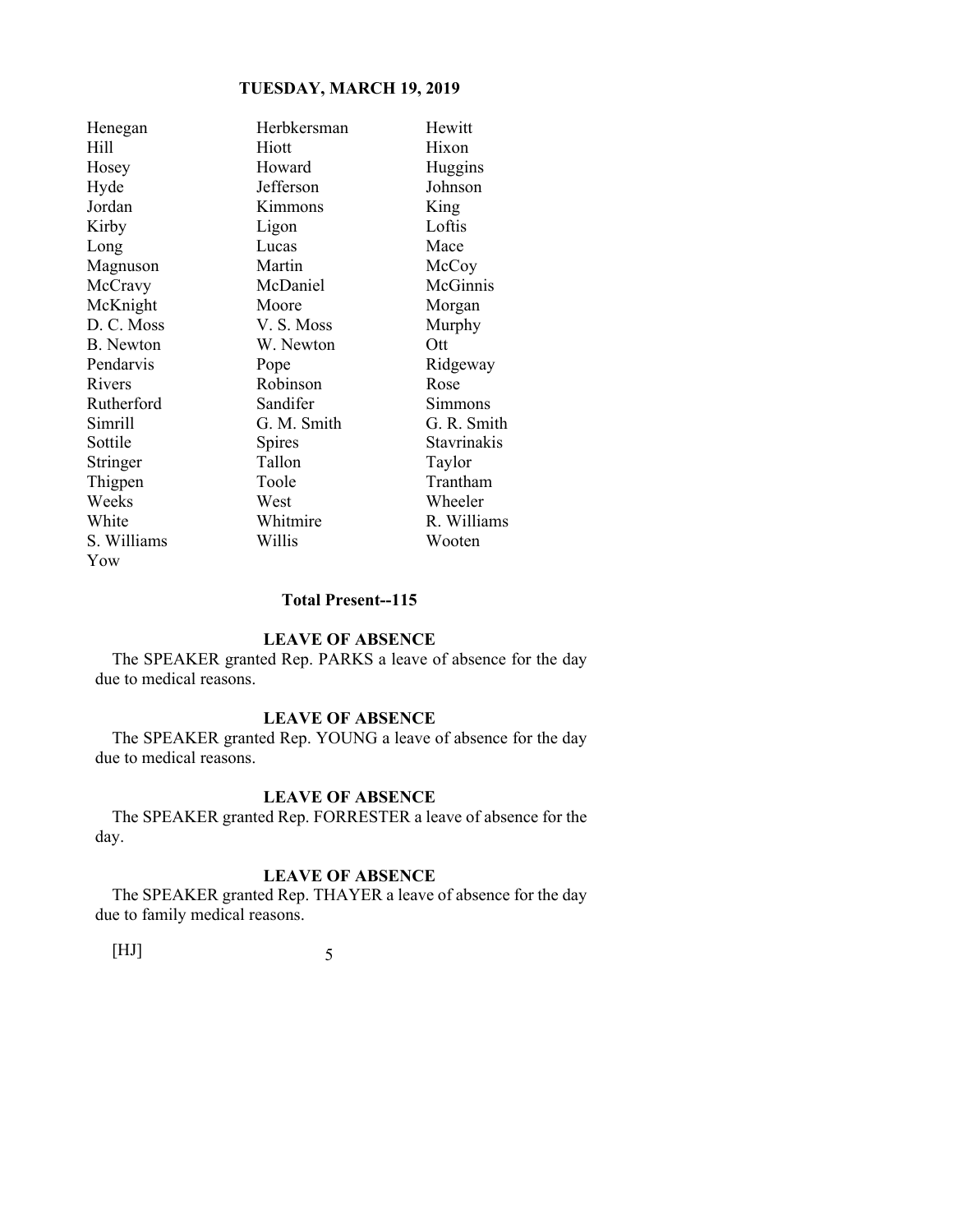### **LEAVE OF ABSENCE**

The SPEAKER granted Rep. KIRBY a temporary leave of absence.

### **LEAVE OF ABSENCE**

The SPEAKER granted Rep. CRAWFORD a temporary leave of absence.

### **LEAVE OF ABSENCE**

The SPEAKER granted Rep. MACK a leave of absence for the day due to family concerns.

### **CO-SPONSORS ADDED**

In accordance with House Rule 5.2 below:

**"**5.2 Every bill before presentation shall have its title endorsed; every report, its title at length; every petition, memorial, or other paper, its prayer or substance; and, in every instance, the name of the member presenting any paper shall be endorsed and the papers shall be presented by the member to the Speaker at the desk. A member may add his name to a bill or resolution or a co-sponsor of a bill or resolution may remove his name at any time prior to the bill or resolution receiving passage on second reading. The member or co-sponsor shall notify the Clerk of the House in writing of his desire to have his name added or removed from the bill or resolution. The Clerk of the House shall print the member's or co-sponsor's written notification in the House Journal. The removal or addition of a name does not apply to a bill or resolution sponsored by a committee."

### **CO-SPONSORS ADDED**

| Bill Number: | H. 3020           |
|--------------|-------------------|
| Date:        | $ADD^*$           |
| 03/19/19     | TALLON and TAYLOR |

### **CO-SPONSOR ADDED**

| Bill Number: | H. 3166       |
|--------------|---------------|
| Date:        | ADD:          |
| 03/19/19     | <b>DANING</b> |

|                | <b>CO-SPONSOR ADDED</b> |
|----------------|-------------------------|
| Bill Number: - | H. 3259                 |
| Date:          | ADD:                    |
| 03/19/19       | <b>ROSE</b>             |
|                |                         |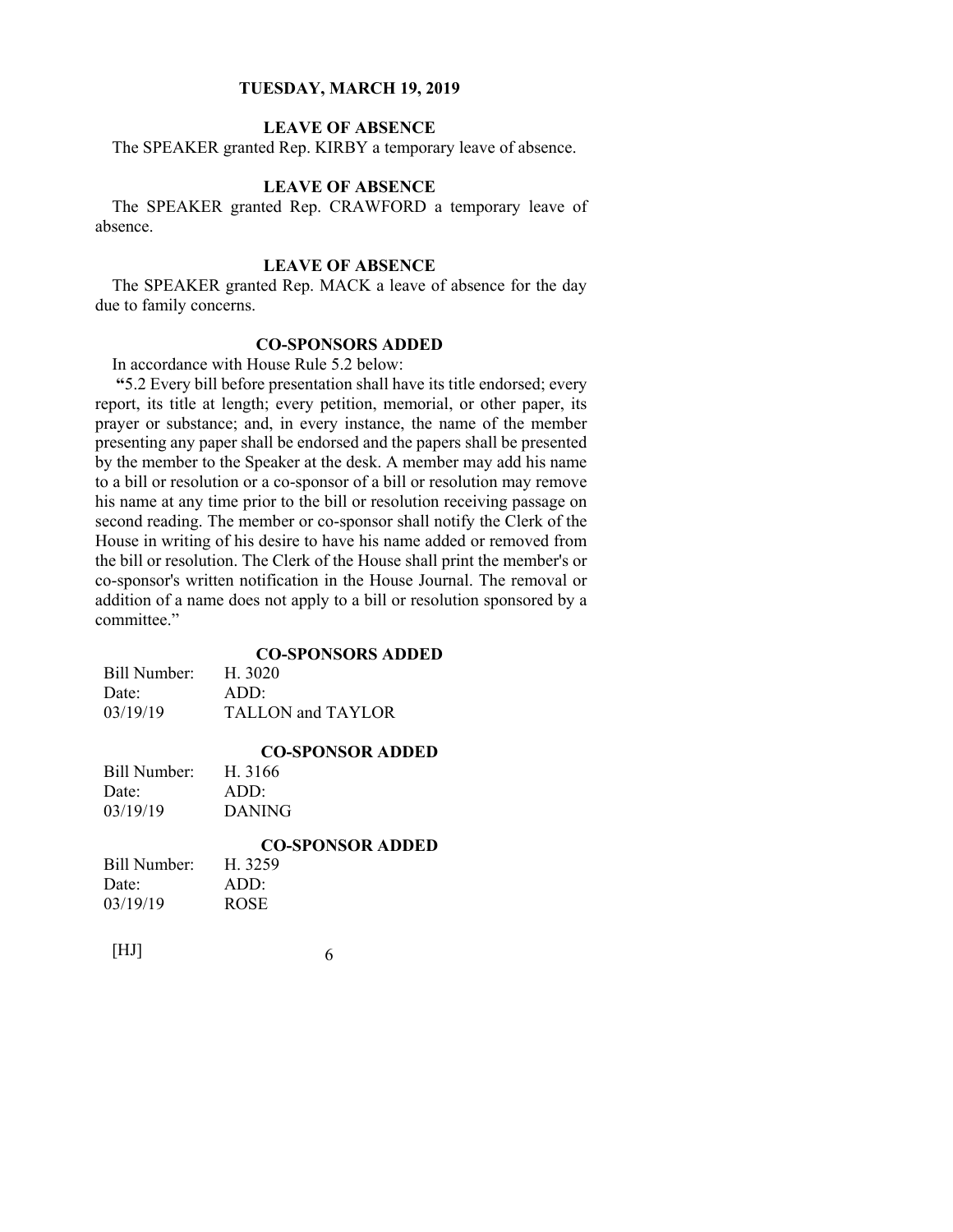| <b>CO-SPONSORS ADDED</b>      |                                        |  |  |
|-------------------------------|----------------------------------------|--|--|
| Bill Number: H. 3319          |                                        |  |  |
| Date:<br>03/19/19             | ADD:<br>RIVERS, ALEXANDER, BRAWLEY and |  |  |
|                               | <b>DILLARD</b>                         |  |  |
|                               | <b>CO-SPONSOR ADDED</b>                |  |  |
| Bill Number: H. 3340          |                                        |  |  |
| Date:                         | ADD:                                   |  |  |
| 03/19/19                      | <b>DANING</b>                          |  |  |
|                               | <b>CO-SPONSOR ADDED</b>                |  |  |
| Bill Number:                  | H. 3357                                |  |  |
| Date:<br>03/19/19             | ADD:<br><b>GILLIARD</b>                |  |  |
|                               |                                        |  |  |
|                               | <b>CO-SPONSOR ADDED</b>                |  |  |
| Bill Number:<br>Date:         | H. 3391<br>ADD:                        |  |  |
| 03/19/19                      | <b>DANING</b>                          |  |  |
|                               |                                        |  |  |
|                               | <b>CO-SPONSORS ADDED</b>               |  |  |
| Bill Number: H. 3596<br>Date: | ADD:                                   |  |  |
| 03/19/19                      | WEEKS, YOW, WHITMIRE, HOSEY<br>and     |  |  |
|                               | <b>CLYBURN</b>                         |  |  |
| <b>CO-SPONSOR ADDED</b>       |                                        |  |  |
| Bill Number:                  | H. 3656                                |  |  |
| Date:                         | ADD:                                   |  |  |
| 03/19/19                      | <b>ROSE</b>                            |  |  |
| <b>CO-SPONSOR ADDED</b>       |                                        |  |  |
| Bill Number: H. 3681          |                                        |  |  |
| Date:<br>03/19/19             | ADD:<br><b>SIMRILL</b>                 |  |  |
|                               |                                        |  |  |

| [HJ] |  |
|------|--|
|      |  |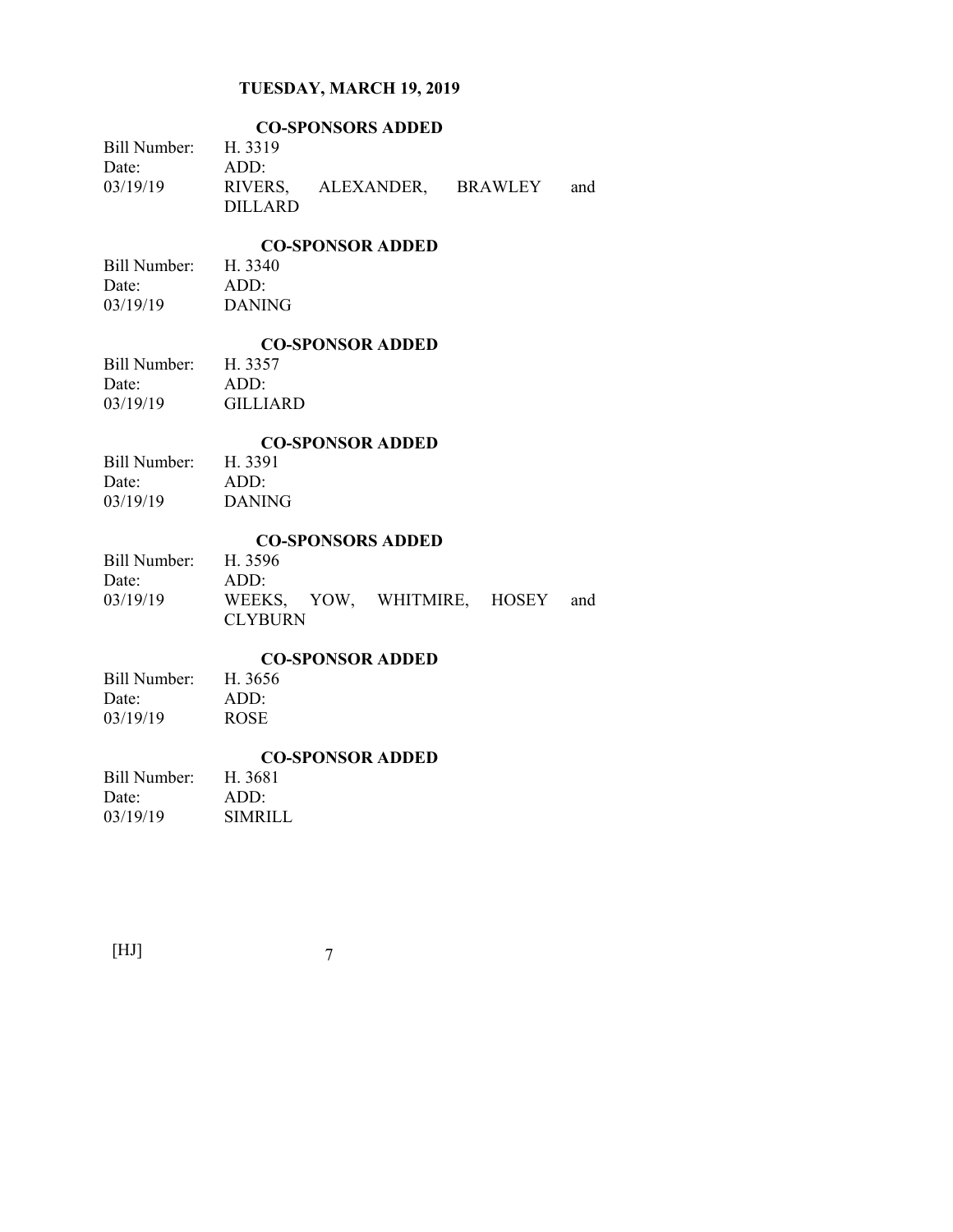| <b>CO-SPONSORS ADDED</b> |
|--------------------------|
| H. 3708                  |
| $ADD^*$                  |
| POPE and TALLON          |
|                          |

**CO-SPONSOR ADDED** 

| Bill Number: | H. 3936         |
|--------------|-----------------|
| Date:        | ADD:            |
| 03/19/19     | <b>ERICKSON</b> |

#### **CO-SPONSOR ADDED**

| Bill Number: | H. 3951          |
|--------------|------------------|
| Date:        | ADD:             |
| 03/19/19     | <b>B. NEWTON</b> |

#### **CO-SPONSOR ADDED**

| Bill Number: | H. 4147  |
|--------------|----------|
| Date:        | ADD:     |
| 03/19/19     | MCGINNIS |

### **SPEAKER** *PRO TEMPORE* **IN CHAIR**

#### **SENT TO THE SENATE**

The following Joint Resolution was taken up, read the third time, and ordered sent to the Senate:

H. 3845 -- Reps. Elliott and Loftis: A JOINT RESOLUTION TO AUTHORIZE THE SOUTH CAROLINA PUBLIC CHARTER SCHOOL DISTRICT TO PROVIDE CERTAIN FUNDS FOR THREE-AND FOUR-YEAR-OLD CHILDREN WITH A DISABILITY WHO ARE ELIGIBLE FOR SERVICES UNDER THE INDIVIDUALS WITH DISABILITIES EDUCATION ACT AND ATTENDED SCHOOLS THAT DID NOT RECEIVE CERTAIN FUNDING.

### **H. 3755--AMENDED AND SENT TO THE SENATE**  The following Bill was taken up:

1976, RELATING TO DEFINITIONS APPLICABLE TO AUTOMOBILE INSURANCE COVERAGE, SO AS TO REMOVE

H. 3755 -- Reps. Sandifer, Spires and Anderson: A BILL TO AMEND SECTION 38-77-30, CODE OF LAWS OF SOUTH CAROLINA,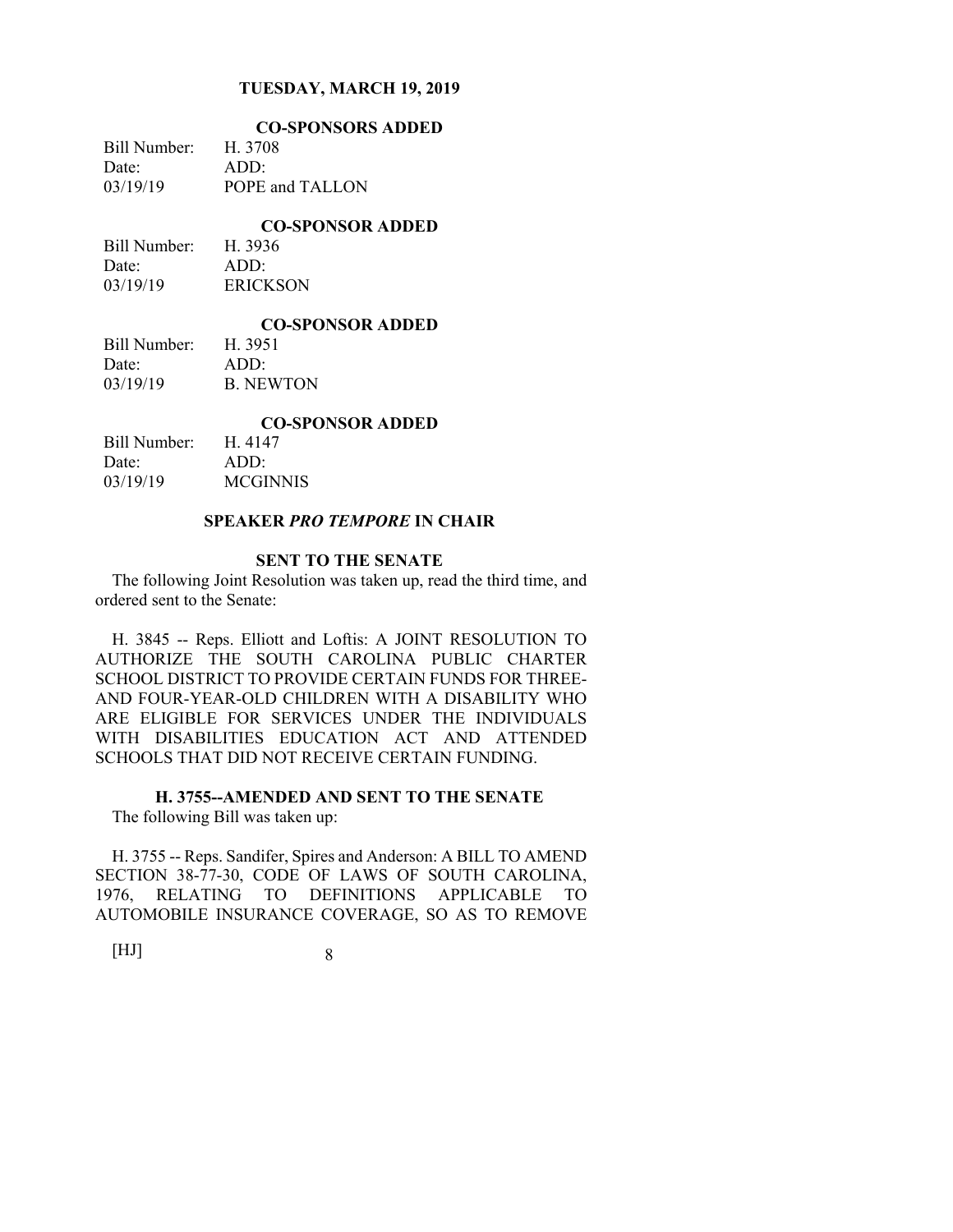CERTAIN REQUIREMENTS FOR THE RENEWAL OF AN AUTOMOBILE COVERAGE POLICY AND TO DEFINE THE TERM "REDUCTION IN COVERAGE"; AND TO AMEND SECTION 38-77-120, RELATING TO NOTICE REQUIREMENTS FOR CANCELLATION OR THE REFUSAL TO RENEW A POLICY, SO AS TO ALLOW FOR AN INSURER TO RENEW A POLICY WITH A REDUCTION IN COVERAGE AND TO PROVIDE CERTAIN REQUIREMENTS FOR THE REDUCTION IN COVERAGE.

Rep. SPIRES proposed the following Amendment No. 1 to H. 3755 (COUNCIL\CZ\3755C001.JN.CZ19), which was adopted:

Amend the bill, as and if amended, by striking SECTION 2 and inserting:

/ SECTION 2. Section 38-77-120(b) of the 1976 Code is amended to read:

"(b) Subsection (a) does not apply if the:

 (1) insurer has manifested to the insured its willingness to renew or to renew with a reduction in coverage by actually issuing or offering to the insured to issue a renewal policy, certificate, or other evidence of renewal, or has manifested such intention to the insured by any other means provided that in the case of a reduction in coverage, the insurer provides notice of a reduction in coverage to the named insured in a separate document entitled the 'Notice of Reduction in Coverage' no less than fifteen days prior to the effective date of the renewal that includes the proposed reduction in coverage. This notice must:

 (i) inform the insured of the reduction or elimination by the coverage section in the renewal policy or certificate; and

(ii) provide that it is a notice of coverage changes.

 The Notice of Reduction in Coverage does not amend, extend, or alter coverage provided in a policy. An insurer's Notice of Reduction in Coverage must be provided to the director or his designee upon request when investigating a consumer complaint or when otherwise requested. The director or his designee may direct the insurer to provide the renewal without the reduction in coverage if the insurer fails to meet the requirements of this section. The director or his designee may issue guidance to an insurer or to the industry regarding the form and contents of the Notice of Reduction in Coverage in response to consumer inquiries or complaints;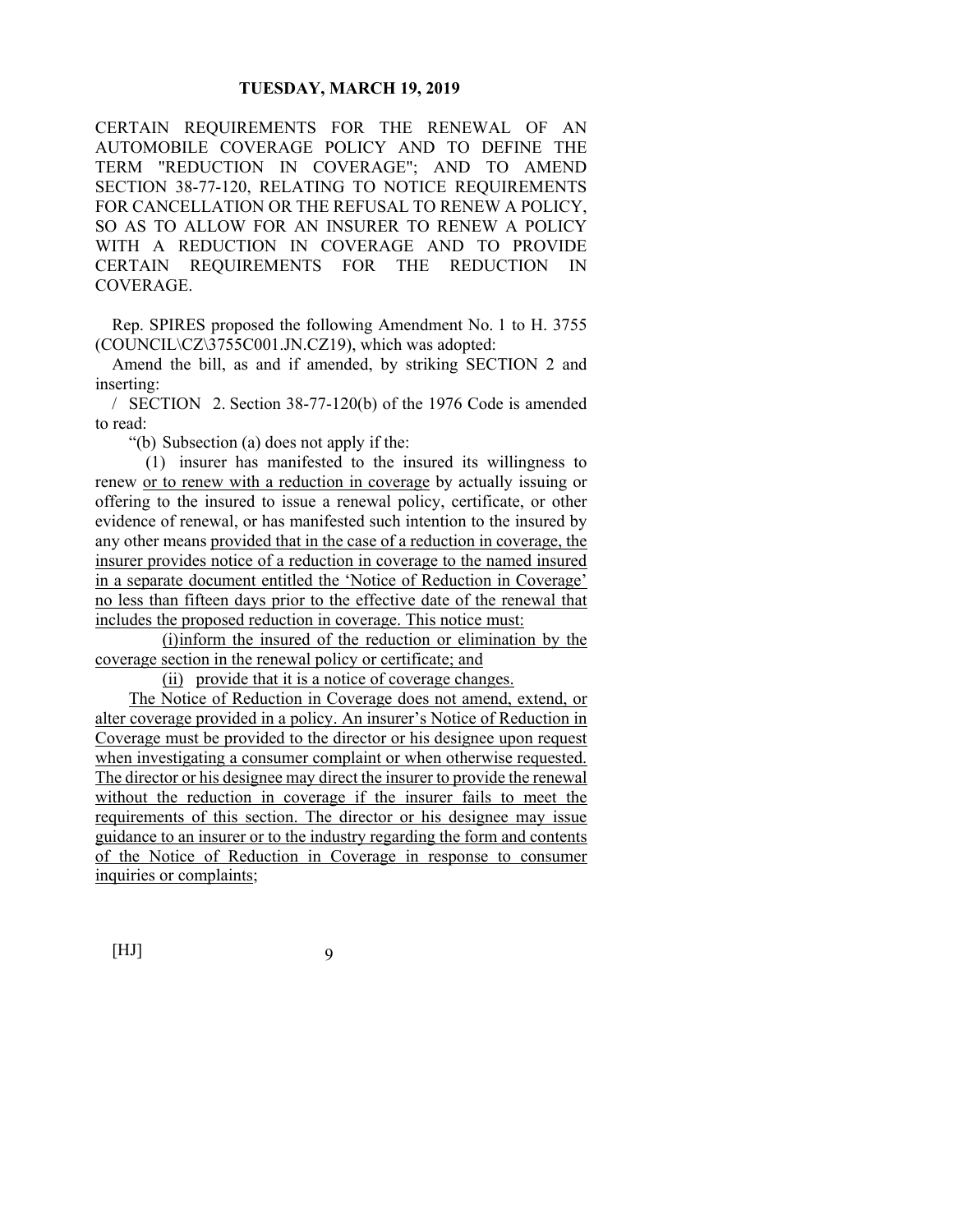(2) named insured has demonstrated by some overt action to the insurer or its agent that he expressly intends that the policy be canceled or that it not be renewed."

Renumber sections to conform. Amend title to conform.

Rep. STAVRINAKIS explained the amendment. The amendment was then adopted.

The question recurred to the passage of the Bill.

The yeas and nays were taken resulting as follows: Yeas 92; Nays 4

Those who voted in the affirmative are:

| Allison        | Anderson    | <b>Bales</b>     |
|----------------|-------------|------------------|
| Ballentine     | Bamberg     | Bannister        |
| <b>Bennett</b> | Bernstein   | <b>Blackwell</b> |
| Bryant         | Calhoon     | Chellis          |
| Chumley        | Clary       | Clemmons         |
| Clyburn        | Cobb-Hunter | Cogswell         |
| Collins        | B. Cox      | Daning           |
| Davis          | Dillard     | Elliott          |
| Erickson       | Felder      | Finlay           |
| Forrest        | Gagnon      | Garvin           |
| Gilliam        | Gilliard    | Govan            |
| Hardee         | Hart        | Hayes            |
| Henegan        | Herbkersman | Hewitt           |
| Hiott          | Hixon       | Hosey            |
| Huggins        | Hyde        | Jefferson        |
| Jordan         | Kimmons     | King             |
| Kirby          | Ligon       | Loftis           |
| Long           | Lucas       | Mace             |
| Magnuson       | Martin      | McCoy            |
| McCravy        | McDaniel    | McGinnis         |
| McKnight       | Morgan      | D. C. Moss       |
| V.S. Moss      | Murphy      | B. Newton        |
| Norrell        | Ott         | Pendarvis        |
| Pope           | Ridgeway    | Rivers           |
| Rose           | Sandifer    | Simmons          |
| G. R. Smith    | Sottile     | Spires           |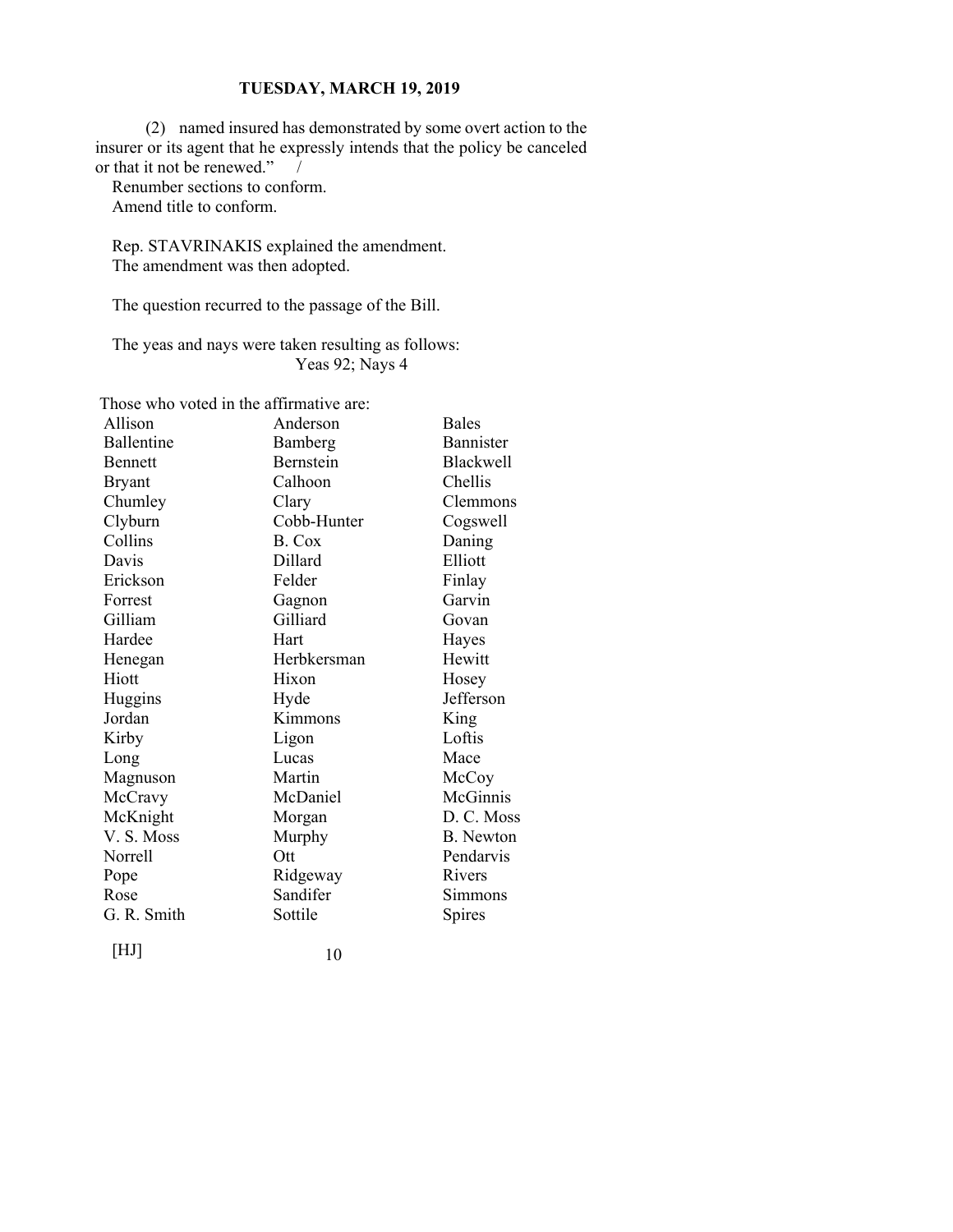| <b>Stavrinakis</b> | Stringer    | Tallon |
|--------------------|-------------|--------|
| Taylor             | Thigpen     | Toole  |
| Weeks              | Wheeler     | White  |
| Whitmire           | R. Williams | Willis |
| Wooten             | Yow         |        |

#### **Total--92**

 Those who voted in the negative are: Caskey Fry Hill Johnson

#### **Total--4**

The Bill, as amended, was read the third time, and ordered sent to the Senate.

### **H. 3986--DEBATE ADJOURNED**

The following Bill was taken up:

H. 3986 -- Reps. G. M. Smith, Willis and Rose: A BILL TO AMEND ARTICLE 3 OF CHAPTER 5, TITLE 11, CODE OF LAWS OF SOUTH CAROLINA, 1976, RELATING TO THE "ABLE SAVINGS PROGRAM" SO AS TO RENAME THE PROGRAM THE "SOUTH CAROLINA STABLE ACCOUNT PROGRAM" AND TO MAKE CONFORMING CHANGES; TO AMEND SECTION 12-6-1140, RELATING TO INCOME TAX DEDUCTIONS, SO AS TO MAKE CONFORMING CHANGES; AND TO DIRECT THE CODE COMMISSIONER TO MAKE CERTAIN CONFORMING CHANGES.

Rep. WEEKS moved to adjourn debate on the Bill until Wednesday, March 20, which was agreed to.

### **H. 3243--REQUESTS FOR DEBATE**

The following Bill was taken up:

H. 3243 -- Reps. Bernstein, W. Cox, Fry and Clemmons: A BILL TO AMEND SECTION 8-21-310, CODE OF LAWS OF SOUTH CAROLINA, 1976, RELATING TO A SCHEDULE OF SPECIFIED FILING AND RECORDING FEES, SO AS TO REVISE AND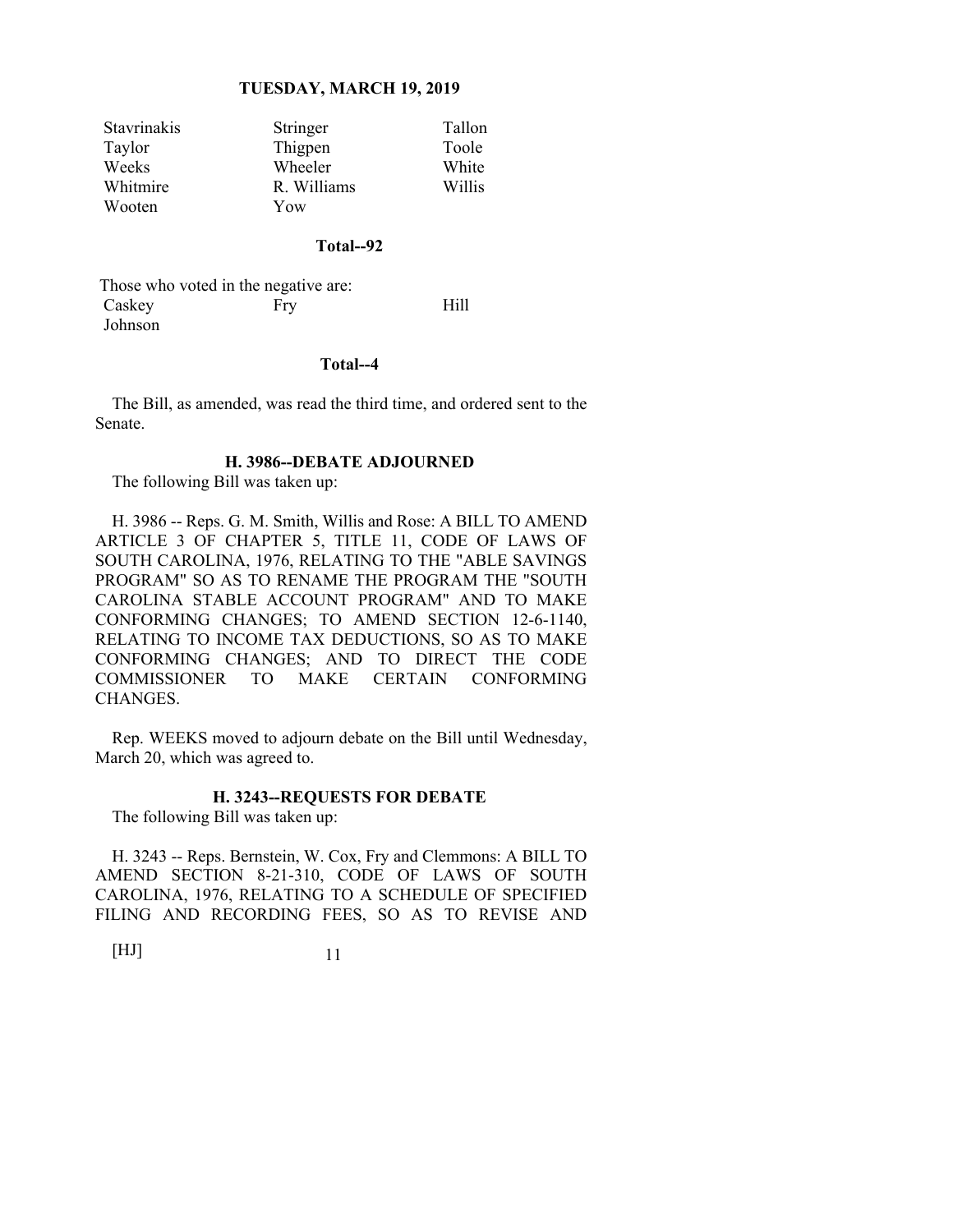FURTHER PROVIDE FOR VARIOUS FILING FEES, INCLUDING A FLAT FEE OF TWENTY-FIVE DOLLARS FOR CERTAIN DOCUMENTS FILED OR RECORDED WITH THE REGISTER OF DEEDS OR CLERKS OF COURT, AND A FLAT FEE OF TEN DOLLARS FOR CERTAIN OTHER DOCUMENTS FILED OR RECORDED WITH THE REGISTER OF DEEDS OR CLERKS OF COURT, AS APPROPRIATE, AND TO PROVIDE EXCEPTIONS.

Reps. WEEKS, HAYES, MOORE, GARVIN, S. WILLIAMS, MCDANIEL, KIRBY, ATKINSON, NORRELL, HENEGAN, OTT, JEFFERSON, PENDARVIS, BALES, KING, HEWITT, FRY, HOSEY and TOOLE requested debate on the Bill.

### **S. 160--DEBATE ADJOURNED**

The following Bill was taken up:

S. 160 -- Senators Allen, Davis, Turner, Rice, Talley, Gambrell and Nicholson: A BILL TO AMEND SECTION 12-54-122, CODE OF LAWS OF SOUTH CAROLINA, 1976, RELATING TO TAX LIENS, SO AS TO ALLOW THE DEPARTMENT OF REVENUE TO IMPLEMENT A SYSTEM OF FILING AND INDEXING LIENS WHICH IS ACCESSIBLE TO THE PUBLIC OVER THE INTERNET OR THROUGH OTHER MEANS.

Rep. WEEKS moved to adjourn debate on the Bill until Wednesday, March 20, which was agreed to.

### **H. 3936--REQUESTS FOR DEBATE**

The following Bill was taken up:

H. 3936 -- Reps. Davis, Daning, Chellis, Thigpen, Pendarvis and Erickson: A BILL TO AMEND SECTION 59-104-20, CODE OF LAWS OF SOUTH CAROLINA, 1976, RELATING TO ELIGIBILITY FOR PALMETTO FELLOWS SCHOLARSHIPS, SO AS TO INCLUDE TWO-YEAR INSTITUTIONS OF HIGHER LEARNING AND TECHNICAL COLLEGES AMONG INSTITUTIONS OF HIGHER LEARNING WHOSE STUDENTS MAY BE ELIGIBLE FOR THE SCHOLARSHIPS.

Rep. TAYLOR explained the Bill.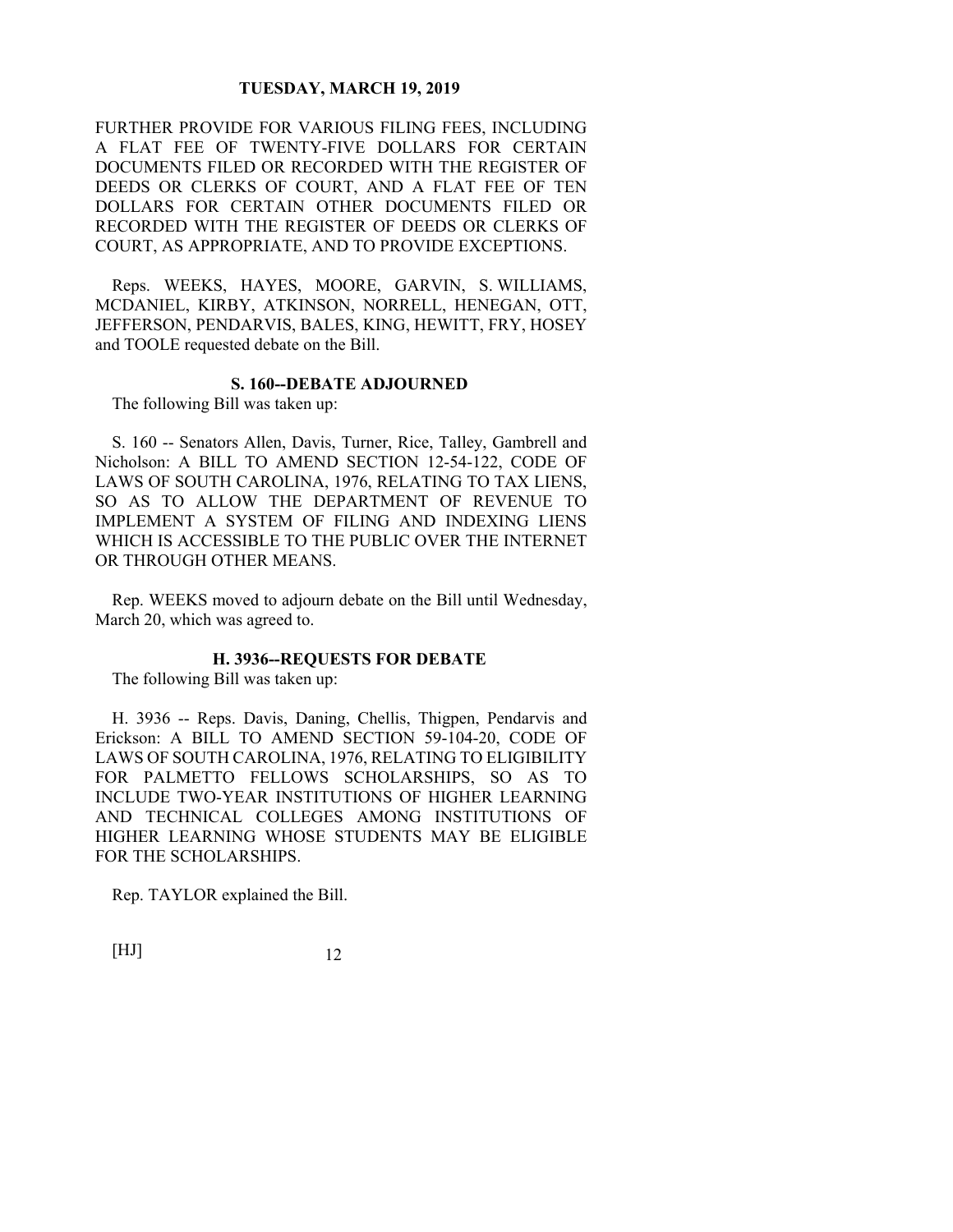Reps. STAVRINAKIS, STRINGER, ALLISON, ROSE, HART, KIRBY, JEFFERSON, R. WILLIAMS, MCCOY, GARVIN and S. WILLIAMS requested debate on the Bill.

**H. 3357--AMENDED AND ORDERED TO THIRD READING**  The following Bill was taken up:

H. 3357 -- Reps. Wooten, Collins, Brawley, Huggins, Taylor, Hixon and Gilliard: A BILL TO AMEND THE CODE OF LAWS OF SOUTH CAROLINA, 1976, BY ADDING SECTION 56-3-115 SO AS TO PROVIDE THAT THE DEPARTMENT OF MOTOR VEHICLES MAY ADD A NOTATION TO A PRIVATE PASSENGER-CARRYING MOTOR VEHICLE REGISTRATION TO INDICATE THE VEHICLE OWNER MAY BE DEAF OR HARD OF HEARING.

The Committee on Education and Public Works proposed the following Amendment No. 1 to H. 3357 (COUNCIL\CM\3357C002. GT.CM19), which was adopted:

Amend the bill, as and if amended, by striking all after the enacting words and inserting:

/SECTION 1. Article 3, Title 56 of the 1976 Code is amended by adding:

 "Section 56-3-115. The Department of Motor Vehicles may add a notation to a private passenger-carrying motor vehicle registration to indicate that the driver may be deaf or hard of hearing. The application for this special motor vehicle registration notation must include an original certificate from a licensed physician, as defined in Section 40-47-5, or licensed audiologist, as defined in Section 40-67-220, that certifies that the applicant has a permanent, uncorrectable hearing loss of forty decibels or more in one or both ears. The 'deaf or hard of hearing' notation would only appear when a law enforcement check is run on the vehicle's license plate through the department's online interface with law enforcement to alert the officer that the driver may be deaf or hard of hearing."

SECTION 2. This act takes effect one year after approval by the Governor.

Renumber sections to conform. Amend title to conform.

Rep. LONG explained the amendment. The amendment was then adopted.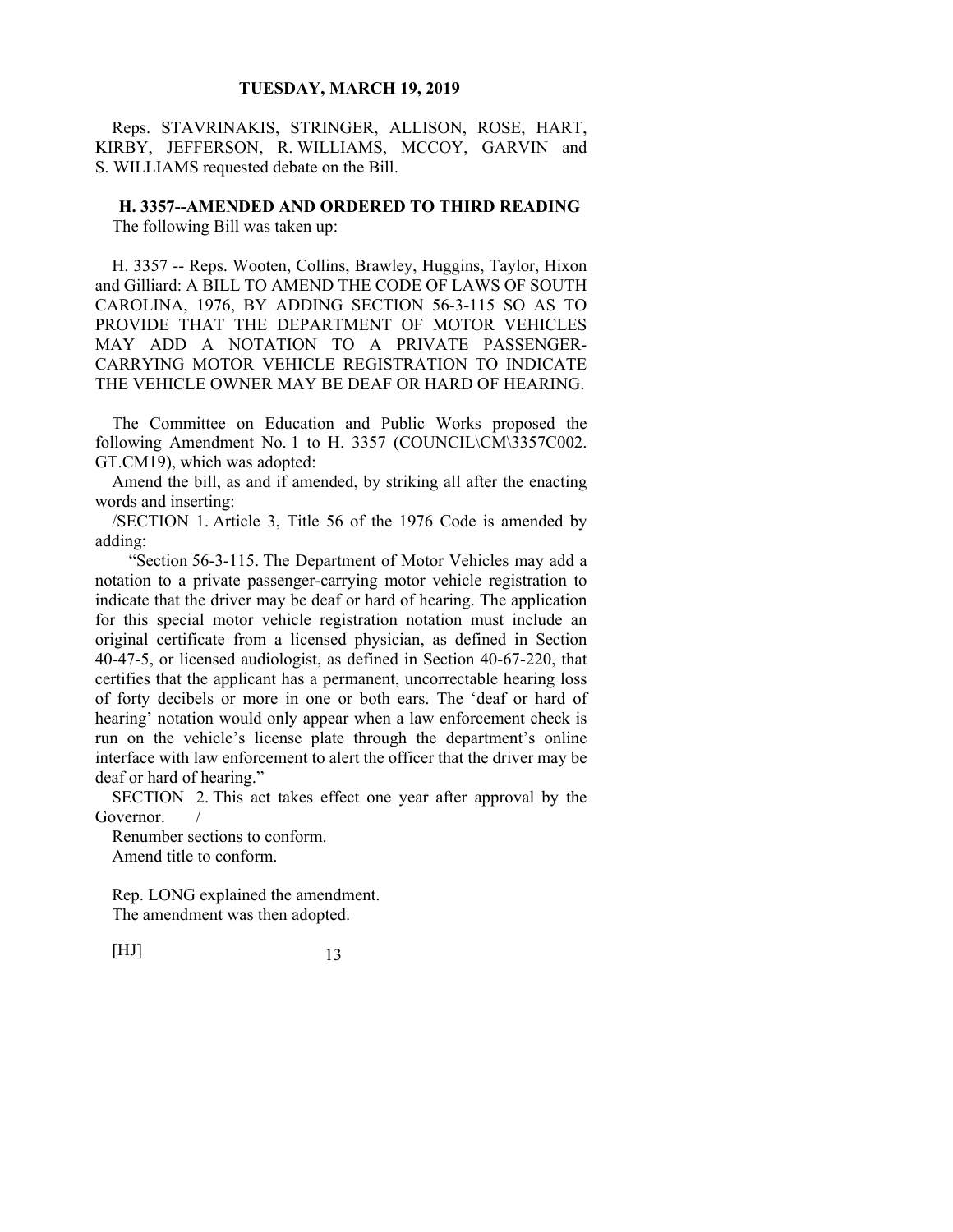The question recurred to the passage of the Bill.

The yeas and nays were taken resulting as follows: Yeas 83; Nays 0

Those who voted in the affirmative are:

| Allison       | Anderson       | Atkinson    |
|---------------|----------------|-------------|
| Bailey        | <b>Bales</b>   | Ballentine  |
| Bamberg       | <b>Bradley</b> | Brawley     |
| <b>Bryant</b> | <b>Burns</b>   | Caskey      |
| Clary         | Clemmons       | Cobb-Hunter |
| Cogswell      | Collins        | W. Cox      |
| Daning        | Davis          | Dillard     |
| Elliott       | Erickson       | Felder      |
| Forrest       | Fry            | Funderburk  |
| Gagnon        | Garvin         | Gilliam     |
| Gilliard      | Govan          | Hardee      |
| Hart          | Hayes          | Henegan     |
| Herbkersman   | Hewitt         | Hill        |
| Hosey         | Huggins        | Hyde        |
| Jefferson     | Jordan         | Kimmons     |
| King          | Kirby          | Ligon       |
| Loftis        | Long           | Lucas       |
| Mace          | Magnuson       | Martin      |
| McCoy         | McCravy        | Morgan      |
| D. C. Moss    | V.S. Moss      | Murphy      |
| B. Newton     | W. Newton      | Norrell     |
| Ott           | Pope           | Ridgeway    |
| Simrill       | G. R. Smith    | Sottile     |
| Spires        | Stringer       | Taylor      |
| Thigpen       | Toole          | Trantham    |
| Weeks         | Wheeler        | White       |
| Whitmire      | R. Williams    | S. Williams |
| Willis        | Wooten         |             |

### **Total--83**

Those who voted in the negative are:

**Total--0**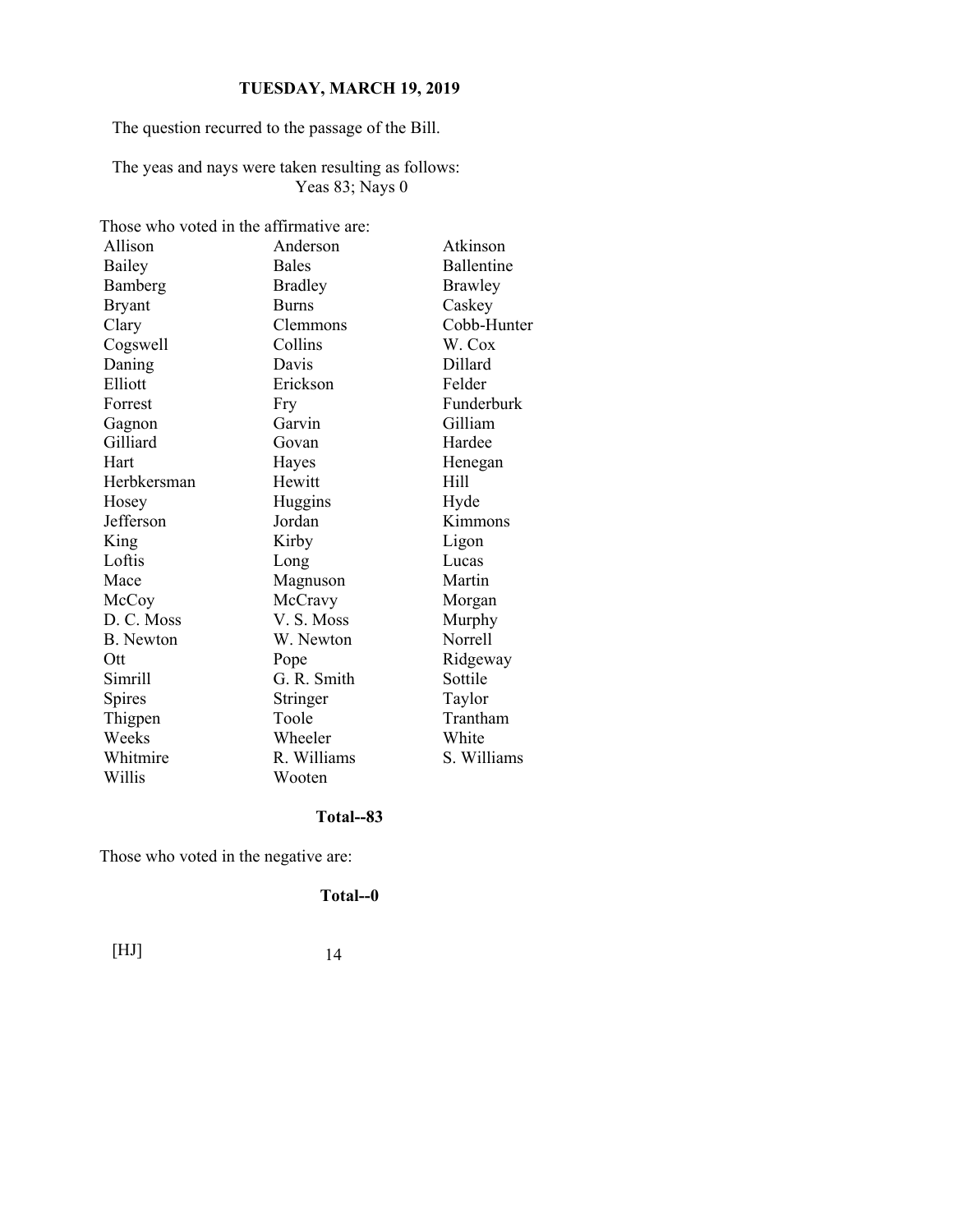So, the Bill, as amended, was read the second time and ordered to third reading.

### **STATEMENT FOR JOURNAL**

 I was temporarily out of the Chamber on constituent business during the vote on H. 3357. If I had been present, I would have voted in favor of the Bill.

Rep. Eddie Tallon

## **H. 3952--AMENDED AND ORDERED TO THIRD READING**

The following Bill was taken up:

H. 3952 -- Rep. Clemmons: A BILL TO AMEND SECTION 56-2- 105, CODE OF LAWS OF SOUTH CAROLINA, 1976, RELATING TO THE REGISTRATION OF GOLF CARTS AND THE ISSUANCE OF GOLF CART PERMITS BY THE DEPARTMENT OF MOTOR VEHICLES, AND THE OPERATION OF GOLF CARTS ALONG THE STATE'S HIGHWAYS, SO AS TO PROVIDE THAT A LOCAL GOVERNMENTAL BODY MAY REGULATE AN ENTITY OFFERING GOLF CARTS FOR RENT OR LEASE WITHIN ITS JURISDICTION UNDER CERTAIN CIRCUMSTANCES; AND BY ADDING SECTION 56-2-3110 SO AS TO PROVIDE THAT A LOCAL GOVERNMENTAL BODY MAY REGULATE AN ENTITY OFFERING MOPEDS FOR RENT OR LEASE WITHIN ITS JURISDICTION UNDER CERTAIN CIRCUMSTANCES.

The Committee on Education and Public Works proposed the following Amendment No. 1 to H. 3952 (COUNCIL\CM\3952C002. GT.CM19), which was adopted:

Amend the bill, as and if amended, by striking SECTION 1 in its entirety and inserting:

/SECTION 1. Section 56-2-105(F)(4) of the 1976 Code is amended to read:

" $(4)(a)$  A political subdivision may not reduce or otherwise amend the other restrictions placed on the operation of a permitted golf cart contained in this section.

 (b) Notwithstanding the provisions of this item, a county in the unincorporated areas of the county or a municipality within its corporate limits may by ordinance regulate a person or entity offering golf carts for rental or lease for a period of less than nine months that operate upon the public streets and highways within the jurisdiction. However, this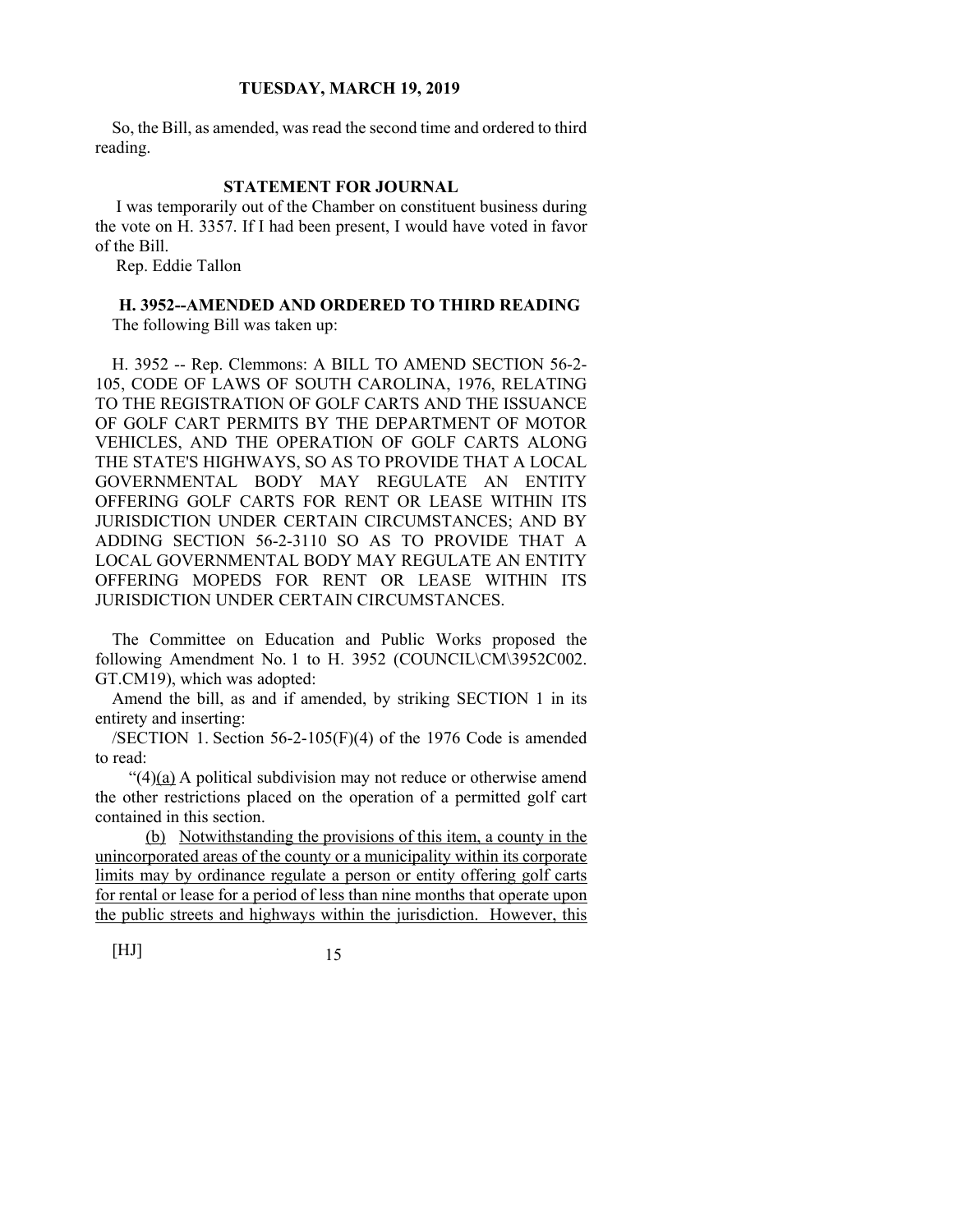ordinance is limited to the use of safety devices and the geographic area, distance, identification of the vehicles, and specified public roadways on which the rented or leased golf carts may operate. Nothing in this ordinance may conflict with or exceed existing limitations of state law."/

Amend the bill further, by striking SECTION 2 in its entirety and inserting:

/ SECTION 2. Article 3, Chapter 2, Title 56 of the 1976 Code is amended by adding:

 "Section 56-2-3110. A county in the unincorporated areas of the county or a municipality within its corporate limits may by ordinance regulate a person or entity offering mopeds for rental or lease for a period of less than nine months that operate upon the public streets and highways within its jurisdiction. However, this ordinance is limited to the use of safety devices and the geographic area, distance, identification of the vehicles, and specified public roadways on which the rented or leased mopeds may operate. Nothing in this ordinance may conflict with or exceed existing limitations of state law." /

Renumber sections to conform. Amend title to conform.

Rep. STRINGER explained the amendment. The amendment was then adopted.

Rep. STRINGER explained the Bill.

The question recurred to the passage of the Bill.

The yeas and nays were taken resulting as follows: Yeas 103; Nays 4

Those who voted in the affirmative are:

| Alexander  | Allison       | Anderson       |
|------------|---------------|----------------|
| Atkinson   | Bailey        | <b>Bales</b>   |
| Ballentine | Bannister     | Bennett        |
| Bernstein  | Blackwell     | <b>Bradley</b> |
| Brawley    | <b>Bryant</b> | <b>Burns</b>   |
| Calhoon    | Caskey        | Chellis        |
| Clary      | Clemmons      | Clyburn        |
| Cogswell   | Collins       | B. Cox         |
| W. Cox     | Daning        | Davis          |
| Dillard    | Elliott       | Erickson       |
|            | 16            |                |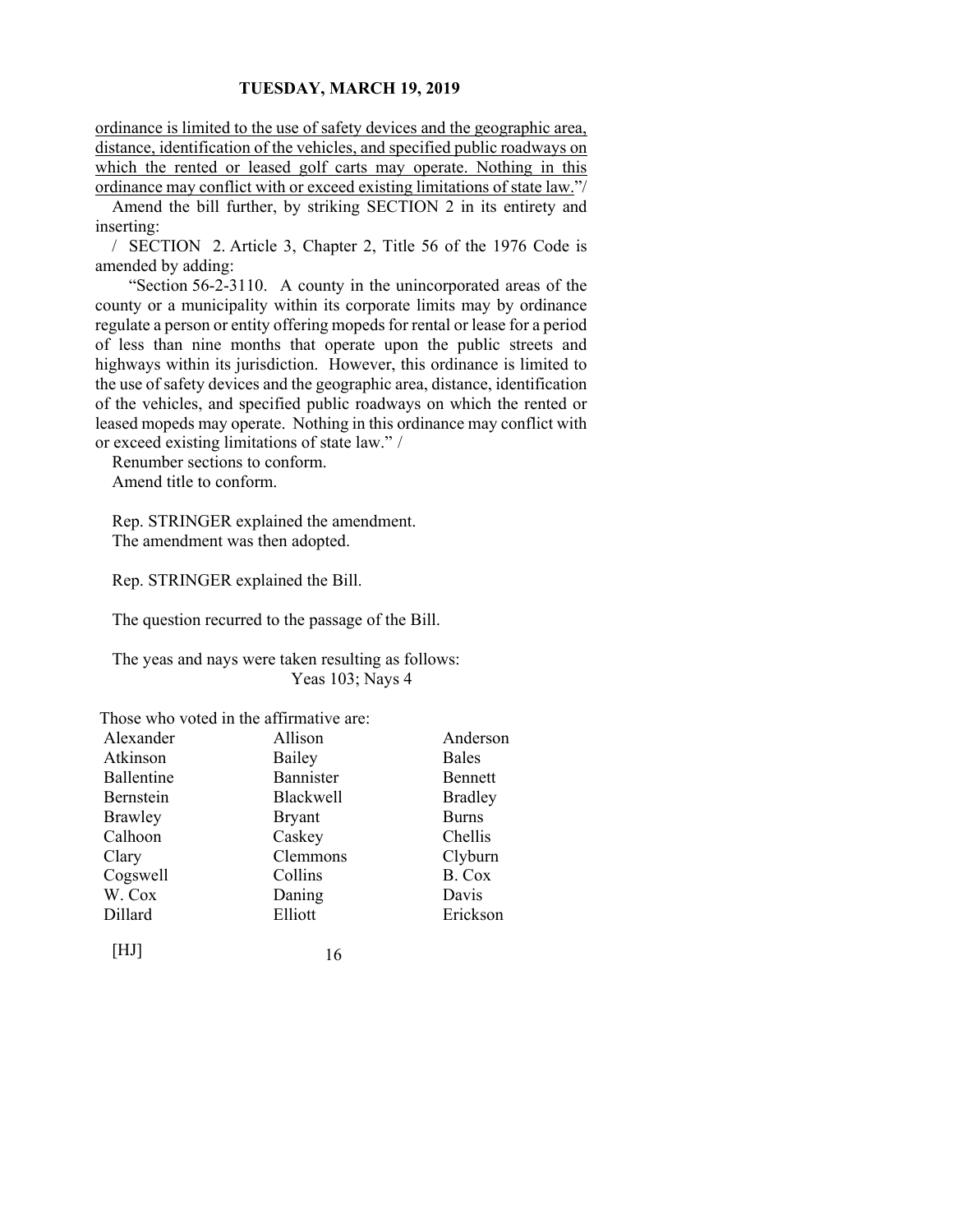| Felder           | Finlay      | Forrest            |
|------------------|-------------|--------------------|
| Fry              | Funderburk  | Gagnon             |
| Garvin           | Gilliam     | Gilliard           |
| Hardee           | Hart        | Hayes              |
| Henegan          | Herbkersman | Hewitt             |
| Hixon            | Hosey       | Howard             |
| Huggins          | Hyde        | Jefferson          |
| Johnson          | Jordan      | Kimmons            |
| King             | Kirby       | Ligon              |
| Loftis           | Long        | Lucas              |
| Mace             | Magnuson    | Martin             |
| McCoy            | McDaniel    | McGinnis           |
| McKnight         | Moore       | Morgan             |
| D. C. Moss       | V. S. Moss  | Murphy             |
| <b>B.</b> Newton | W. Newton   | Norrell            |
| Ott              | Pendarvis   | Pope               |
| Ridgeway         | Rivers      | Rose               |
| Rutherford       | Sandifer    | Simmons            |
| Simrill          | G. M. Smith | G. R. Smith        |
| Sottile          | Spires      | <b>Stavrinakis</b> |
| Stringer         | Tallon      | Taylor             |
| Thigpen          | Trantham    | Weeks              |
| Wheeler          | Whitmire    | R. Williams        |
| S. Williams      | Willis      | Wooten             |
| Yow              |             |                    |

### **Total--103**

|       | Those who voted in the negative are: |       |
|-------|--------------------------------------|-------|
| Hiott | McCravy                              | Toole |
| White |                                      |       |

### **Total--4**

So, the Bill, as amended, was read the second time and ordered to third reading.

## **SPEAKER IN CHAIR**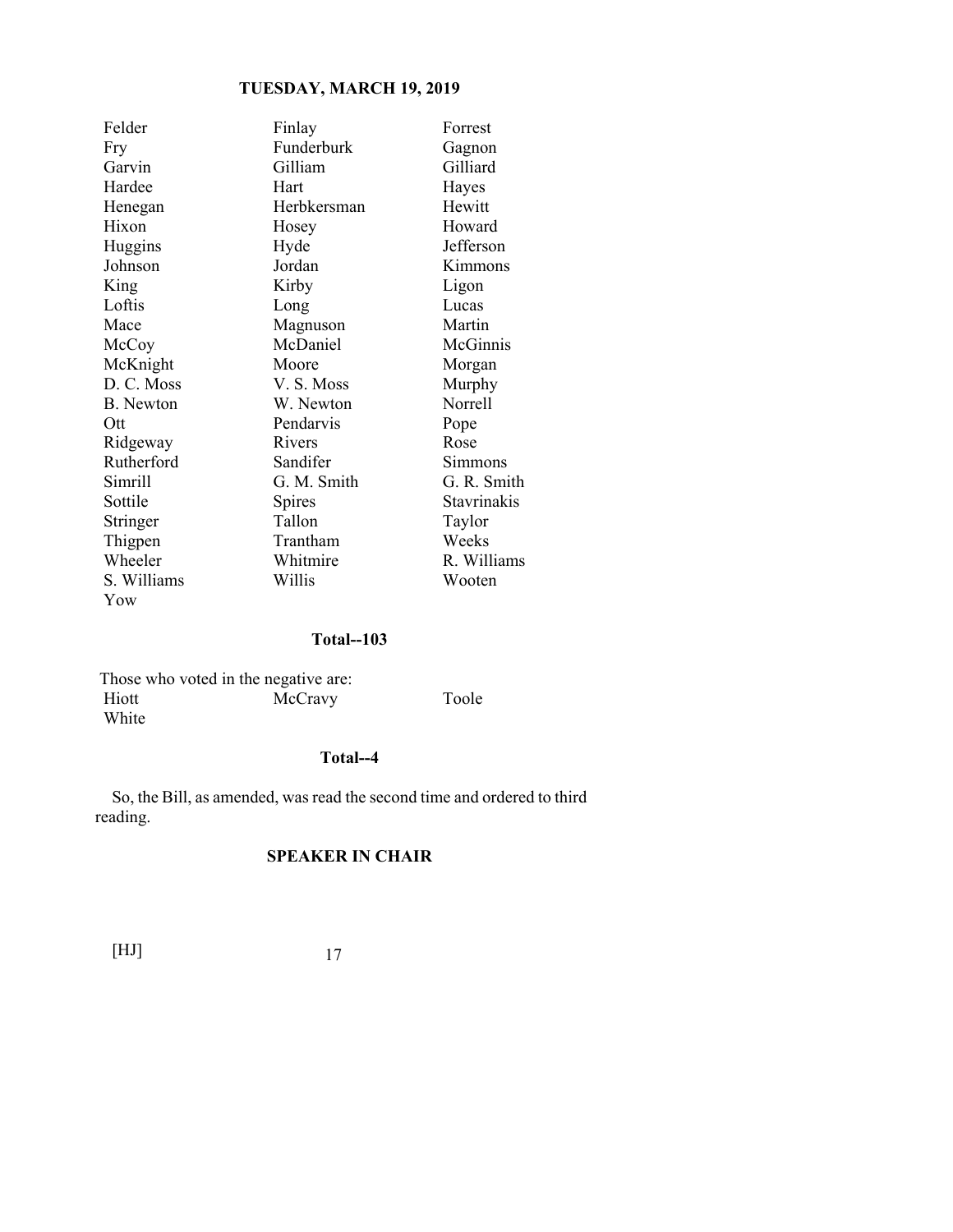### **H. 3621--ORDERED TO THIRD READING**  The following Bill was taken up:

H. 3621 -- Reps. V. S. Moss, D. C. Moss, Erickson and W. Cox: A BILL TO AMEND SECTION 44-75-20, CODE OF LAWS OF SOUTH CAROLINA, 1976, RELATING TO TERMS DEFINED IN THE ATHLETIC TRAINERS' ACT OF SOUTH CAROLINA, SO AS TO CHANGE THE DEFINITION OF "ATHLETIC TRAINER"; TO AMEND SECTION 44-75-50, RELATING TO CERTIFICATION OF ATHLETIC TRAINERS, SO AS TO REVISE THE NAME OF THE REQUIRED EXAMINATION; TO AMEND SECTION 44-75-100, RELATING TO EMPLOYEES OF ORGANIZATIONS THAT ARE CONSIDERED ATHLETIC TRAINERS, SO AS TO ADD CERTAIN ORGANIZATIONS; AND TO AMEND SECTION 44-75-120, RELATING TO PENALTIES FOR VIOLATING A PROVISION OF THE ACT, SO AS TO AUTHORIZE THE DEPARTMENT OF HEALTH AND ENVIRONMENTAL CONTROL TO TAKE CERTAIN DISCIPLINARY ACTIONS, INCLUDING THE IMPOSITION OF MONETARY PENALTIES.

Rep. V. S. MOSS explained the Bill.

The yeas and nays were taken resulting as follows: Yeas 101; Nays 2

| Those who voted in the affirmative are: |                |                   |
|-----------------------------------------|----------------|-------------------|
| Allison                                 | Anderson       | Atkinson          |
| Bailey                                  | <b>Bales</b>   | <b>Ballentine</b> |
| <b>Bannister</b>                        | <b>Bennett</b> | Bernstein         |
| <b>Blackwell</b>                        | <b>Bradley</b> | <b>Bryant</b>     |
| <b>Burns</b>                            | Calhoon        | Caskey            |
| Chellis                                 | Clary          | Clemmons          |
| Cobb-Hunter                             | Cogswell       | Collins           |
| B. Cox                                  | W. Cox         | Daning            |
| Davis                                   | Dillard        | Elliott           |
| Felder                                  | Finlay         | Forrest           |
| Fry                                     | Funderburk     | Gagnon            |
| Garvin                                  | Gilliam        | Gilliard          |
| Hardee                                  | Hart           | Hayes             |
| Henegan                                 | Herbkersman    | Hewitt            |
| Hiott                                   | Hixon          | Hosey             |
| HJ                                      | 18             |                   |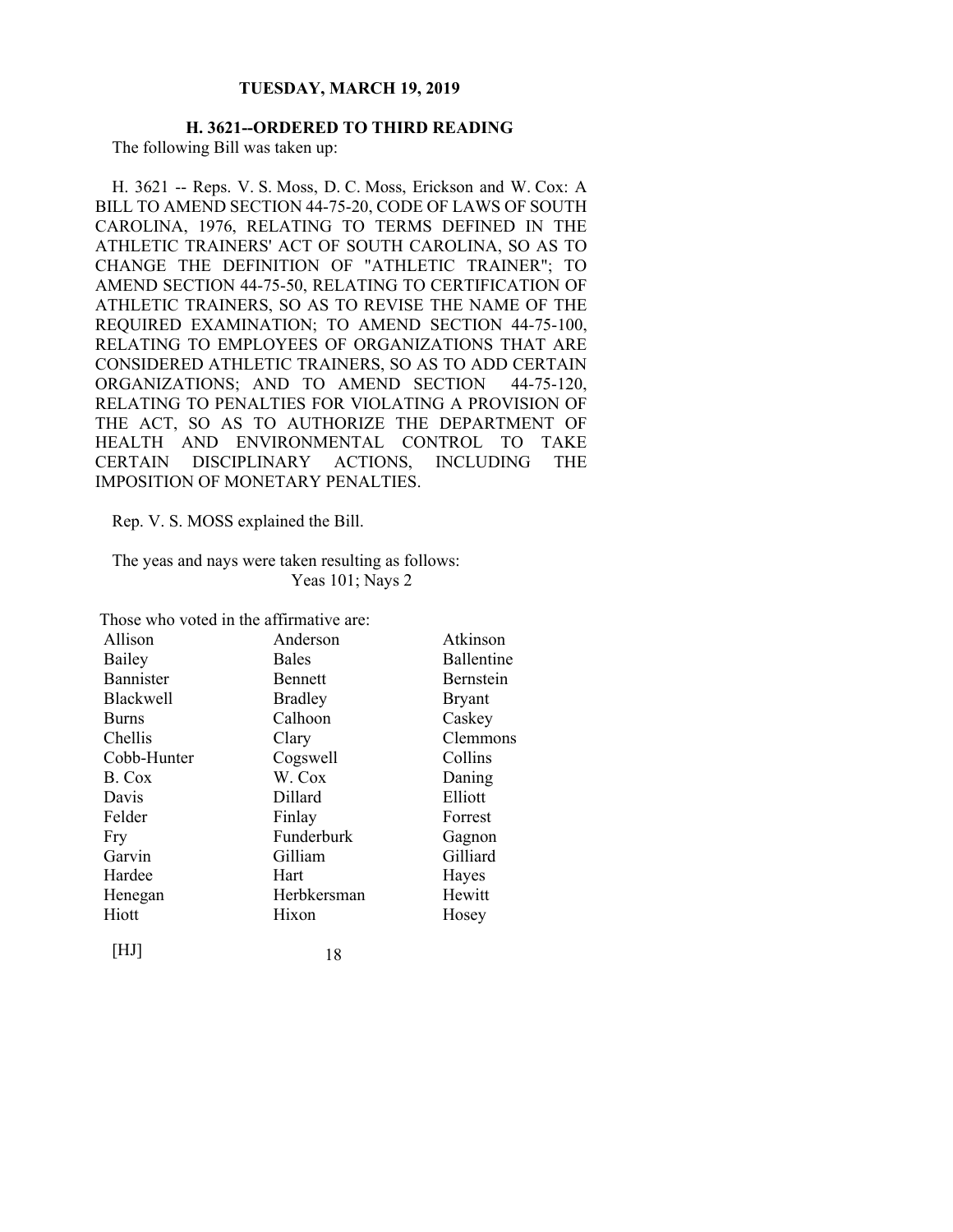| Howard           | Huggins     | Hyde          |
|------------------|-------------|---------------|
| Jefferson        | Johnson     | Jordan        |
| Kimmons          | King        | Kirby         |
| Ligon            | Loftis      | Long          |
| Lucas            | Mace        | Martin        |
| McCoy            | McCravy     | McDaniel      |
| McGinnis         | McKnight    | Moore         |
| Morgan           | D. C. Moss  | Murphy        |
| <b>B.</b> Newton | W. Newton   | Ott           |
| Pendarvis        | Pope        | Ridgeway      |
| Rivers           | Robinson    | Rose          |
| Rutherford       | Sandifer    | Simmons       |
| Simrill          | Sottile     | <b>Spires</b> |
| Stavrinakis      | Stringer    | Tallon        |
| Taylor           | Thigpen     | Toole         |
| Trantham         | Weeks       | West          |
| Wheeler          | White       | Whitmire      |
| R. Williams      | S. Williams | Willis        |
| Wooten           | Yow         |               |

#### **Total--101**

 Those who voted in the negative are: Hill Magnuson

### **Total--2**

So, the Bill was read the second time and ordered to third reading.

### **H. 3725--AMENDED AND ORDERED TO THIRD READING**  The following Bill was taken up:

H. 3725 -- Reps. Felder, King, Elliott, Hill, McDaniel, Simmons, W. Cox, Loftis, Jefferson, R. Williams, Henegan, Erickson and Burns: A BILL TO AMEND THE CODE OF LAWS OF SOUTH CAROLINA, 1976, BY ADDING SECTION 44-1-320 SO AS TO ESTABLISH AN "ADVISORY COUNCIL ON PEDIATRIC ACUTE-ONSET NEUROPSYCHIATRIC SYNDROME (PANS) AND PEDIATRIC AUTOIMMUNE NEUROPSYCHIATRIC DISORDER ASSOCIATED WITH STREPTOCOCCAL INFECTIONS (PANDAS)"; TO PROVIDE FOR MEMBERSHIP, DUTIES, AND REPORTING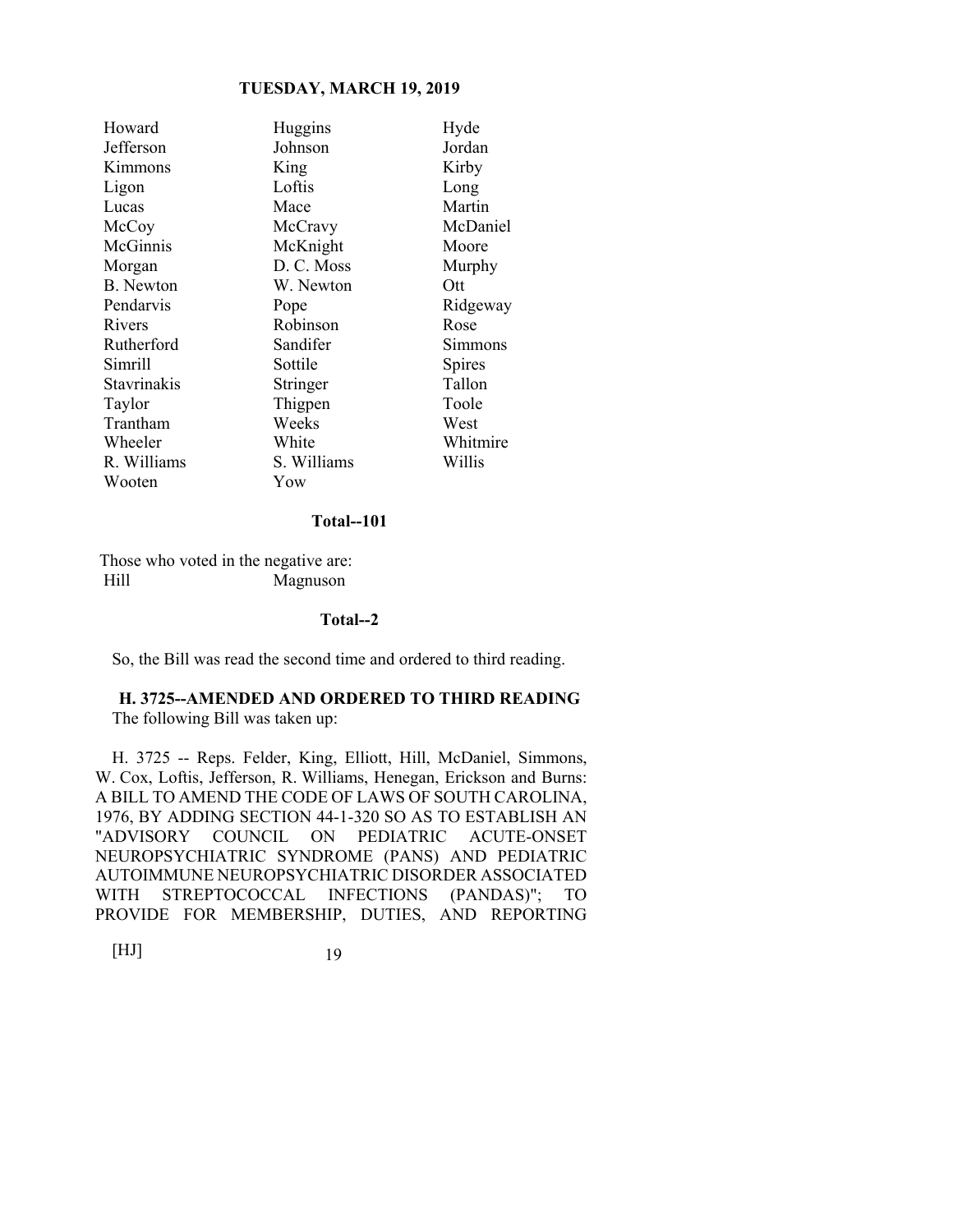REQUIREMENTS OF THE ADVISORY COUNCIL; TO REQUIRE THE DIRECTOR OF THE DEPARTMENT OF HEALTH AND ENVIRONMENTAL CONTROL TO APPOINT CERTAIN MEMBERS AND TO PROVIDE STAFF SUPPORT; AND FOR OTHER PURPOSES.

The Committee on Medical, Military, Public and Municipal Affairs proposed the following Amendment No. 1 to H. 3725 (COUNCIL\VR\3725C001.AGM.VR19), which was adopted:

Amend the bill, as and if amended, by striking the bill in its entirety after the enacting words and inserting:

SECTION 1. Chapter 1, Title 44 of the 1976 Code is amended by adding:

 "Section 44-1-320. (A) There is established an advisory council on pediatric acute-onset neuropsychiatric syndrome (PANS) and its subset, pediatric autoimmune neuropsychiatric disorder associated with streptococcal infections (PANDAS), to advise the Department of Health and Environmental Control on research, diagnosis, treatment, and education relating to the syndrome and disorder.

 (B) The advisory council shall consist of the following members who, except as otherwise provided, must be appointed by the director of the department:

 (1) a representative of a nonprofit pediatric acute-onset neuropsychiatric syndrome advocacy organization;

 (2) a representative of a professional organization for school psychologists or school social workers organized under the laws of this State;

 (3) a representative of a professional organization for school nurses organized under the laws of this State;

 (4) a family practice physician licensed and practicing in this State who has experience treating persons with pediatric acute-onset neuropsychiatric syndrome;

 (5) a pediatrician licensed and practicing in this State who has experience treating persons with pediatric acute-onset neuropsychiatric syndrome;

 (6) a child psychiatrist licensed and practicing in this State who has experience treating persons with pediatric acute-onset neuropsychiatric syndrome;

 (7) a representative of the National Alliance on Mental Illness (NAMI), with training on teaching classes on mental health management, 'NAMI Ending the Silence', or support group facilitation;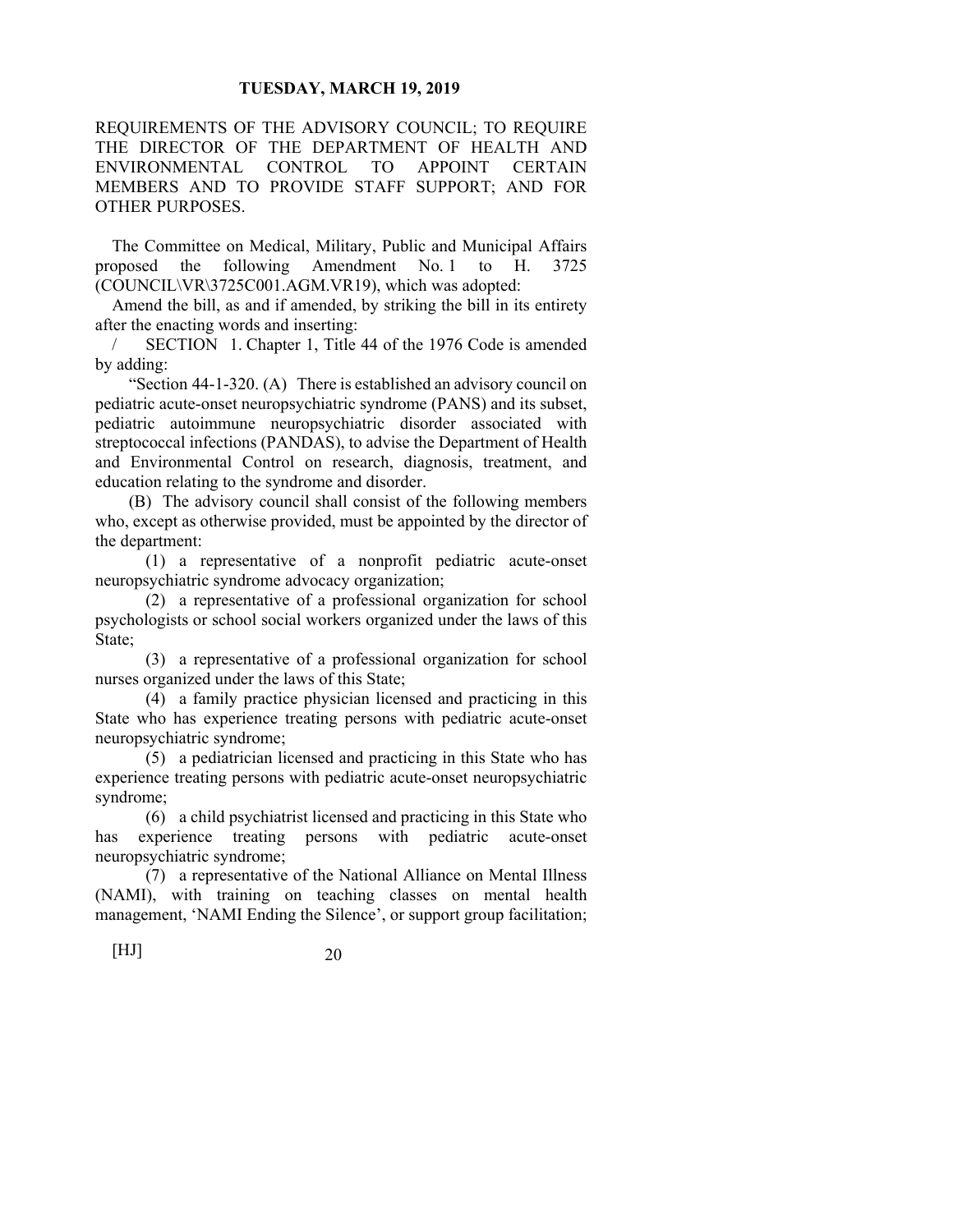(8) a parent with a child who has been diagnosed with pediatric acute-onset neuropsychiatric syndrome;

 (9) a representative of the State Board of Education with experience in special education;

 (10) one member of the House of Representatives, appointed by the Chairman of the House Medical, Military, Public and Municipal Affairs Committee;

 (11) one member of the Senate, appointed by the Chairman of the Senate Medical Affairs Committee; and

 (12) the director of the department, or a designee, who shall be an ex-officio, nonvoting member and shall attend all meetings of the advisory council.

 (C) Any member of the advisory council appointed pursuant to this section may be a member of the General Assembly. Appointed members shall serve for a period of two years and until their successor is appointed. The members shall elect a chairperson and vice chairperson from among the membership. The department shall provide staff support for the advisory council to perform their duties.

 (D) Members of the advisory council may not receive compensation, but are entitled to mileage, subsistence, and per diem as allowed by law for members of state boards, committees, and commissions.

 (E) The director of the department shall schedule the first meeting of the advisory council, which must be held no later than ninety days after the effective date of this act. A majority of the voting council members constitutes a quorum. A majority of the quorum is required for any official action of the advisory council. The advisory council shall meet upon the call of the chairperson and at the request of a majority of the members of the advisory council; provided, the advisory council shall meet at least four times per year.

 (F) No later than July 1, 2020, and annually thereafter, the advisory council shall issue a report to the General Assembly with recommendations concerning:

 (1) up-to-date practice guidelines for the diagnosis and treatment of pediatric acute-onset neuropsychiatric syndrome (PANS) and its subset, pediatric autoimmune neuropsychiatric disorder associated with streptococcal infections (PANDAS);

 (2) mechanisms to increase clinical awareness and education regarding the syndrome and disorder among physicians, including pediatricians, school-based health centers, and providers of mental health services;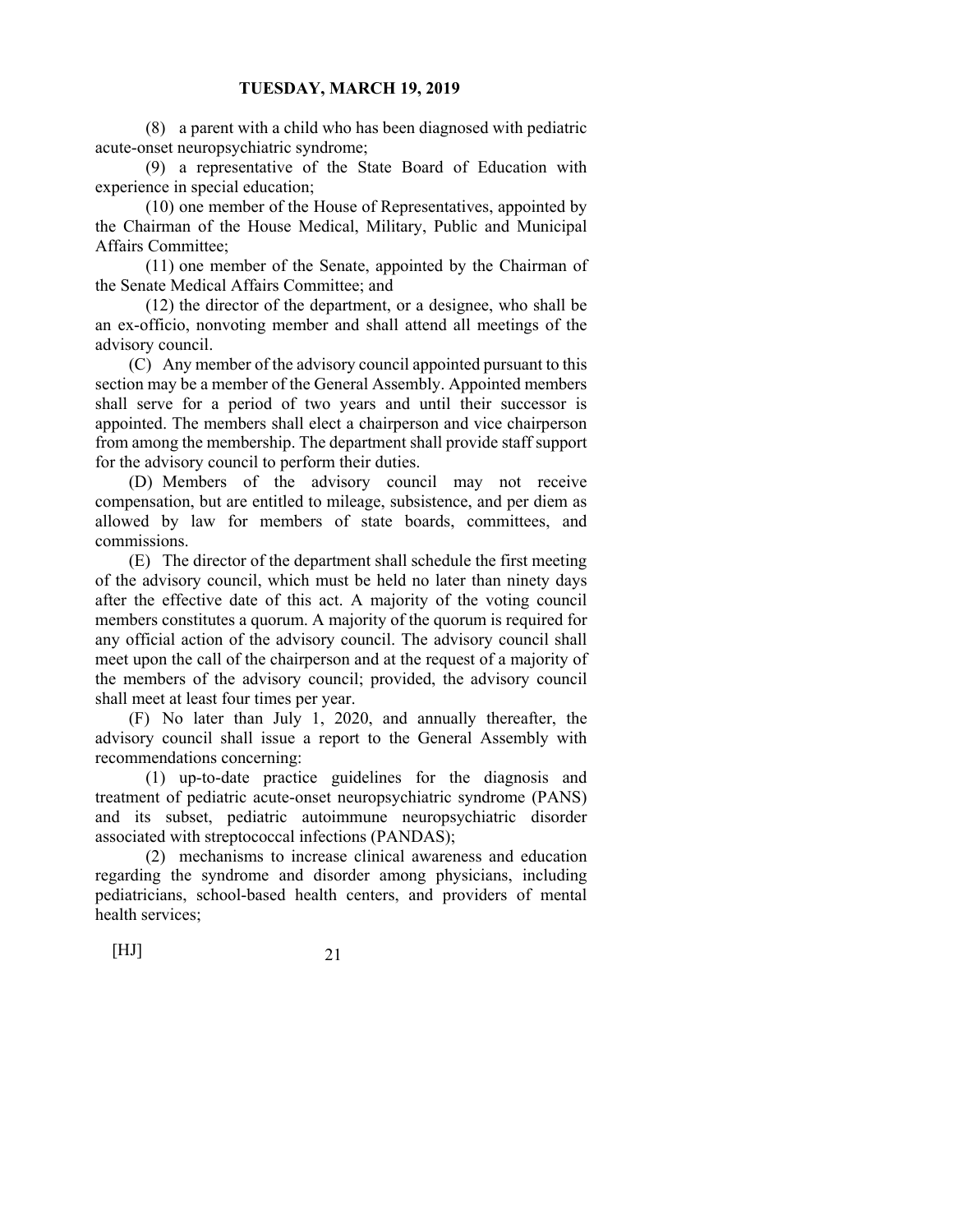(3) outreach to educators and parents to increase awareness of the syndrome and disorder; and

 (4) development of a network of volunteer experts on the diagnosis and treatment of the syndrome and disorder to assist in education and outreach.

 (G) The advisory council must be dissolved two years after the effective date of this act."

SECTION 2. This act takes effect upon approval by the Governor. / Renumber sections to conform. Amend title to conform.

Rep. HART explained the amendment. The amendment was then adopted.

The question recurred to the passage of the Bill.

The yeas and nays were taken resulting as follows: Yeas 109; Nays 0

Those who voted in the affirmative are:

| Alexander      | Allison     | Anderson      |
|----------------|-------------|---------------|
| Atkinson       | Bailey      | <b>Bales</b>  |
| Ballentine     | Bamberg     | Bannister     |
| <b>Bennett</b> | Bernstein   | Blackwell     |
| <b>Bradley</b> | Brawley     | <b>Bryant</b> |
| <b>Burns</b>   | Calhoon     | Caskey        |
| Chellis        | Chumley     | Clary         |
| Clemmons       | Cobb-Hunter | Cogswell      |
| Collins        | B. Cox      | W. Cox        |
| Daning         | Davis       | Dillard       |
| Elliott        | Erickson    | Felder        |
| Finlay         | Forrest     | Fry           |
| Funderburk     | Gagnon      | Garvin        |
| Gilliam        | Gilliard    | Govan         |
| Hardee         | Hart        | Hayes         |
| Henegan        | Herbkersman | Hewitt        |
| Hill           | Hiott       | Hixon         |
| Hosey          | Howard      | Huggins       |
| Hyde           | Jefferson   | Johnson       |
| Jordan         | Kimmons     | King          |
| Kirby          | Ligon       | Loftis        |
| [HJ]           | າາ          |               |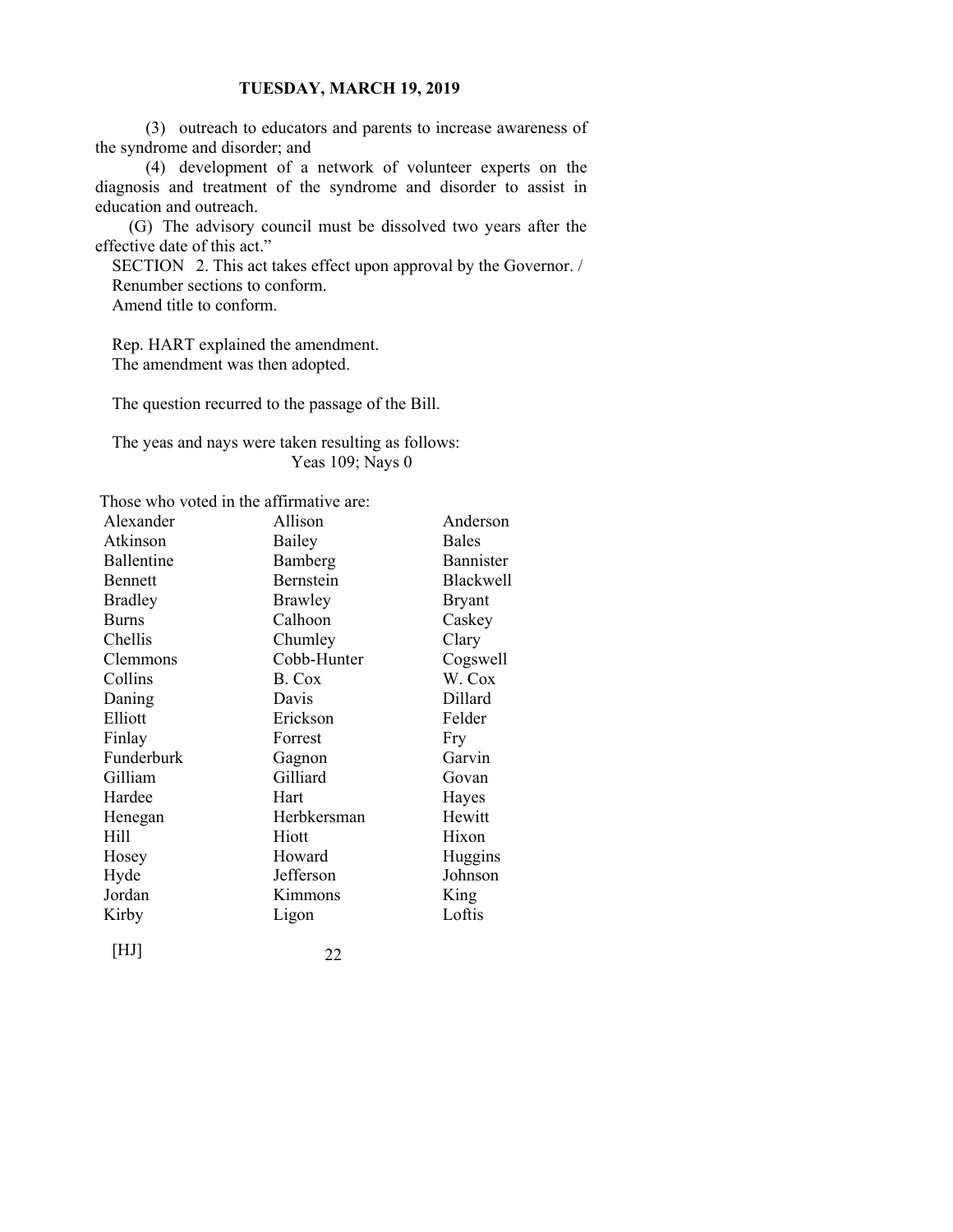| Long        | Lucas       | Mace          |
|-------------|-------------|---------------|
| Magnuson    | Martin      | McCravy       |
| McDaniel    | McGinnis    | McKnight      |
| Moore       | Morgan      | D. C. Moss    |
| V.S. Moss   | B. Newton   | W. Newton     |
| Norrell     | Ott         | Pendarvis     |
| Pope        | Ridgeway    | Rivers        |
| Robinson    | Rose        | Rutherford    |
| Sandifer    | Simmons     | Simrill       |
| G. R. Smith | Sottile     | <b>Spires</b> |
| Stavrinakis | Stringer    | Tallon        |
| Taylor      | Thigpen     | Toole         |
| Trantham    | Weeks       | West          |
| Wheeler     | White       | Whitmire      |
| R. Williams | S. Williams | Willis        |
| Wooten      |             |               |

### **Total--109**

Those who voted in the negative are:

### **Total--0**

So, the Bill, as amended, was read the second time and ordered to third reading.

### **STATEMENT FOR JOURNAL**

 Being called out of the Chamber, I missed the vote on H. 3725. I wish for the record to show that I would have voted 'yes' on the Bill.

Rep. Bill Clyburn

### **H. 3807--REQUESTS FOR DEBATE**

The following Bill was taken up:

H. 3807 -- Reps. Felder and Bernstein: A BILL TO AMEND THE CODE OF LAWS OF SOUTH CAROLINA, 1976, TO ENACT THE "TEEN SKIN CANCER PREVENTION ACT" BY ADDING CHAPTER 129 TO TITLE 44 SO AS TO PROHIBIT INDIVIDUALS UNDER EIGHTEEN YEARS OF AGE FROM USING TANNING EQUIPMENT IN TANNING FACILITIES, TO ESTABLISH PENALTIES, AND FOR OTHER PURPOSES.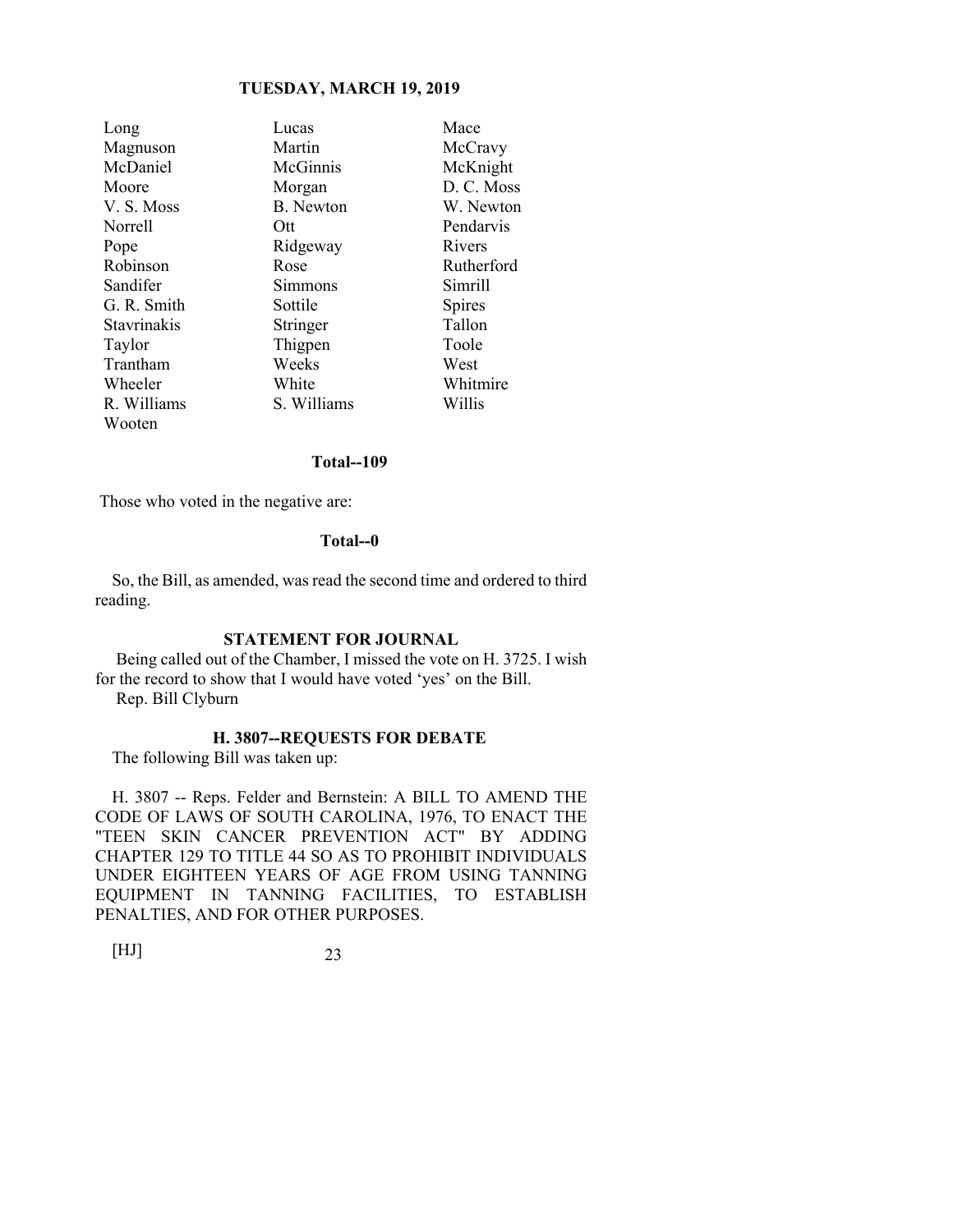Reps. FRY, MAGNUSON, TALLON, LONG, DANING, TOOLE, HILL, OTT, WHITE, JOHNSON, MCGINNIS, HARDEE, BAILEY, G. R. SMITH, S. WILLIAMS, GARVIN and B. COX requested debate on the Bill.

**H. 3821--AMENDED AND ORDERED TO THIRD READING**  The following Bill was taken up:

H. 3821 -- Rep. Clary: A BILL TO AMEND THE CODE OF LAWS OF SOUTH CAROLINA, 1976, SO AS TO ENACT THE "ADVANCED PRACTICE REGISTERED NURSE ACT"; TO AMEND SECTION 32-8-325, RELATING TO THE USE OF DEATH CERTIFICATES TO AUTHORIZE CREMATORIES TO CREMATE HUMAN REMAINS, SO AS TO INCLUDE ADVANCED PRACTICE REGISTERED NURSES AMONG THE PERSONS AUTHORIZED TO SIGN SUCH DEATH CERTIFICATES; TO AMEND SECTION 32-8-340, RELATING TO CONDITIONS FOR CREMATIONS, SO AS TO INCLUDE ADVANCED PRACTICE REGISTERED NURSES AMONG THE PERSONS AUTHORIZED TO SIGN DEATH CERTIFICATES AND WAIVE CERTAIN TIME REQUIREMENTS; TO AMEND SECTION 40-33-34, AS AMENDED, RELATING TO MEDICAL ACTS THAT ADVANCED PRACTICE REGISTERED NURSES MAY PERFORM, SO AS TO INCLUDE CERTIFYING THE MANNER OF DEATH AND EXECUTING DO NOT RESUSCITATE ORDERS AMONG THE MEDICAL ACTS THAT MAY BE PERFORMED UNLESS OTHERWISE PROVIDED IN A PRACTICE AGREEMENT, AND TO PERMIT THE PRESCRIPTION OF SCHEDULE II NARCOTIC SUBSTANCES FOR PATIENTS RESIDING IN LONG-TERM CARE SETTINGS IN CERTAIN CIRCUMSTANCES; TO AMEND SECTION 44-63-74, RELATING TO THE MANDATORY ELECTRONIC FILING OF DEATH CERTIFICATES WITH THE BUREAU OF VITAL STATISTICS OF THE DEPARTMENT OF HEALTH AND ENVIRONMENTAL CONTROL, SO AS TO MAKE CONFORMING CHANGES TO REFLECT THE AUTHORITY OF ADVANCED PRACTICE REGISTERED NURSES TO SIGN DEATH CERTIFICATES AND CERTIFY CAUSES OF DEATH, AND TO PROVIDE ADVANCED PRACTICE REGISTERED NURSES WHO FAIL TO COMPLY WITH CERTAIN TIME LIMITS FOR CERTIFYING A CAUSE OF DEATH MAY BE SUBJECT TO CERTAIN PENALTIES; TO AMEND SECTION 44-78-15, RELATING TO DEFINITIONS IN THE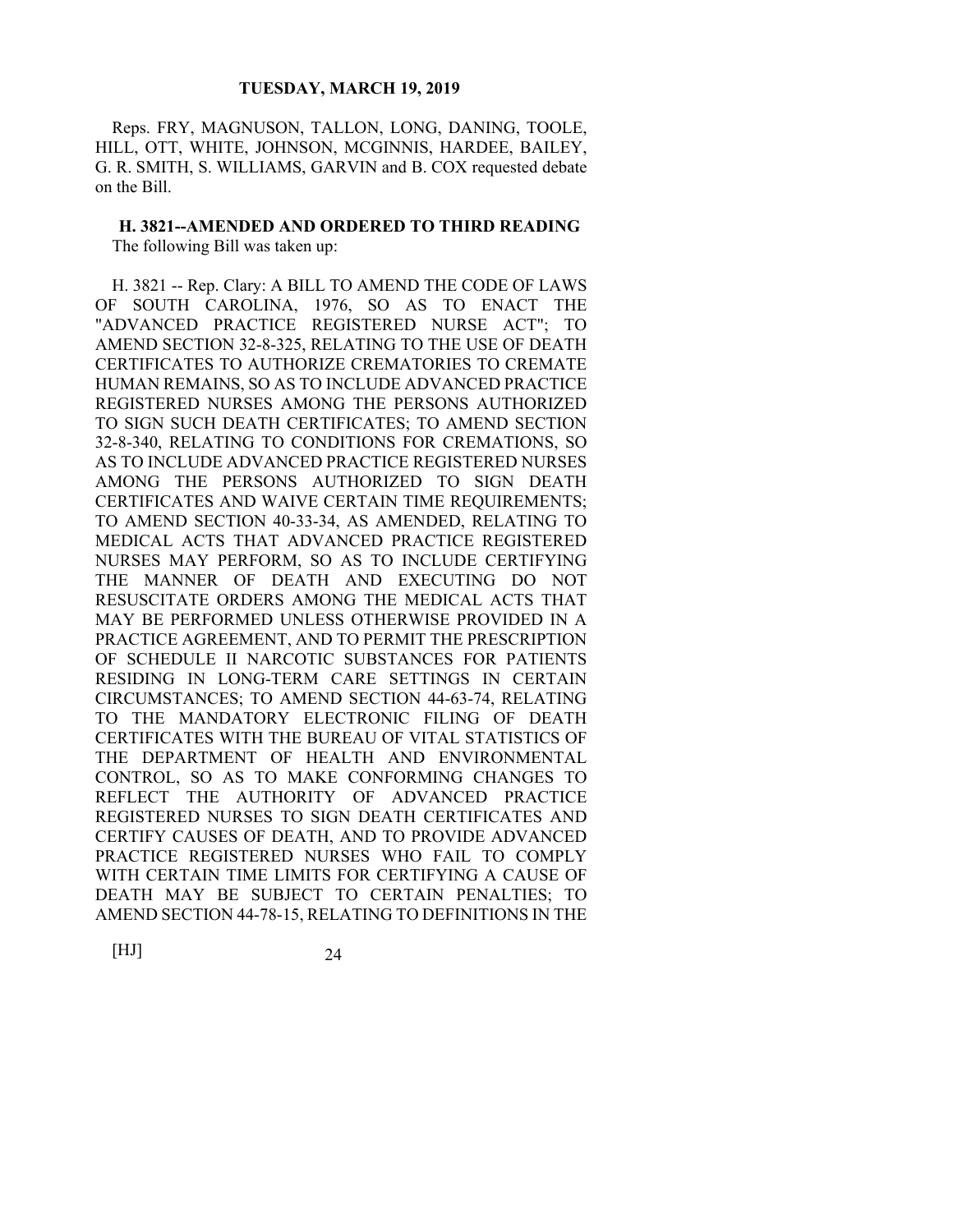DO NOT RESUSCITATE ORDER ACT, SO AS TO REVISE THE DEFINITION OF A "HEALTH CARE PROVIDER" TO INCLUDE ADVANCED PRACTICE REGISTERED NURSES; AND TO AMEND SECTION 44-78-30, RELATING TO THE FORM OF DO NOT RESUSCITATE ORDERS, SO AS TO MAKE CONFORMING CHANGES.

The Committee on Medical, Military, Public and Municipal Affairs proposed the following Amendment No. 1 to H. 3821 (COUNCIL\WAB\3821C001.AGM.WAB19), which was adopted:

Amend the bill, as and if amended, by deleting all after the enacting words and inserting:

/ SECTION 1. This act must be known and may be cited as the "Advanced Practice Registered Nurse Act".

SECTION 2. Section 40-33-34(D)(2) and  $(F)(1)(e)$  and  $(f)$  of the 1976 Code, as last amended by Act 234 of 2018, is further amended to read:

 "(2) Notwithstanding any provisions of state law other than this chapter and Chapter 47, and to the extent permitted by federal law, an APRN may perform the following medical acts unless otherwise provided in the practice agreement:

 (a) provide noncontrolled prescription drugs at an entity that provides free medical care for indigent patients;

 (b) certify that a student is unable to attend school but may benefit from receiving instruction given in his home or hospital;

(c) refer a patient to physical therapy for treatment;

 (d) pronounce death, certify the manner and cause of death, and sign death certificates pursuant to the provisions of Chapter 63, Title 44 and Chapter 8, Title 32;

 (e) issue an order for a patient to receive appropriate services from a licensed hospice as defined in Chapter 71, Title 44; and

 (f) certify that an individual is handicapped and declare that the handicap is temporary or permanent for purposes of the individual's application for a placard; and

 (g) execute a do not resuscitate order pursuant to the provisions of Chapter 78, Title 44.

 (e) may include Schedule II narcotic substances if listed in the practice agreement and as authorized by Section 44-53-300, provided, however, that the prescription must not exceed a five-day supply and another prescription must not be written without the written agreement of the physician with whom the nurse practitioner, certified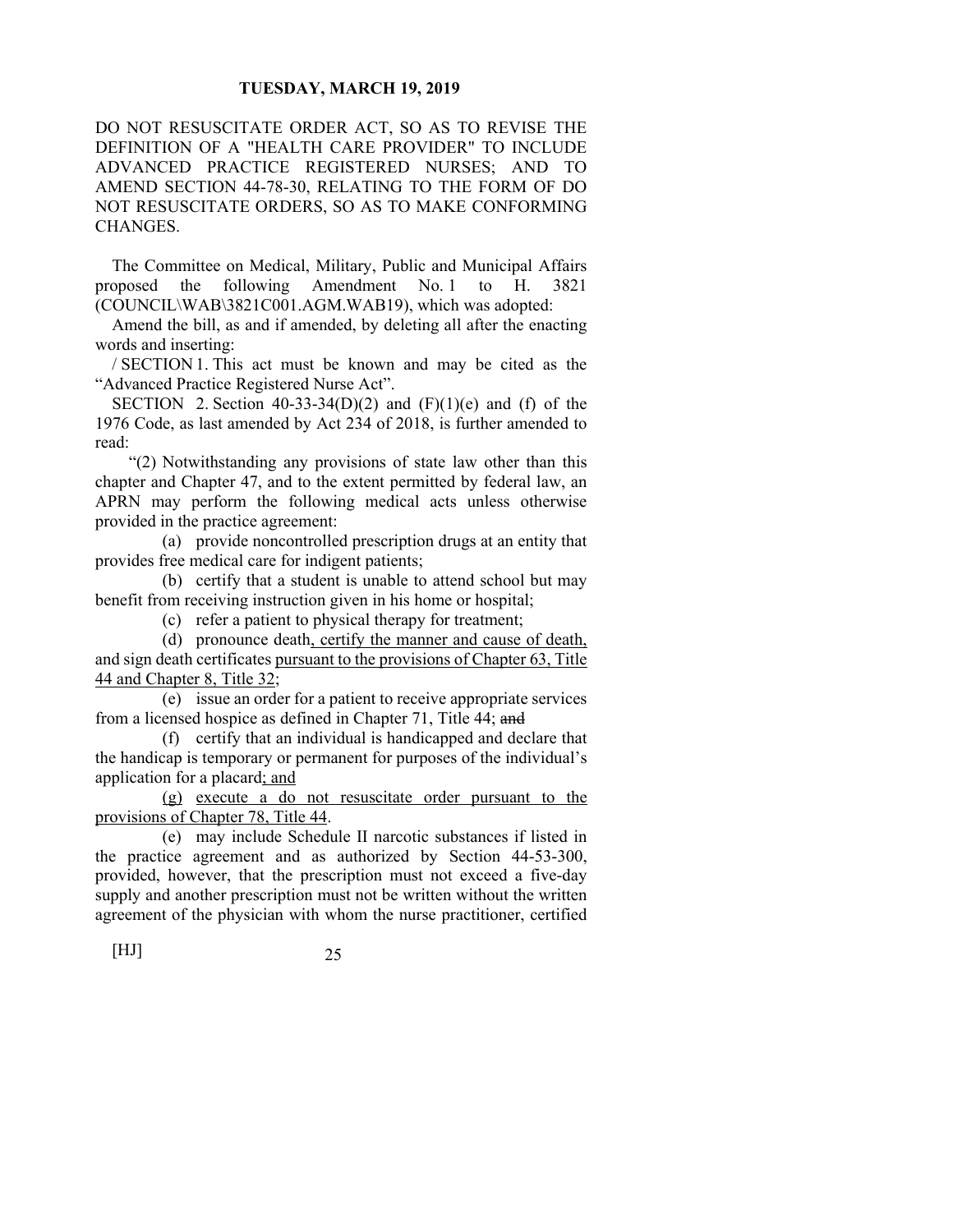nurse-midwife, or clinical nurse specialist has entered into a practice agreement, unless the prescription is written for patients in hospice or palliative care or for patients residing in long-term care facilities;

 (f) may include Schedule II narcotic substances for patients in hospice or palliative care, or for patients in long-term care facilities, if listed in the practice agreement as authorized by Section 44-53-300, provided, however, that each such prescription must not exceed a thirty-day supply;"

SECTION 3. This act takes effect sixty days after approval by the Governor. /

Renumber sections to conform. Amend title to conform.

Rep. CLARY explained the amendment. The amendment was then adopted.

The question recurred to the passage of the Bill.

The yeas and nays were taken resulting as follows: Yeas 98; Nays 4

Those who voted in the affirmative are:

| Alexander   | Allison          | Anderson       |
|-------------|------------------|----------------|
| Atkinson    | Bailey           | <b>Bales</b>   |
| Ballentine  | Bannister        | <b>Bennett</b> |
| Bernstein   | <b>Blackwell</b> | <b>Bradley</b> |
| Brawley     | <b>Bryant</b>    | <b>Burns</b>   |
| Chumley     | Clary            | Clemmons       |
| Clyburn     | Cobb-Hunter      | Cogswell       |
| Collins     | B. Cox           | W. Cox         |
| Daning      | Davis            | Dillard        |
| Elliott     | Erickson         | Felder         |
| Finlay      | Forrest          | Fry            |
| Funderburk  | Gagnon           | Garvin         |
| Gilliam     | Govan            | Hardee         |
| Hart        | Hayes            | Henegan        |
| Herbkersman | Hewitt           | Hill           |
| Hiott       | Hixon            | Hosey          |
| Huggins     | Hyde             | Jefferson      |
| Johnson     | Jordan           | King           |
| Kirby       | Ligon            | Long           |
|             |                  |                |

| $[\mathrm{HJ}]$ | 26 |
|-----------------|----|
|-----------------|----|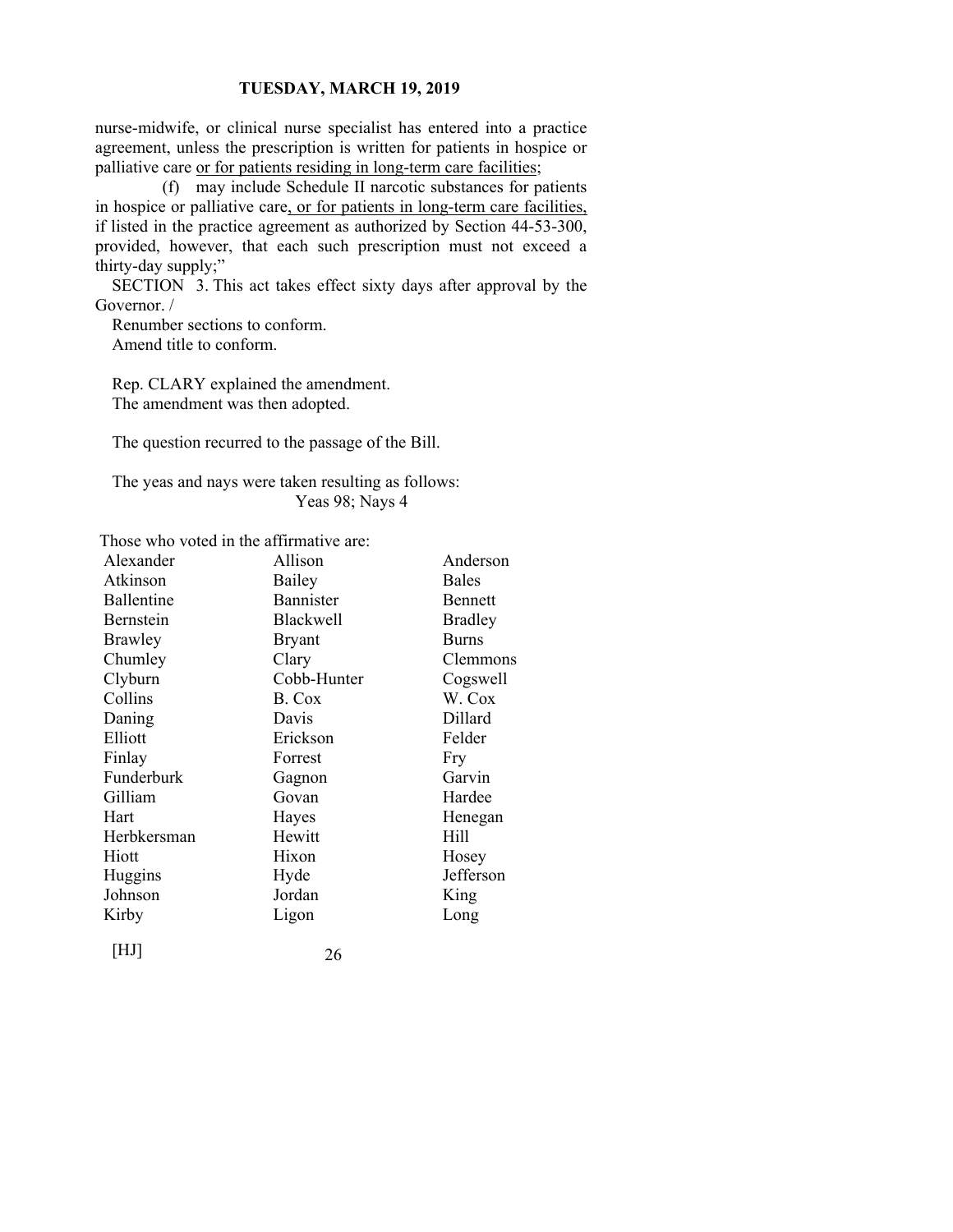| Magnuson    | Martin           |
|-------------|------------------|
| McDaniel    | McGinnis         |
| Moore       | Morgan           |
| V.S. Moss   | <b>B.</b> Newton |
| Norrell     | Ott              |
| Pope        | Ridgeway         |
| Robinson    | Rose             |
| Simmons     | Simrill          |
| Sottile     | <b>Spires</b>    |
| Stringer    | Tallon           |
| Toole       | Weeks            |
| Wheeler     | White            |
| R. Williams | S. Williams      |
| Yow         |                  |
|             |                  |

#### **Total--98**

|         | Those who voted in the negative are: |         |
|---------|--------------------------------------|---------|
| Calhoon | Caskey                               | Kimmons |
| Wooten  |                                      |         |

### **Total--4**

So, the Bill, as amended, was read the second time and ordered to third reading.

#### **H. 3789--POINT OF ORDER**

The following Bill was taken up:

H. 3789 -- Reps. Willis, Allison, Bennett and Elliott: A BILL TO AMEND SECTIONS 56-1-35, 56-1-40, 56-1-140, 56-1-210, 56-1-2100, AND 56-1-3350, RELATING TO THE ISSUANCE, RENEWAL, AND EXPIRATION OF A DRIVER'S LICENSE, BEGINNER'S PERMIT, COMMERCIAL DRIVER LICENSE, AND SPECIAL IDENTIFICATION CARD, AND THE PLACEMENT OF A VETERAN DESIGNATION ON A DRIVER'S LICENSE OR SPECIAL IDENTIFICATION CARD, SO AS TO REVISE THE PERIOD IN WHICH A DRIVER'S LICENSE AND CERTAIN COMMERCIAL DRIVER LICENSES ARE VALID, TO REVISE THE FEE TO OBTAIN A DRIVER'S LICENSE, CERTAIN COMMERCIAL DRIVER LICENSES, AND SPECIAL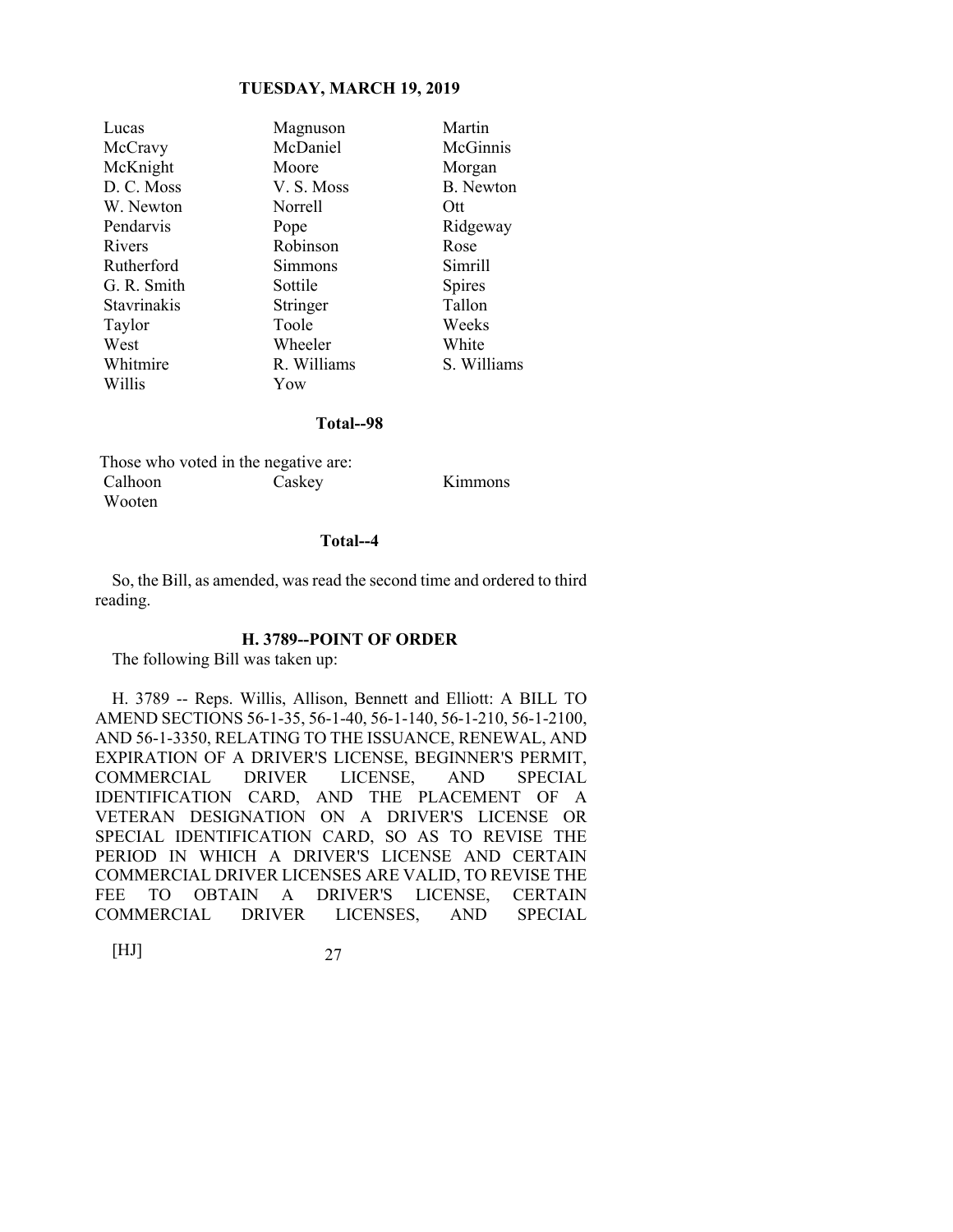IDENTIFICATION CARDS, TO REVISE THE DOCUMENTS THAT MUST BE PROVIDED TO THE DEPARTMENT OF MOTOR VEHICLES TO OBTAIN A VETERAN DESIGNATION ON A DRIVER'S LICENSE OR A SPECIAL IDENTIFICATION CARD, TO MAKE TECHNICAL CHANGES, AND TO PROVIDE THAT A PERSON IS PERMITTED TO ONLY HAVE ONE DRIVER'S LICENSE OR IDENTIFICATION CARD.

### **POINT OF ORDER**

Rep. HERBKERSMAN made the Point of Order that the Bill was improperly before the House for consideration since its number and title have not been printed in the House Calendar at least one statewide legislative day prior to second reading.

The SPEAKER sustained the Point of Order.

### **RECURRENCE TO THE MORNING HOUR**

Rep. STAVRINAKIS moved that the House recur to the morning hour, which was agreed to.

#### **HOUSE RESOLUTION**

The following was introduced:

H. 4250 -- Reps. Henegan, Bennett, Allison, Bernstein, Brawley, Calhoon, Cobb-Hunter, Crawford, Erickson, Felder, Funderburk, Henderson-Myers, Kimmons, Norrell, Parks, Robinson, Simmons, Thayer and Trantham: A HOUSE RESOLUTION TO PROCLAIM MARCH 19, 2019, AS "CELEBRATING WOMEN IN PUBLIC SERVICE DAY" IN SOUTH CAROLINA AND CALL UPON THE PEOPLE OF THE PALMETTO STATE TO UNITE AS WE SUPPORT THE SUCCESS OF WOMEN IN PUBLIC OFFICE.

Whereas, the month of March is Women's History Month and celebrates the significant contributions women of all races, ethnicities, and backgrounds have made to the world; and

Whereas, women play a critical role in the vitality and diversity of our communities, and are essential to ensuring South Carolina is well-represented; and

Whereas, while the twentieth century was a pivotal time of growth for women entering politics, women remain underrepresented in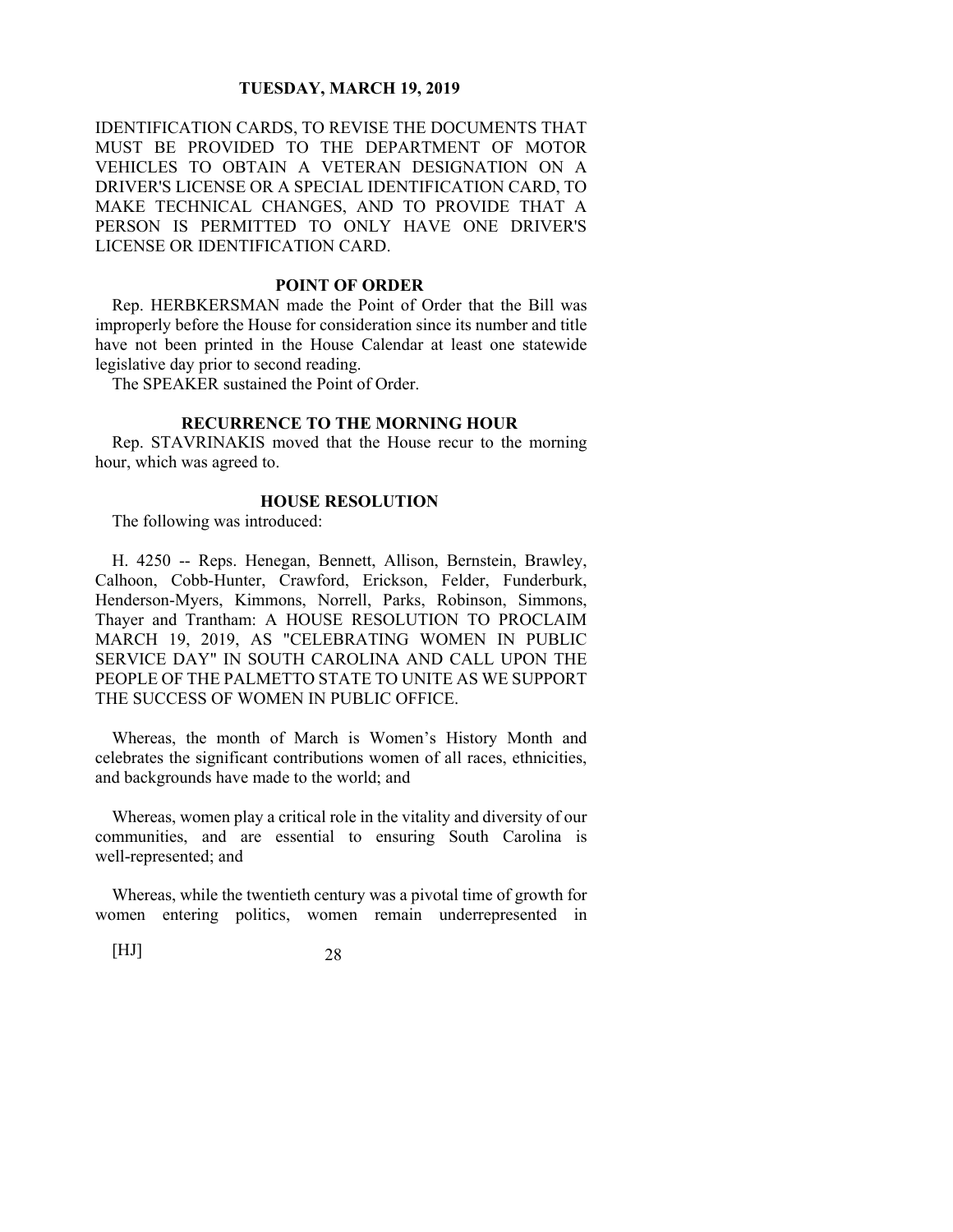male-dominated fields, and thus, providing opportunities to support women in public office is imperative; and

Whereas, recognizing women in public office will bring awareness to the fundamental necessity of their work and will inspire other young people to serve their communities. Now, therefore,

Be it resolved by the House of Representatives:

That the members of the South Carolina House of Representatives, by this resolution, proclaim March 19th, 2019, as "Celebrating Women in Public Office Day" in South Carolina and call upon the people of the Palmetto State to unite as we support the success of women in public office.

The Resolution was adopted.

### **HOUSE RESOLUTION**

The following was introduced:

H. 4251 -- Reps. Hiott, Alexander, Allison, Anderson, Atkinson, Bailey, Bales, Ballentine, Bamberg, Bannister, Bennett, Bernstein, Blackwell, Bradley, Brawley, Brown, Bryant, Burns, Calhoon, Caskey, Chellis, Chumley, Clary, Clemmons, Clyburn, Cobb-Hunter, Cogswell, Collins, B. Cox, W. Cox, Crawford, Daning, Davis, Dillard, Elliott, Erickson, Felder, Finlay, Forrest, Forrester, Fry, Funderburk, Gagnon, Garvin, Gilliam, Gilliard, Govan, Hardee, Hart, Hayes, Henderson-Myers, Henegan, Herbkersman, Hewitt, Hill, Hixon, Hosey, Howard, Huggins, Hyde, Jefferson, Johnson, Jordan, Kimmons, King, Kirby, Ligon, Loftis, Long, Lowe, Lucas, Mace, Mack, Magnuson, Martin, McCoy, McCravy, McDaniel, McGinnis, McKnight, Moore, Morgan, D. C. Moss, V. S. Moss, Murphy, B. Newton, W. Newton, Norrell, Ott, Parks, Pendarvis, Pope, Ridgeway, Rivers, Robinson, Rose, Rutherford, Sandifer, Simmons, Simrill, G. M. Smith, G. R. Smith, Sottile, Spires, Stavrinakis, Stringer, Tallon, Taylor, Thayer, Thigpen, Toole, Trantham, Weeks, West, Wheeler, White, Whitmire, R. Williams, S. Williams, Willis, Wooten, Young and Yow: A HOUSE RESOLUTION TO RECOGNIZE AND HONOR PICKENS COUNTY FIRST STEPS FOR ITS EFFORTS IN PROMOTING SCHOOL READINESS AMONG THE CHILDREN OF PICKENS COUNTY.

The Resolution was adopted.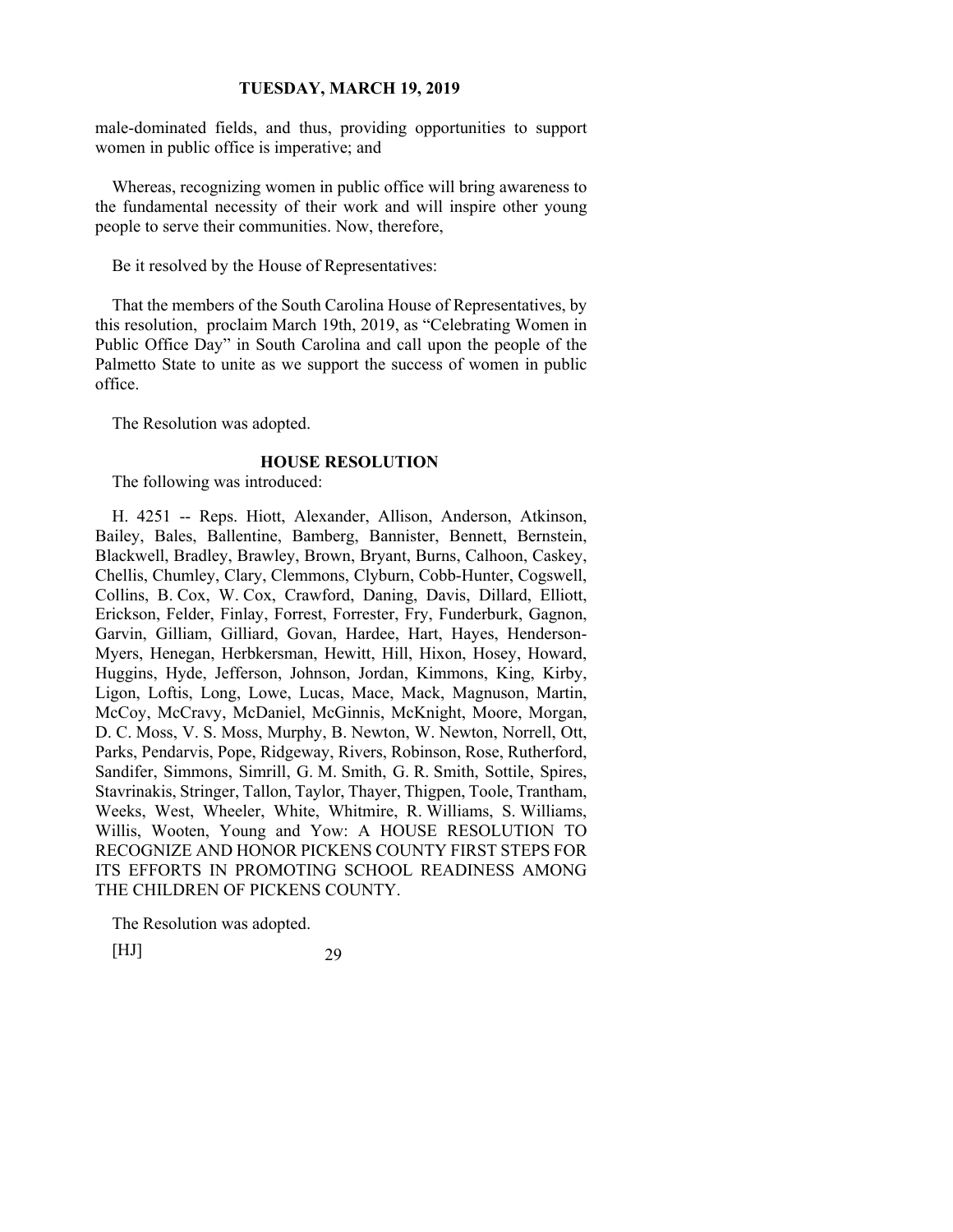### **HOUSE RESOLUTION**

The following was introduced:

H. 4252 -- Reps. Ballentine, Huggins, Alexander, Allison, Anderson, Atkinson, Bailey, Bales, Bamberg, Bannister, Bennett, Bernstein, Blackwell, Bradley, Brawley, Brown, Bryant, Burns, Calhoon, Caskey, Chellis, Chumley, Clary, Clemmons, Clyburn, Cobb-Hunter, Cogswell, Collins, B. Cox, W. Cox, Crawford, Daning, Davis, Dillard, Elliott, Erickson, Felder, Finlay, Forrest, Forrester, Fry, Funderburk, Gagnon, Garvin, Gilliam, Gilliard, Govan, Hardee, Hart, Hayes, Henderson-Myers, Henegan, Herbkersman, Hewitt, Hill, Hiott, Hixon, Hosey, Howard, Hyde, Jefferson, Johnson, Jordan, Kimmons, King, Kirby, Ligon, Loftis, Long, Lowe, Lucas, Mace, Mack, Magnuson, Martin, McCoy, McCravy, McDaniel, McGinnis, McKnight, Moore, Morgan, D. C. Moss, V. S. Moss, Murphy, B. Newton, W. Newton, Norrell, Ott, Parks, Pendarvis, Pope, Ridgeway, Rivers, Robinson, Rose, Rutherford, Sandifer, Simmons, Simrill, G. M. Smith, G. R. Smith, Sottile, Spires, Stavrinakis, Stringer, Tallon, Taylor, Thayer, Thigpen, Toole, Trantham, Weeks, West, Wheeler, White, Whitmire, R. Williams, S. Williams, Willis, Wooten, Young and Yow: A HOUSE RESOLUTION TO CONGRATULATE THE CHAPIN HIGH SCHOOL AND CHAPIN MIDDLE SCHOOL DANCE TEAMS FOR CAPTURING NATIONAL TITLES AT THE ESPN CONTEST OF CHAMPIONS NATIONAL DANCE TEAM CHAMPIONSHIP, HELD AT DISNEY WORLD.

The Resolution was adopted.

### **HOUSE RESOLUTION**

The following was introduced:

H. 4253 -- Rep. Hixon: A HOUSE RESOLUTION TO RECOGNIZE AND HONOR THE CITY OF NORTH AUGUSTA FOR THE DEVELOPMENT OF RIVERSIDE VILLAGE AND TO CONGRATULATE THE CITIZENS AND LEADERS OF NORTH AUGUSTA FOR RECEIVING THE 2019 JOSEPH P. RILEY JR. ACHIEVEMENT AWARD IN ECONOMIC DEVELOPMENT.

The Resolution was adopted.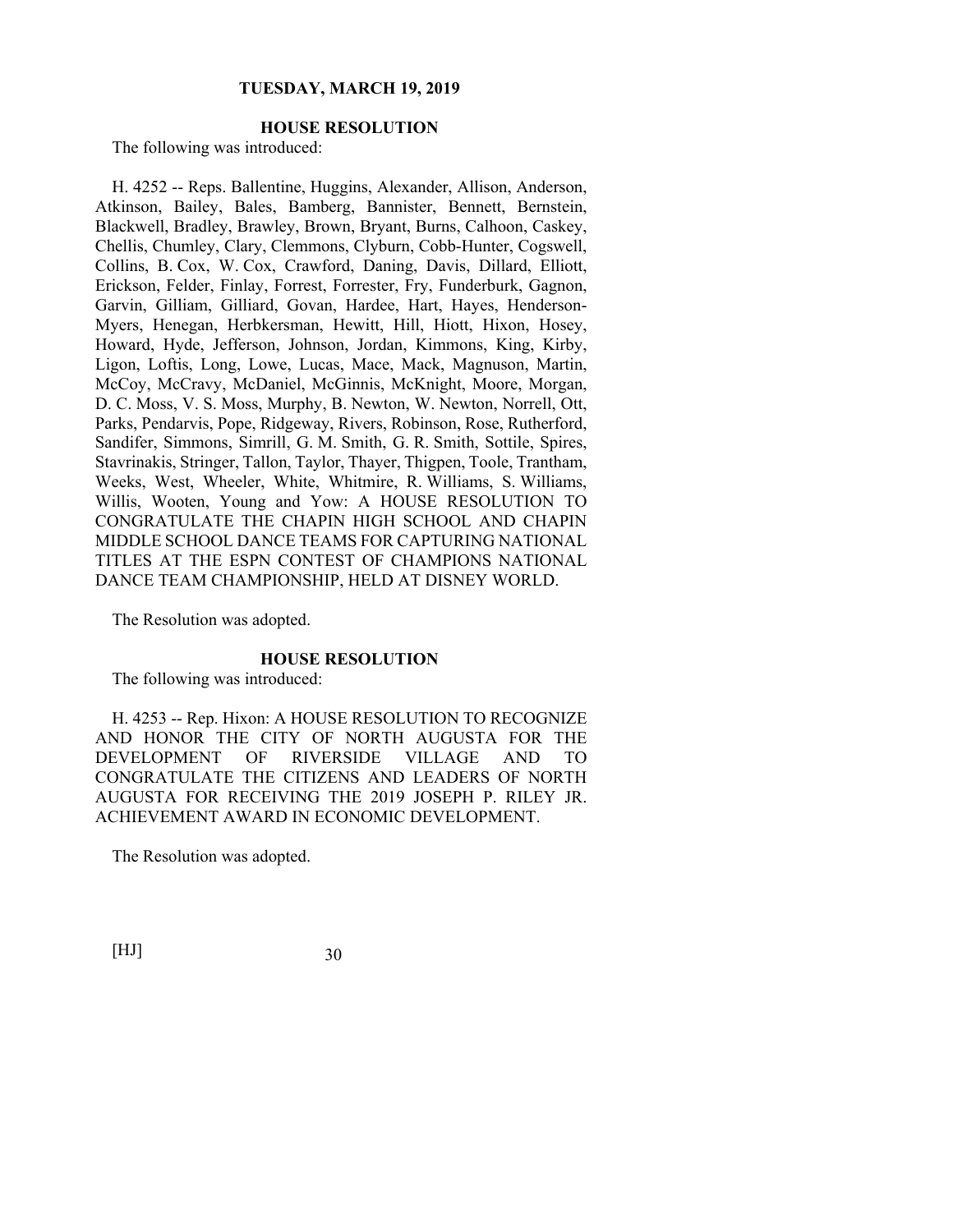### **HOUSE RESOLUTION**

The following was introduced:

H. 4254 -- Reps. Atkinson, Alexander, Allison, Anderson, Bailey, Bales, Ballentine, Bamberg, Bannister, Bennett, Bernstein, Blackwell, Bradley, Brawley, Brown, Bryant, Burns, Calhoon, Caskey, Chellis, Chumley, Clary, Clemmons, Clyburn, Cobb-Hunter, Cogswell, Collins, B. Cox, W. Cox, Crawford, Daning, Davis, Dillard, Elliott, Erickson, Felder, Finlay, Forrest, Forrester, Fry, Funderburk, Gagnon, Garvin, Gilliam, Gilliard, Govan, Hardee, Hart, Hayes, Henderson-Myers, Henegan, Herbkersman, Hewitt, Hill, Hiott, Hixon, Hosey, Howard, Huggins, Hyde, Jefferson, Johnson, Jordan, Kimmons, King, Kirby, Ligon, Loftis, Long, Lowe, Lucas, Mace, Mack, Magnuson, Martin, McCoy, McCravy, McDaniel, McGinnis, McKnight, Moore, Morgan, D. C. Moss, V. S. Moss, Murphy, B. Newton, W. Newton, Norrell, Ott, Parks, Pendarvis, Pope, Ridgeway, Rivers, Robinson, Rose, Rutherford, Sandifer, Simmons, Simrill, G. M. Smith, G. R. Smith, Sottile, Spires, Stavrinakis, Stringer, Tallon, Taylor, Thayer, Thigpen, Toole, Trantham, Weeks, West, Wheeler, White, Whitmire, R. Williams, S. Williams, Willis, Wooten, Young and Yow: A HOUSE RESOLUTION TO RECOGNIZE AND HONOR THE LATTA DIXIE PONYTAIL SOFTBALL TEAM AND COACHES FOR AN EXTRAORDINARY SEASON AND TO CONGRATULATE THEM FOR WINNING THE 2018 TRADITIONAL DIVISION WORLD SERIES CHAMPIONSHIP TITLE.

The Resolution was adopted.

### **CONCURRENT RESOLUTION**

The following was introduced:

H. 4255 -- Reps. Ridgeway, Alexander, Allison, Anderson, Atkinson, Bailey, Bales, Ballentine, Bamberg, Bannister, Bennett, Bernstein, Blackwell, Bradley, Brawley, Brown, Bryant, Burns, Calhoon, Caskey, Chellis, Chumley, Clary, Clemmons, Clyburn, Cobb-Hunter, Cogswell, Collins, B. Cox, W. Cox, Crawford, Daning, Davis, Dillard, Elliott, Erickson, Felder, Finlay, Forrest, Forrester, Fry, Funderburk, Gagnon, Garvin, Gilliam, Gilliard, Govan, Hardee, Hart, Hayes, Henderson-Myers, Henegan, Herbkersman, Hewitt, Hill, Hiott, Hixon, Hosey, Howard, Huggins, Hyde, Jefferson, Johnson, Jordan, Kimmons, King, Kirby, Ligon, Loftis, Long, Lowe, Lucas, Mace, Mack, Magnuson,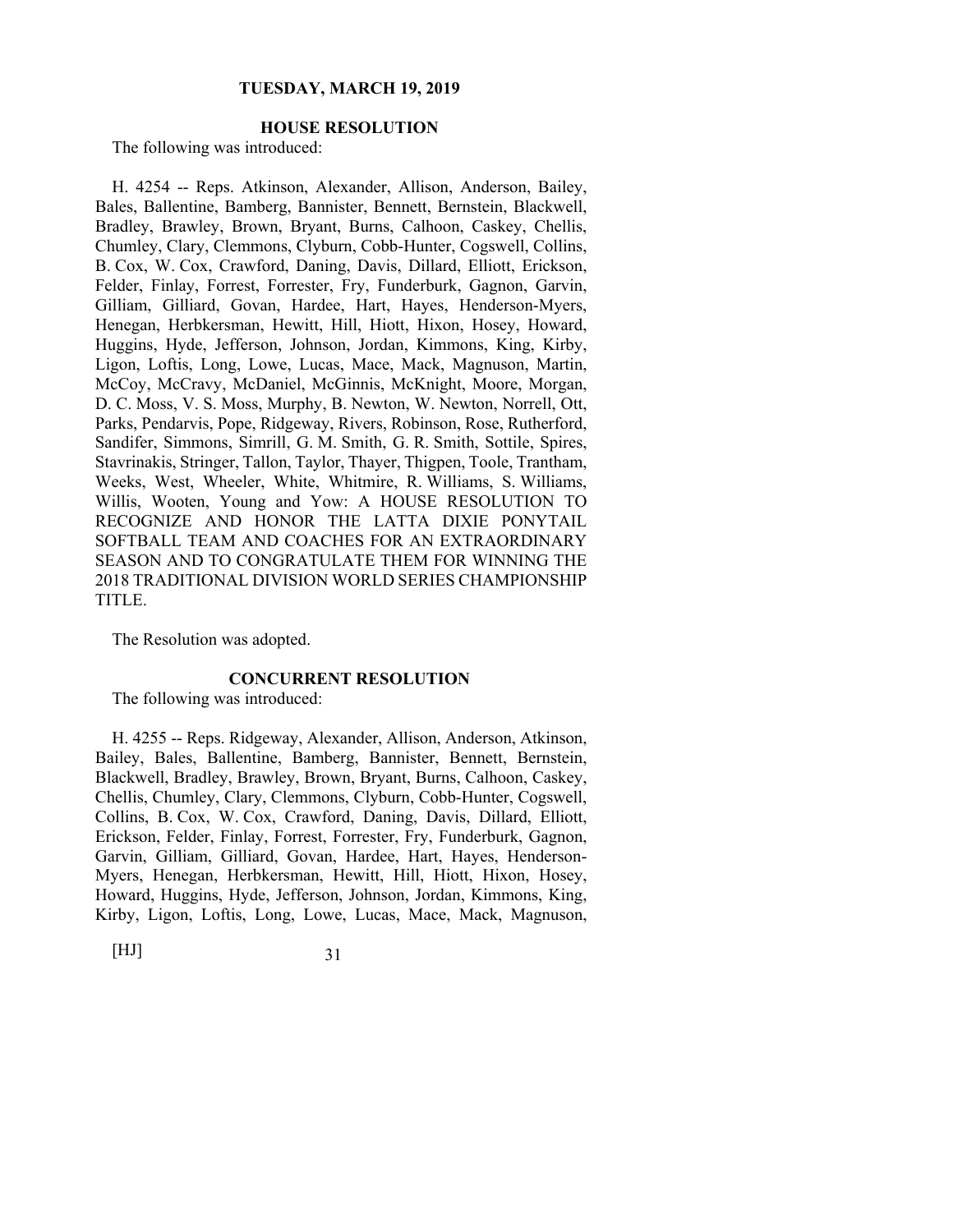Martin, McCoy, McCravy, McDaniel, McGinnis, McKnight, Moore, Morgan, D. C. Moss, V. S. Moss, Murphy, B. Newton, W. Newton, Norrell, Ott, Parks, Pendarvis, Pope, Rivers, Robinson, Rose, Rutherford, Sandifer, Simmons, Simrill, G. M. Smith, G. R. Smith, Sottile, Spires, Stavrinakis, Stringer, Tallon, Taylor, Thayer, Thigpen, Toole, Trantham, Weeks, West, Wheeler, White, Whitmire, R. Williams, S. Williams, Willis, Wooten, Young and Yow: A CONCURRENT RESOLUTION TO CONGRATULATE THE SCOTT'S BRANCH HIGH SCHOOL GIRLS BASKETBALL TEAM FOR CAPTURING THE 2019 CLASS A STATE CHAMPIONSHIP TITLE AND TO HONOR THE TEAM'S EXCEPTIONAL PLAYERS, COACHES, AND STAFF.

The Concurrent Resolution was agreed to and ordered sent to the Senate.

### **INTRODUCTION OF BILLS**

The following Bills were introduced, read the first time, and referred to appropriate committees:

H. 4256 -- Rep. Sandifer: A BILL TO AMEND THE CODE OF LAWS OF SOUTH CAROLINA, 1976, BY ADDING SECTION 40- 19-295 SO AS TO PROHIBIT THE DIVIDING OF FEES OR OTHER COMPENSATION CHARGED OR RECEIVED BY LICENSEES OF THE BOARD OF FUNERAL SERVICE WITH ANOTHER PERSON, PARTNERSHIP, CORPORATION, ASSOCIATION, OR LEGAL ENTITY FOR THE DELIVERY OR PERFORMANCE OF FUNERAL SERVICES; TO AMEND SECTION 32-7-100, RELATING TO PENALTIES FOR VIOLATIONS OF PROVISIONS REGULATING PRENEED FUNERAL CONTRACTS, SO AS TO INCREASE FINE RANGES AND PERMANENTLY BAR PERSONS CONVICTED OF A FELONY FROM CONDUCTING PRENEED CONTRACT SALES; TO AMEND SECTION 32-7-110, RELATING TO THE INVESTIGATION OF COMPLAINTS AGAINST UNLICENSED PRENEED CONTRACT SALES PROVIDERS, SO AS TO PROVIDE COMPLAINTS TO WHICH THE DEPARTMENT SHALL RESPOND MAY BE WRITTEN OR ORAL; TO AMEND SECTION 32-8-360, RELATING TO PENALTIES FOR VIOLATIONS OF THE SAFE CREMATION ACT, SO AS TO INCREASE MONETARY FINES AND REQUIRE IMMEDIATE REPORTING OF VIOLATIONS TO THE BOARD; TO AMEND SECTION 32-8-385, RELATING TO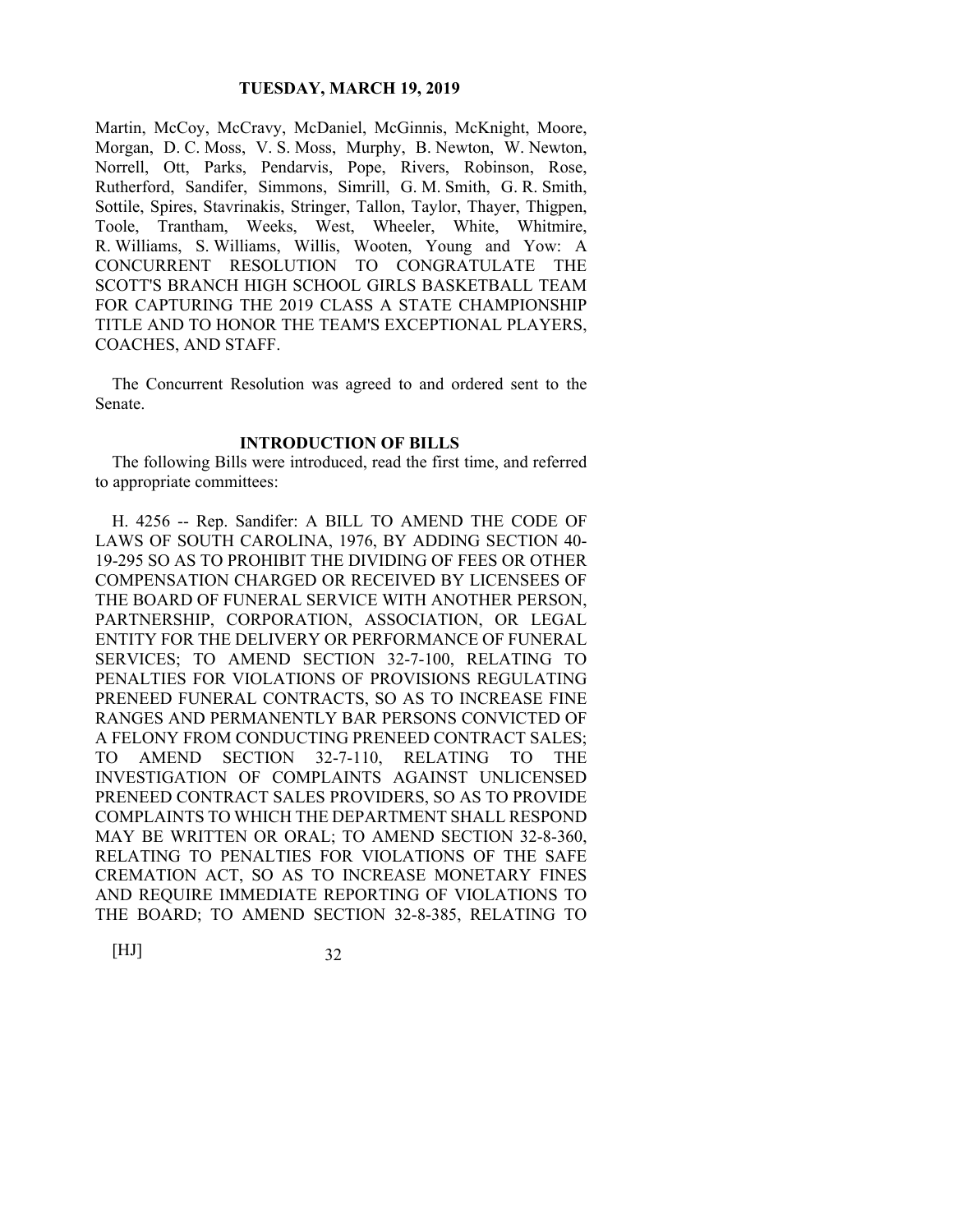REQUIREMENTS THAT CREMATORIES EMPLOY CERTAIN TRAINED STAFF TO PERFORM CREMATIONS, SO AS TO REQUIRE ALL CREMATIONS BE PERFORMED BY THESE TRAINED STAFF MEMBERS; TO AMEND SECTION 40-19-10, RELATING TO THE COMPOSITION OF THE BOARD, SO AS TO REQUIRE SEVEN OF THE NINE LICENSEE MEMBERS BE APPOINTED ONE FROM EACH CONGRESSIONAL DISTRICT, AND TO PROVIDE FOR THE GRADUAL IMPLEMENTATION OF THIS PROVISION AS THE TERMS OF CURRENT MEMBERS EXPIRE ON A STAGGERED BASIS; TO AMEND SECTION 40-19- 20, AS AMENDED, RELATING TO DEFINITIONS CONCERNING THE REGULATION OF EMBALMERS AND FUNERAL DIRECTORS, SO AS TO REVISE CERTAIN DEFINITIONS; TO AMEND SECTION 40-19-30, RELATING TO THE REQUIREMENT OF LICENSURE TO PRACTICE FUNERAL SERVICE, SO AS TO PROVIDE CONDUCT CONSTITUTING THE PRACTICE OF FUNERAL SERVICE INCLUDES PARTIES WHO EXERCISE ANY CONTROL OR AUTHORITY OVER A FUNERAL ESTABLISHMENT OR ITS EMPLOYEES, AGENTS, OR REPRESENTATIVES, AND TO PROHIBIT CORPORATIONS, PARTNERSHIPS, OR INDIVIDUALS IN WHOSE NAME APPEARS THE NAME OF A PERSON WITH A REVOKED OR LAPSED LICENSE FROM HAVING A LICENSE TO OPERATE A FUNERAL HOME; TO AMEND SECTION 40-19-70, RELATING TO POWERS AND DUTIES OF THE BOARD, SO AS TO PROVIDE BOARD MEMBERS, COMMITTEES, OR EMPLOYEES MAY NOT BE LIABLE FOR ACTS PERFORMED IN THE COURSE OF THEIR OFFICIAL DUTIES IN THE ABSENCE OF MALICE SHOWN AND PROVEN IN A COURT OF COMPETENT JURISDICTION; TO AMEND SECTION 40-19-80, RELATING TO INSPECTORS EMPLOYED BY THE BOARD, SO AS TO INSTEAD REQUIRE THE BOARD TO EMPLOY AT LEAST TWO INVESTIGATORS WHO MAY BE LICENSED EMBALMERS AND FUNERAL DIRECTORS WITH CERTAIN EXPERIENCE BUT WHO HAVE NOT BEEN DISCIPLINED; TO AMEND SECTION 40-19-110, AS AMENDED, RELATING TO CONDUCT CONSTITUTING UNPROFESSIONAL CONDUCT BY A LICENSEE OF THE BOARD, SO AS TO MAKE GRAMMATICAL CHANGES; TO AMEND SECTION 40-19-115, RELATING TO JURISDICTION OF THE BOARD, SO AS TO INCLUDE UNLICENSED PERSONS WITH THIS JURISDICTION; TO AMEND SECTION 40-19-200, RELATING TO PENALTIES FOR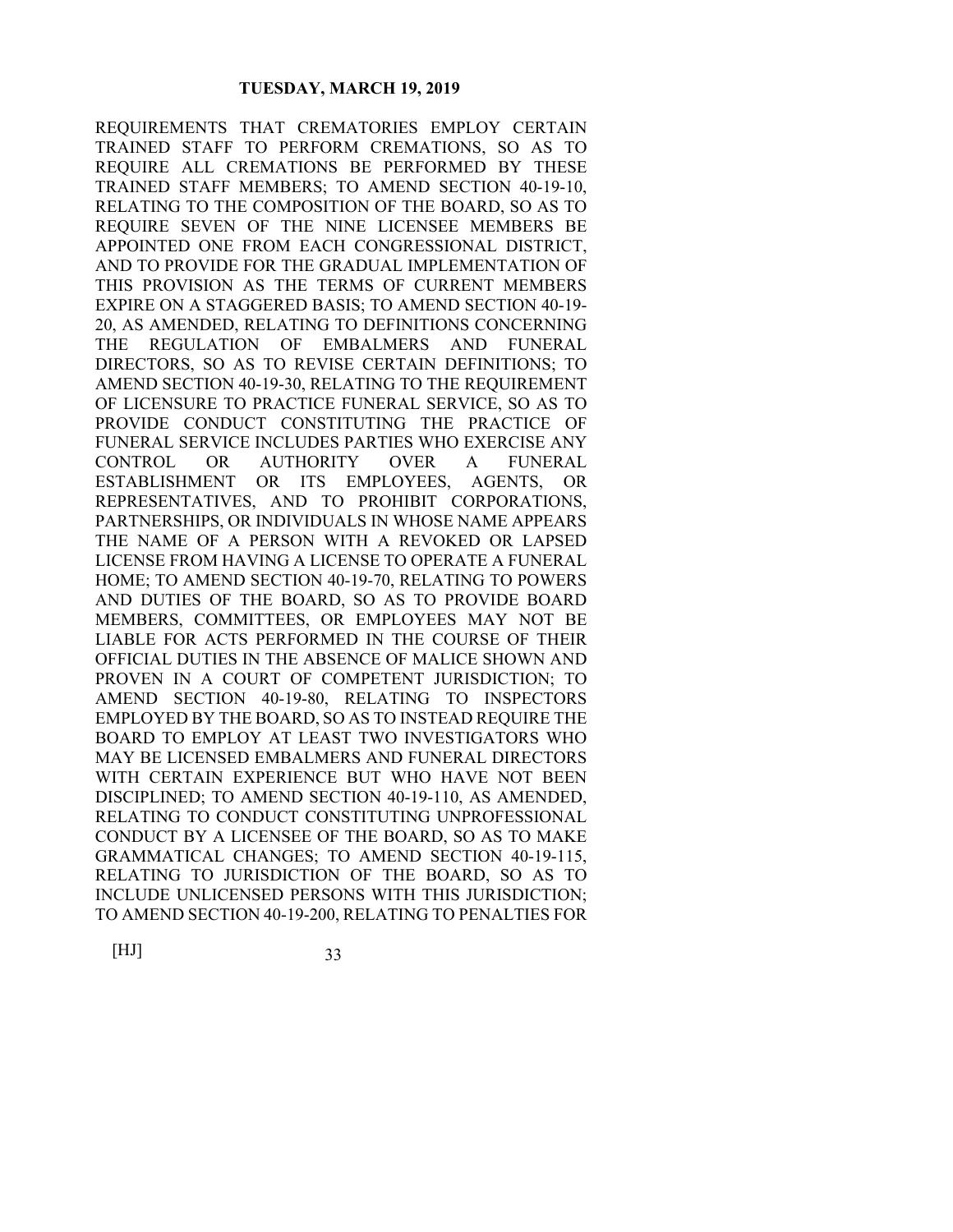VIOLATIONS OF PROVISIONS PROHIBITING THE PRACTICE OF FUNERAL SERVICES WITHOUT A LICENSE OR USING FALSE INFORMATION TO OBTAIN SUCH LICENSURE, SO AS TO INCREASE MONETARY FINES, AND TO SUBJECT PERSONS WHO AID AND ABET UNLICENSED PERSONS OR ENTITIES IN ENGAGING IN THE PRACTICE OF FUNERAL SERVICE WITHOUT LICENSURE TO THESE PENALTIES; TO AMEND SECTION 40-19-250, RELATING TO CONTINUING EDUCATION PROGRAMS, SO AS TO REQUIRE CERTAIN COURSEWORK IN ETHICS, TO REQUIRE FOUR HOURS OF TOTAL ANNUAL COURSEWORK, TO REQUIRE A CERTAIN PORTION OF THIS COURSEWORK TO BE IN ETHICS, AND TO REQUIRE A CERTAIN PORTION OF THIS COURSEWORK BE COMPLETED IN PERSON; AND TO AMEND SECTION 40-19-290, RELATING TO THE FIDUCIARY RESPONSIBILITIES OF FUNERAL ESTABLISHMENTS WITH RESPECT TO PAYMENTS RECEIVED FOR FUNERAL MERCHANDISE BEING PURCHASED, SO AS TO PROVIDE THESE PAYMENTS MUST BE KEPT IN A TRUST ACCOUNT UNTIL THE MERCHANDISE IS DELIVERED FOR ITS INTENDED USE OR IS DELIVERED INTO THE PHYSICAL POSSESSION OF THE PURCHASER.

Referred to Committee on Labor, Commerce and Industry

H. 4257 -- Rep. Finlay: A BILL TO AMEND THE CODE OF LAWS OF SOUTH CAROLINA, 1976, BY ADDING SECTION 6-1-200 SO AS TO PROHIBIT THE MUNICIPAL ASSOCIATION OF SOUTH CAROLINA OR OTHER NONGOVERNMENTAL ENTITY FROM COLLECTING AN INSURANCE PREMIUM TAX OR BROKER'S PREMIUM TAX; TO AMEND SECTION 38-7-160, RELATING TO MUNICIPAL LICENSE FEES AND INSURANCE TAXES, SO AS TO AUTHORIZE THE DEPARTMENT OF INSURANCE TO COLLECT INSURANCE PREMIUM TAXES AND REMIT THEM TO THE APPROPRIATE MUNICIPALITIES; TO AMEND SECTION 38-45-10, RELATING TO NECESSARY DEFINITIONS, SO AS TO REMOVE THE TERM "MUNICIPAL AGENT"; AND TO AMEND SECTION 38-45-60, RELATING TO THE ACCOUNTING OF THE STATE'S PORTION OF BROKER'S PREMIUM TAXES COLLECTED, SO AS TO REMOVE REFERENCES TO MUNICIPAL AGENTS AND MAKE CONFORMING CHANGES.

Referred to Committee on Labor, Commerce and Industry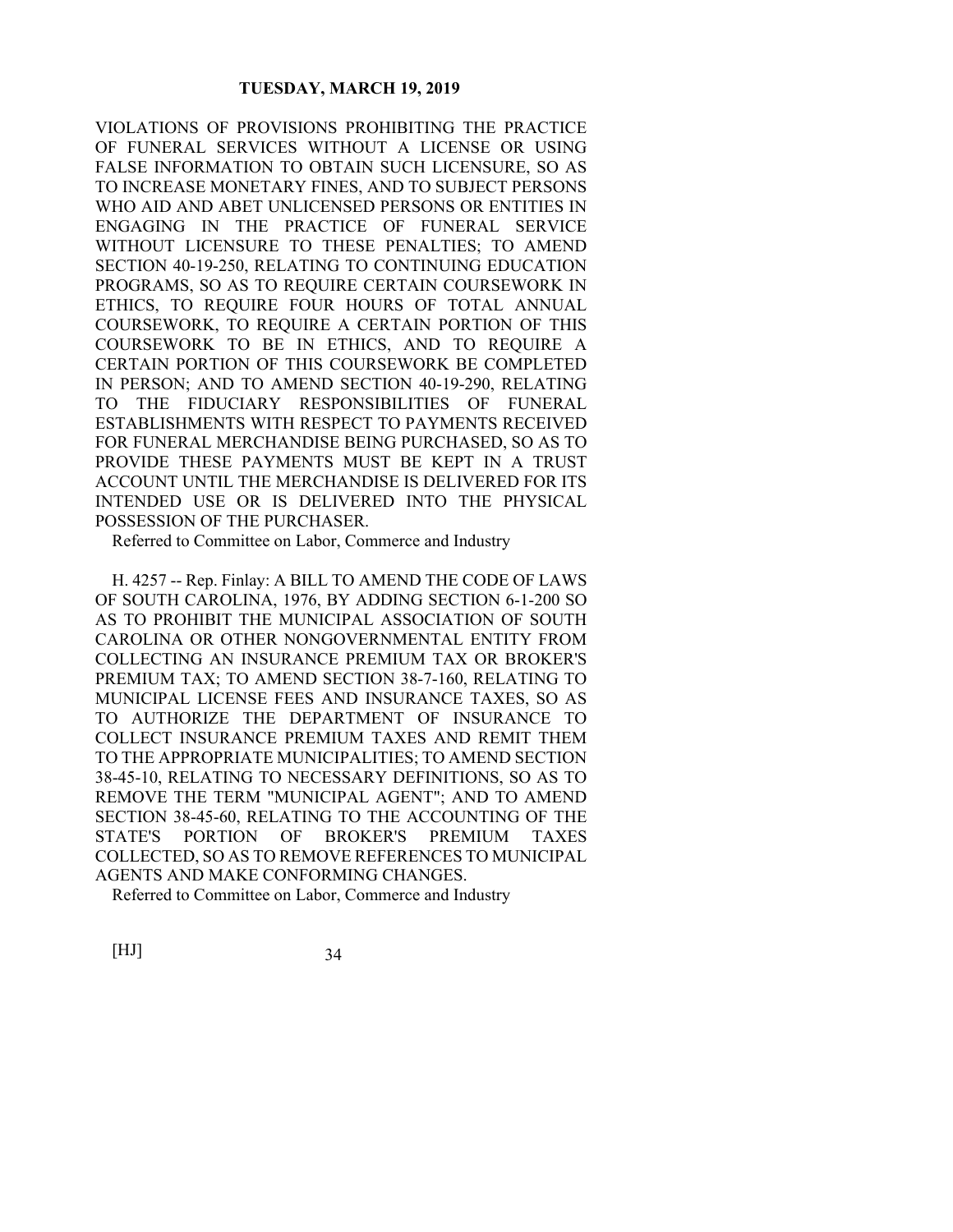H. 4258 -- Rep. Ballentine: A BILL TO AMEND THE CODE OF LAWS OF SOUTH CAROLINA, 1976, BY ADDING ARTICLE 4 TO CHAPTER 5, TITLE 11 SO AS TO ESTABLISH THE "SOUTH CAROLINA WORK AND SAVE RETIREMENT SAVINGS PLAN", TO PROVIDE DEFINITIONS, TO ESTABLISH THE "SOUTH CAROLINA RETIREMENT SAVINGS PLAN TRUST", TO PROVIDE THAT THE STATE SHALL ADOPT AND IMPLEMENT THE PALMETTO WORK AND SAVE PLAN, TO PROVIDE DUTIES OF THE STATE TREASURER, TO PROVIDE FOR CERTAIN EXEMPTIONS FROM LIABILITY, TO PROVIDE THAT CERTAIN GUARANTEES MAY NOT BE MADE, TO PROVIDE FOR CONFIDENTIALITY OF CERTAIN INFORMATION, TO PROVIDE FOR AN INTERGOVERNMENTAL AGREEMENT OR A MEMORANDUM OF UNDERSTANDING WITH CERTAIN AGENCIES, TO PROVIDE THAT THE STATE TREASURER MAY USE PROGRAM MANAGERS, TO ESTABLISH THE "SOUTH CAROLINA WORK AND SAVE ADMINISTRATIVE FUND", TO PROVIDE THAT THE STATE TREASURER SHALL MAINTAIN AN ACCURATE ACCOUNT OF CERTAIN ACTIVITY, AND TO PROVIDE FOR SEVERABILITY.

Referred to Committee on Ways and Means

H. 4259 -- Rep. Fry: A BILL TO AMEND SECTION 30-4-50, CODE OF LAWS OF SOUTH CAROLINA, 1976, RELATING TO CATEGORIES OF MATTERS DECLARED TO BE PUBLIC INFORMATION UNDER THE FREEDOM OF INFORMATION ACT, SO AS TO INCLUDE TOXICOLOGY REPORTS OBTAINED FOR MOTOR VEHICLE OPERATORS ARRESTED FOR DRIVING UNDER THE INFLUENCE OR UNDER INVESTIGATION FOR DRIVING UNDER THE INFLUENCE OR ANOTHER MOTOR VEHICLE TRAFFIC VIOLATION, AND TO MAKE THESE PROVISIONS APPLICABLE ONLY TO PUBLIC EMPLOYEES, PUBLIC OFFICIALS, AND SCHOOL DISTRICT BOARD MEMBERS WHILE ON OFFICIAL DUTY.

Referred to Committee on Judiciary

H. 4260 -- Reps. Caskey, Clary, Lucas, Sandifer and Simrill: A BILL TO AMEND THE CODE OF LAWS OF SOUTH CAROLINA, 1976, TO ENACT THE "SOUTH CAROLINA RATEPAYER PROTECTION ACT OF 2019" BY ADDING SECTIONS 8-27-70, 8- 27-80, AND 8-27-90 ALL SO AS TO PROVIDE PROTECTIONS FOR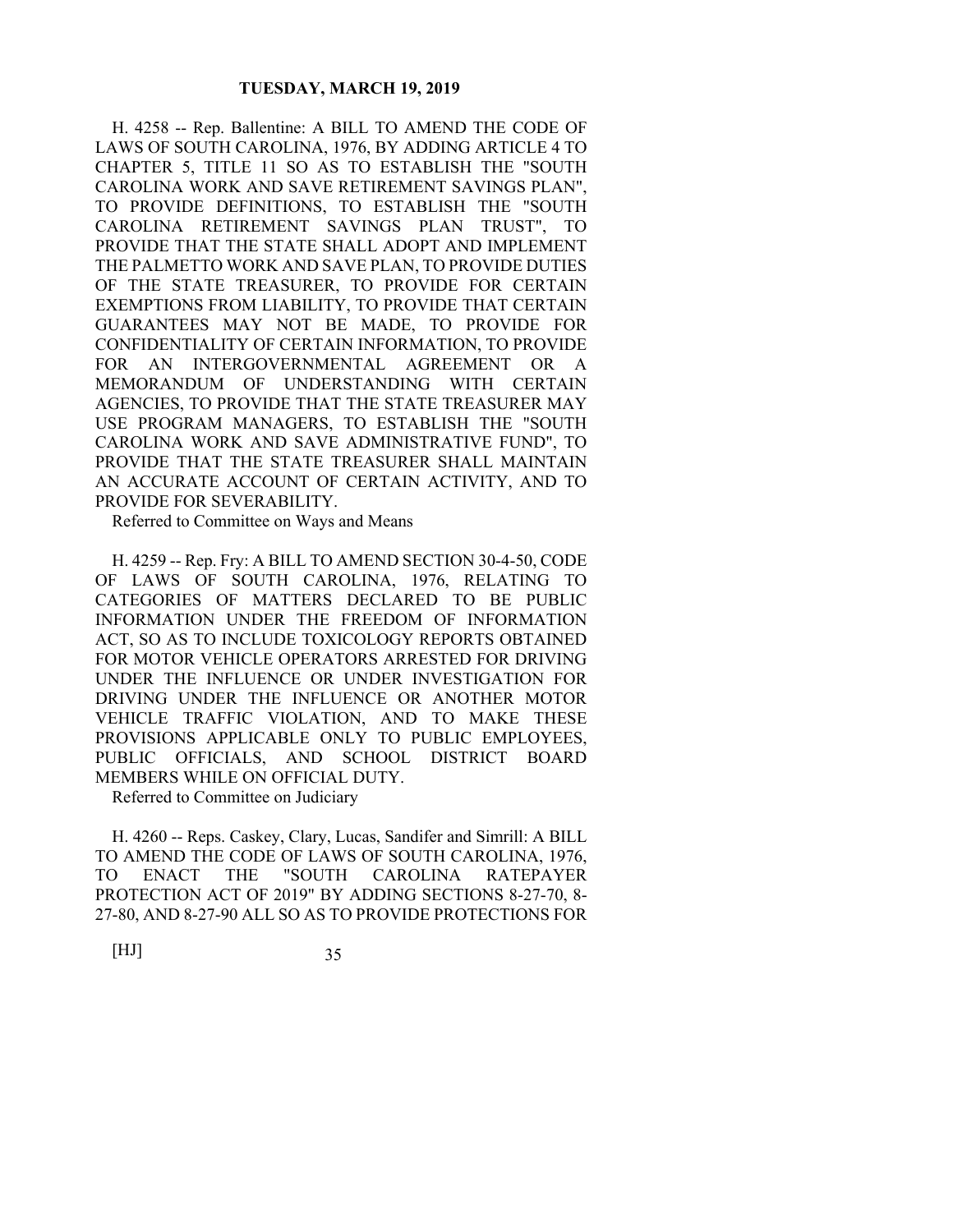EMPLOYEES OF A PUBLIC UTILITY WHO REPORT WRONGDOING BY THE UTILITY AND TO PROVIDE REMEDIES FOR EMPLOYEES WHO ARE DISMISSED OR SUFFER ADVERSE EMPLOYMENT ACTIONS BECAUSE OF A REPORT OF WRONGDOING; BY ADDING SECTIONS 37-6-610, 37-6-611, AND 37-6-612 ALL SO AS TO PROVIDE THAT NO PERSON MAY SERVE AS THE CONSUMER ADVOCATE IF THE PUBLIC SERVICE COMMISSION REGULATES A BUSINESS WITH WHICH THAT PERSON IS ASSOCIATED, AND TO PLACE RESTRICTIONS ON FUTURE EMPLOYMENT AND SPECIFIED ETHICAL REQUIREMENTS ON THE CONSUMER ADVOCATE AND EMPLOYEES OF THE DEPARTMENT OF CONSUMER AFFAIRS, AND TO PROVIDE CRIMINAL PENALTIES FOR VIOLATIONS; TO AMEND SECTION 58-3-20, RELATING TO THE PUBLIC SERVICE COMMISSION, SO AS TO DELETE PROVISIONS WHICH PERMIT THE REVIEW COMMITTEE TO FIND A CANDIDATE QUALIFIED IF HE DOES NOT HAVE THE BACKGROUND OR EXPERTISE REQUIRED BY LAW AND PROVISIONS WHICH PERMIT CERTAIN INCUMBENT COMMISSIONERS TO BE REELECTED WHO DO NOT MEET THESE QUALIFICATIONS; BY ADDING SECTIONS 58-3-21 AND 58-3-22 BOTH SO AS TO AUTHORIZE MILEAGE AND SUBSISTENCE ALLOWANCES FOR PUBLIC SERVICE COMMISSIONERS, AND TO PROVIDE THAT MEMBERS OF THE COMMISSION ARE NOT PROHIBITED FROM CONSULTING WITH RETAINED EXPERTS AND ATTORNEYS IN CLOSED SESSION IN A MANNER CONSISTENT WITH THE APPELLATE COURTS OF THIS STATE; TO AMEND SECTION 58-3-25, RELATING TO CONFLICTS OF INTEREST OF MEMBERS OF THE PUBLIC SERVICE COMMISSION AND EMPLOYEES OF THE COMMISSION SO AS TO FURTHER PROVIDE FOR THE CIRCUMSTANCES WHICH ARE CONSIDERED CONFLICTS, AND TO DELETE A REQUIREMENT FOR CERTAIN FILINGS BY EMPLOYEES; TO AMEND SECTION 58-3-30, RELATING TO CODES OF CONDUCT OF COMMISSIONERS AND EMPLOYEES OF THE COMMISSION, SO AS TO FURTHER PROVIDE FOR THE CODE OF CONDUCT AND PERMISSIBLE ACTIONS AND PRACTICES OF COMMISSIONERS AND EMPLOYEES OF THE COMMISSION, AND TO REQUIRE ANNUAL CONTINUING EDUCATION FOR COMMISSIONERS AND EMPLOYEES; TO AMEND SECTIONS 58-3-60, 58-3-190, AND 58-3-200, ALL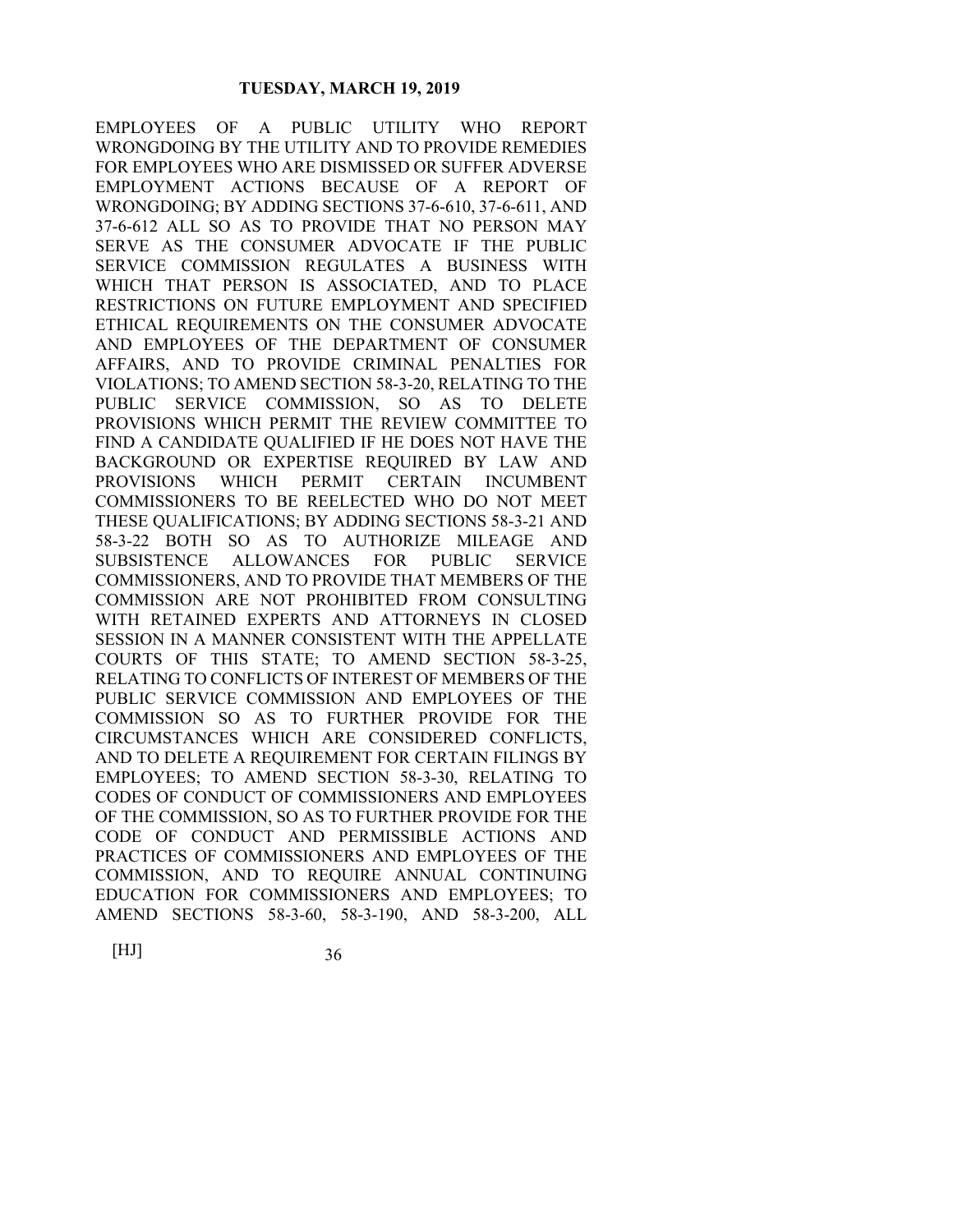RELATING TO AUDITS AND EXAMINATIONS OF PUBLIC UTILITIES, SO AS TO DELETE A PROVISION WHICH PROVIDES THAT THE INSPECTION, AUDIT, AND EXAMINATION OF PUBLIC UTILITIES IS THE SOLE RESPONSIBILITY OF THE OFFICE OF REGULATORY STAFF AND NOT THE COMMISSION, AND TO PERMIT THE COMMISSION TO DIRECT THE OFFICE OF REGULATORY STAFF TO AUDIT OR EXAMINE PUBLIC UTILITIES AND THE AUTHORITY OF THE COMMISSION TO UNDERTAKE THESE ACTIONS ON ITS OWN; BY ADDING SECTION 58-3-65 SO AS TO PROVIDE THAT THE PUBLIC SERVICE COMMISSION MAY EMPLOY, THROUGH CONTRACT OR OTHERWISE, THIRD-PARTY CONSULTANTS AND EXPERTS IN CARRYING OUT ITS DUTIES IF THE COMMISSION DETERMINES IT IS IN THE BEST INTEREST OF RATEPAYERS AND IT IS APPROVED BY THE PUBLIC UTILITIES REVIEW COMMITTEE; TO AMEND SECTION 58-3-225, RELATING TO CONDUCT OF HEARINGS BY THE COMMISSION, SO AS TO PROVIDE THAT BEFORE MAKING A DETERMINATION, THE COMMISSION SHALL QUESTION THE PARTIES THOROUGHLY DURING HEARINGS OF CONTESTED CASES WHEN APPROPRIATE; TO AMEND SECTION 58-3-260, RELATING TO THE PROHIBITION AGAINST COMMUNICATIONS BETWEEN THE COMMISSION AND PARTIES TO A PROCEEDING, SO AS TO PERMIT CERTAIN COMMUNICATIONS BETWEEN THE COMMISSION AND THE PUBLIC UTILITIES REVIEW COMMITTEE, AND A LEGISLATIVE COMMITTEE CHARGED WITH REVIEW OF THE COMMISSION; BY ADDING SECTIONS 58-3-281, 58-3-282, 58-3-283, 58-3-284, 58-3-285, 58-3-286, AND 58- 3-287, ALL SO AS TO IMPOSE CERTAIN CIVIL AND CRIMINAL PENALTIES AND SANCTIONS AGAINST A PUBLIC UTILITY WHICH VIOLATES THE PROVISIONS OF TITLE 58 OR REFUSES TO OBEY A RULE, ORDER, OR REGULATION OF THE OFFICE OF REGULATORY STAFF OR THE COMMISSION, OR WHICH FILES OR SUBMITS FALSE INFORMATION, INCLUDING A REQUIREMENT THAT THE PRINCIPAL EXECUTIVE OFFICER AND THE PRINCIPAL FINANCIAL OFFICER OF A UTILITY CERTIFY THE ACCURACY OF INFORMATION PROVIDED; TO AMEND SECTION 58-3-520, RELATING TO THE PUBLIC UTILITIES REVIEW COMMITTEE, SO AS TO REVISE THE MEMBERSHIP OF THE COMMITTEE AND PREVENT A PERSON FROM BEING APPOINTED TO THE COMMITTEE WHO HAS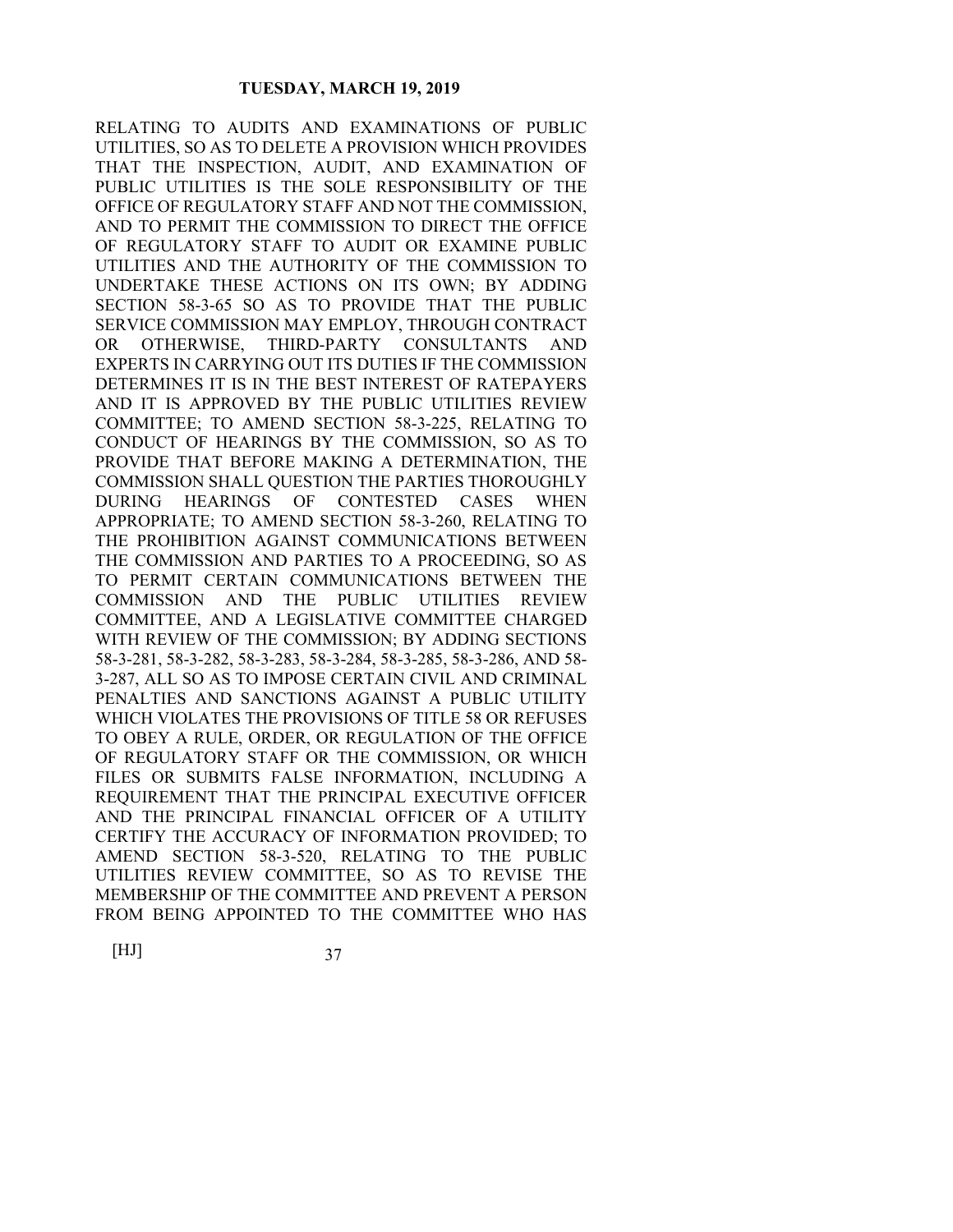MADE CERTAIN POLITICAL CONTRIBUTIONS TO THE APPOINTING AUTHORITY; TO AMEND SECTION 58-3-530, RELATING TO THE POWERS AND DUTIES OF THE REVIEW COMMITTEE, SO AS TO PROVIDE THAT THE COMMITTEE SHALL NOMINATE ALL CANDIDATES IT FINDS QUALIFIED FOR EACH SEAT ON THE COMMISSION, AND TO PROVIDE THAT THE COMMITTEE SHALL APPOINT THE EXECUTIVE DIRECTOR OF THE OFFICE OF REGULATORY STAFF; TO AMEND SECTION 58-3-560, RELATING TO ELECTION OF COMMISSIONERS, SO AS TO PROVIDE THAT THE PROVISIONS OF SECTION 58-3-24 PROHIBITING THE ELECTION OF MEMBERS OF THE GENERAL ASSEMBLY OR MEMBERS OF THEIR IMMEDIATE FAMILY TO THE COMMISSION, NO LONGER PROHIBITS THEIR ELECTION, AND TO PROVIDE THAT BEGINNING WITH THE 2020 ELECTIONS, THE ELECTIONS MUST BE HELD AT LEAST FORTY-FIVE DAYS AFTER THE SCREENING AND NOMINATION PROCESS; BY ADDING SECTION 58-3-565 SO AS TO PROVIDE THAT MEMBERS OF THE REVIEW COMMITTEE ARE PROHIBITED FROM CERTAIN ACTIONS OR HAVING CERTAIN BUSINESS RELATIONSHIPS; TO AMEND SECTION 58-4-40, RELATING TO THE DUTIES AND RESPONSIBILITIES OF THE OFFICE OF REGULATORY STAFF, SO AS TO REVISE CERTAIN DISCLOSURE REQUIREMENTS ON THE PART OF EMPLOYEES AND TO PROHIBIT CERTAIN OTHER ACTIONS BY THESE EMPLOYEES; TO AMEND SECTION 58-31-20, RELATING TO THE BOARD OF DIRECTORS OF THE PUBLIC SERVICE AUTHORITY, SO AS TO PROHIBIT CERTAIN ACTIONS BY BOARD MEMBERS AND TO PROHIBIT CERTAIN BUSINESS RELATIONSHIPS BY BOARD MEMBERS; AND TO REPEAL SECTION 58-4-30 RELATING TO THE QUALIFICATIONS AND APPOINTMENT OF THE EXECUTIVE DIRECTOR OF THE OFFICE OF REGULATORY STAFF.

Referred to Committee on Labor, Commerce and Industry

H. 4261 -- Reps. McCoy, G. M. Smith, Ott, Sandifer, Simrill and Lucas: A BILL TO AMEND THE CODE OF LAWS OF SOUTH CAROLINA, 1976, BY ADDING SECTION 58-31-25 SO AS TO PROVIDE THAT MAJOR UTILITY FACILITIES OF THE PUBLIC SERVICE AUTHORITY MUST BE SUBMITTED TO THE PUBLIC SERVICE COMMISSION FOR APPROVAL IN THE MANNER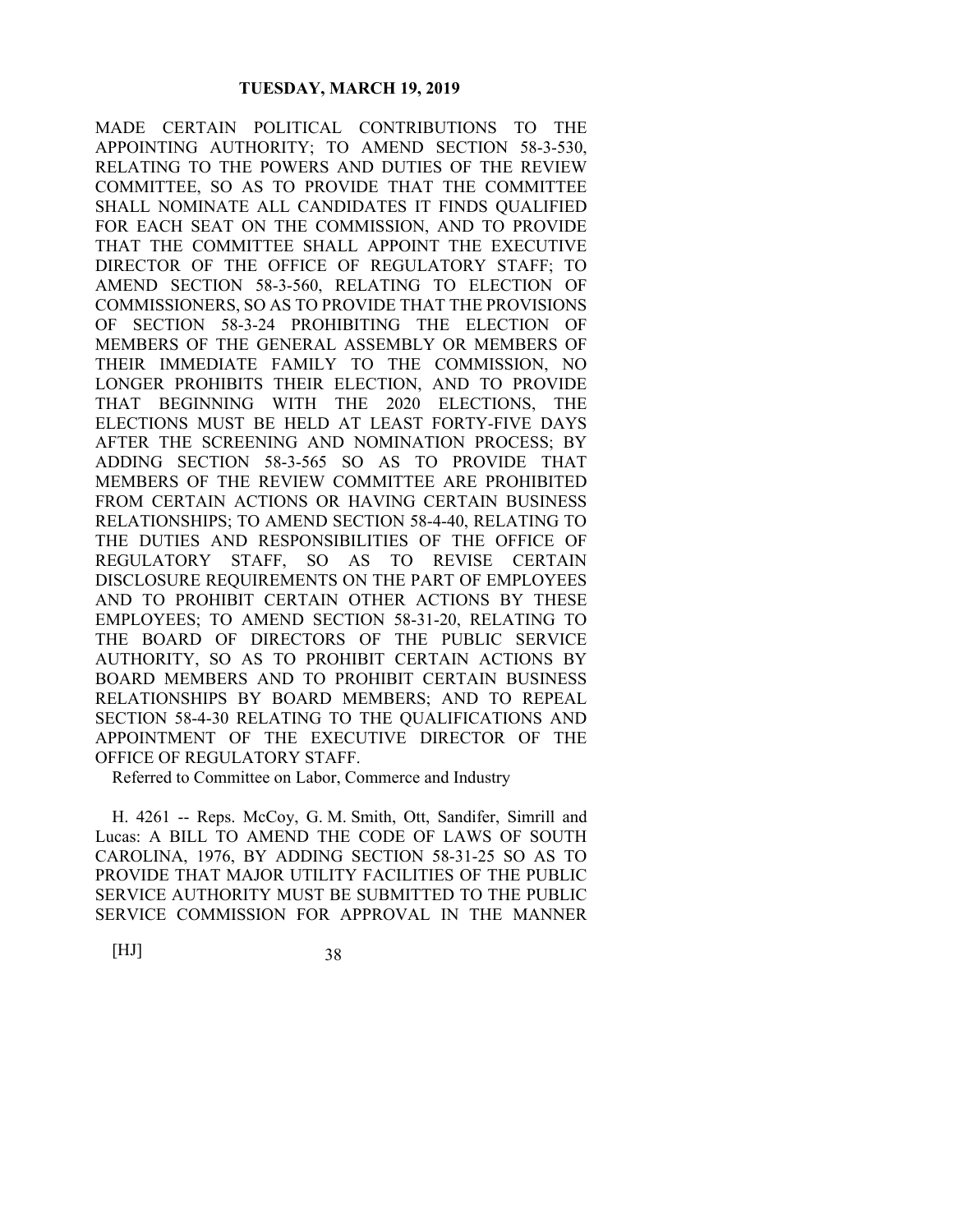DETERMINED BY LAW; BY ADDING ARTICLE 7 TO CHAPTER 31, TITLE 58 SO AS TO ESTABLISH CERTAIN MANDATORY PROCEDURES THAT THE PUBLIC SERVICE AUTHORITY MUST FOLLOW PRIOR TO REVISING ANY OF ITS BOARD-APPROVED RETAIL RATE SCHEDULES FOR RESIDENTIAL, LIGHTING, COMMERCIAL, OR INDUSTRIAL CUSTOMERS IN A MANNER THAT RESULTS IN A RATE INCREASE; BY ADDING ARTICLE 9 TO CHAPTER 31, TITLE 58 SO AS TO CREATE THE "SOUTH CAROLINA PUBLIC SERVICE AUTHORITY REVIEW AND OVERSIGHT COMMISSION", AND TO DEFINE THE COMMISSION'S COMPOSITION, POWERS, DUTIES, AND RESPONSIBILITIES; TO AMEND SECTION 58-31-20, RELATING TO THE PUBLIC SERVICE AUTHORITY BOARD OF DIRECTORS AND ITS ADVISORY BOARD, SO AS TO REQUIRE THE PUBLIC SERVICE AUTHORITY TO SUBMIT ANNUAL AUDITS TO THE ADVISORY BOARD AND TO THE SOUTH CAROLINA PUBLIC SERVICE AUTHORITY REVIEW AND OVERSIGHT COMMISSION, AND TO REQUIRE THE LIVE STREAMING OF BOARD AND COMMITTEE MEETINGS; TO AMEND SECTION 58-31-30, RELATING TO THE POWERS OF THE PUBLIC SERVICE AUTHORITY, SO AS TO REQUIRE THE PUBLIC SERVICE COMMISSION TO APPROVE THE PUBLIC SERVICE AUTHORITY'S CONSTRUCTION OF ANY MAJOR UTILITY FACILITY; AND TO AMEND SECTION 58-33-20, RELATING TO DEFINITIONS APPLICABLE TO CHAPTER 33, TITLE 58, SO AS TO REVISE THE DEFINITIONS OF "MAJOR UTILITY FACILITY" AND "PERSON".

Referred to Committee on Labor, Commerce and Industry

H. 4262 -- Reps. Simrill, Rutherford, Sandifer and Forrester: A BILL TO AMEND THE CODE OF LAWS OF SOUTH CAROLINA, 1976, BY ADDING ARTICLE 5 TO CHAPTER 11, TITLE 58 SO AS TO ENACT THE "SOUTH CAROLINA SMALL WIRELESS FACILITIES DEPLOYMENT ACT"; TO MAKE LEGISLATIVE FINDINGS; TO DEFINE RELEVANT TERMS; TO PROVIDE, AMONG OTHER THINGS, THAT CERTAIN AGREEMENTS OR ENACTMENTS PERTAINING TO THE DEPLOYMENT OF SMALL WIRELESS FACILITIES THAT DO NOT COMPLY WITH CERTAIN PROVISIONS OF THIS ACT MUST BE DEEMED INVALID AND UNENFORCEABLE BEGINNING OCTOBER 1, 2019; TO PROVIDE THAT CERTAIN UNITS OF LOCAL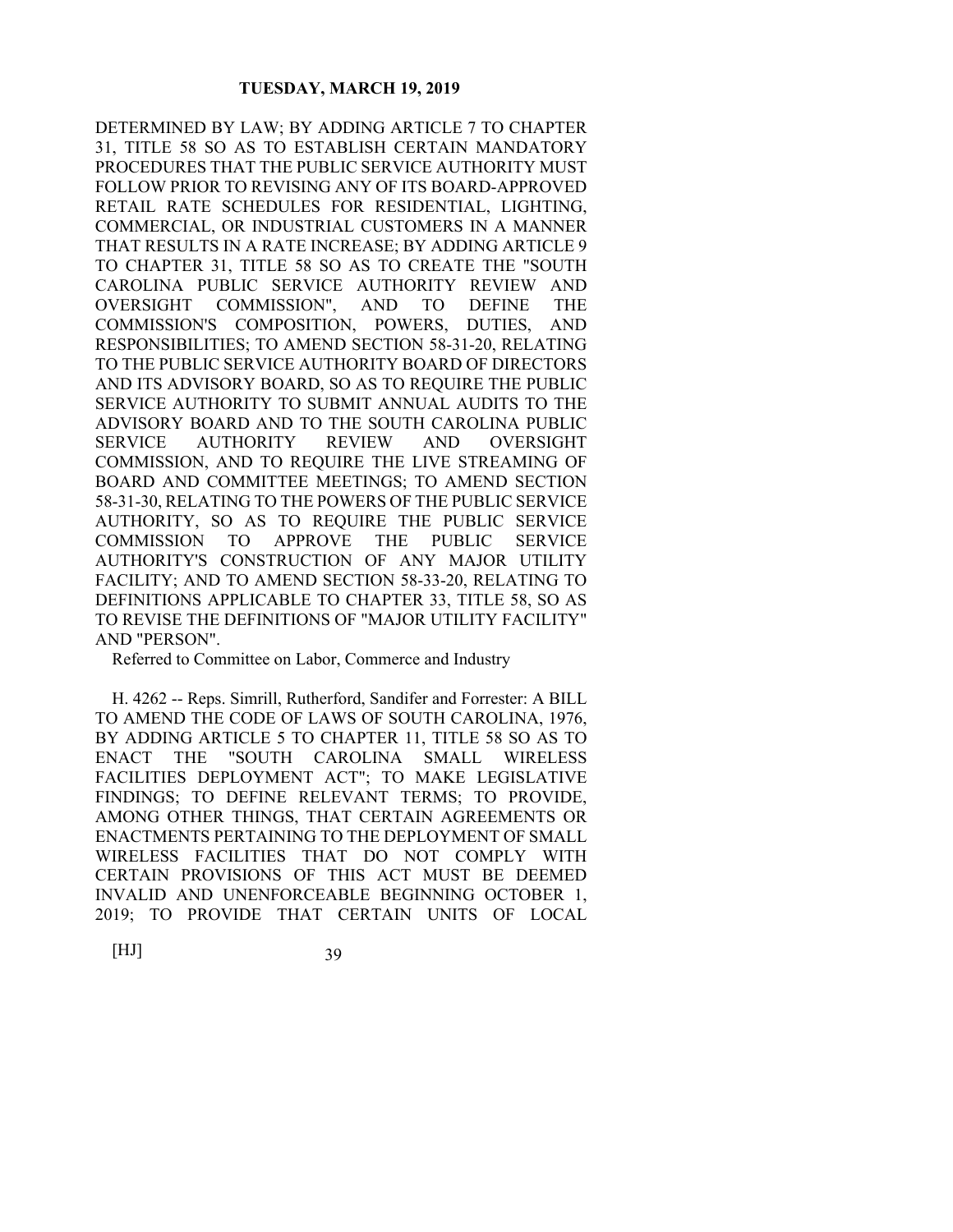GOVERNMENT "AUTHORITIES" WITH CONTROL OVER RIGHTS OF WAY MAY NOT PROHIBIT, REGULATE, OR CHARGE FOR THE COLLOCATION OF CERTAIN SMALL WIRELESS FACILITIES; TO PROVIDE THAT SMALL WIRELESS FACILITIES MUST BE CLASSIFIED AS PERMITTED USES AND NOT SUBJECT TO ZONING REVIEW AND APPROVAL UNDER SPECIFIED CIRCUMSTANCES; TO PROVIDE REQUIREMENTS FOR APPLICATIONS, FEES, APPLICATION REVIEW, AND ISSUANCE OF PERMITS FOR COLLOCATION OF SMALL WIRELESS FACILITIES; TO REQUIRE AUTHORITIES TO ALLOW THE COLLOCATION OF SMALL WIRELESS FACILITIES ON AUTHORITY UTILITY POLES UNDER SPECIFIED CIRCUMSTANCES; TO PROHIBIT AUTHORITIES FROM REGULATING THE DESIGN, ENGINEERING, CONSTRUCTION, INSTALLATION, OR OPERATION OF ANY SMALL WIRELESS FACILITY IN SPECIFIED CIRCUMSTANCES; TO PROVIDE THAT THE ADMINISTRATIVE LAW COURT HAS JURISDICTION TO RESOLVE ALL DISPUTES ARISING UNDER THE ACT; AND TO PROHIBIT AN AUTHORITY FROM REQUIRING A WIRELESS PROVIDER TO INDEMNIFY THE AUTHORITY OR ITS OFFICERS OR EMPLOYEES AND FROM NAMING THE AUTHORITY AS AN ADDITIONAL INSURED ON A WIRELESS PROVIDER'S INSURANCE POLICY.

Referred to Committee on Labor, Commerce and Industry

H. 4263 -- Rep. Sandifer: A BILL TO AMEND THE CODE OF LAWS OF SOUTH CAROLINA, 1976, BY ADDING CHAPTER 13 TO TITLE 10 SO AS TO PROVIDE THAT GOVERNMENTAL IMPROVEMENT PROJECTS, CONSTRUCTION PROJECTS, RENOVATION PROJECTS, OR IMPROVEMENTS TO REAL PROPERTY SHALL COMPLY WITH CERTAIN ENERGY STANDARDS; TO AMEND SECTION 48-52-620, RELATING TO THE REQUIREMENT THAT STATE AGENCIES AND SCHOOL DISTRICTS SUBMIT ENERGY CONSERVATION PLANS, SO AS TO ESTABLISH NEW METERING REQUIREMENTS; AND TO REPEAL ARTICLE 8, CHAPTER 52, TITLE 48 RELATING TO THE ENERGY INDEPENDENCE AND SUSTAINABLE CONSTRUCTION ACT OF 2007.

Referred to Committee on Labor, Commerce and Industry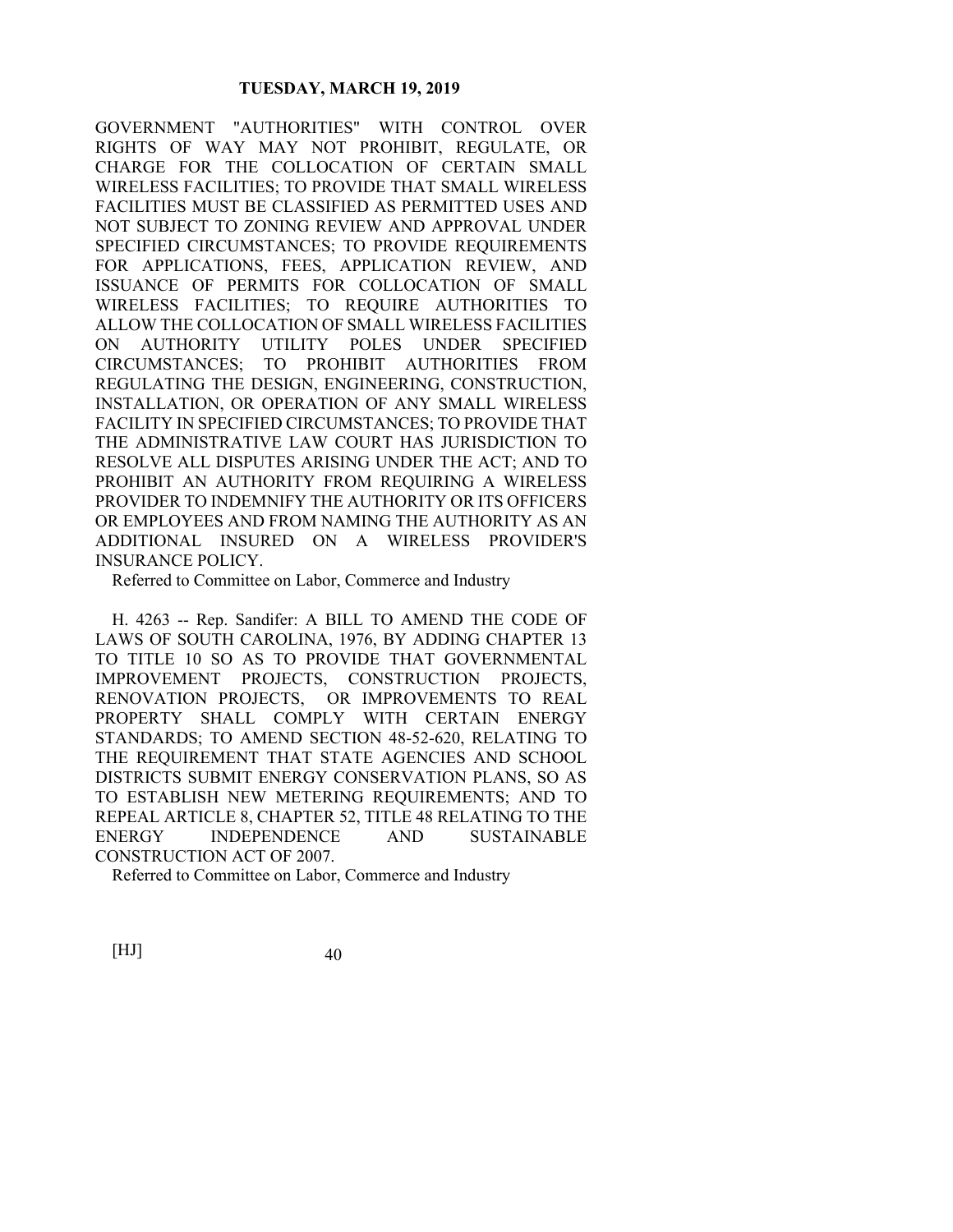H. 4264 -- Reps. Ridgeway and Wheeler: A BILL TO AMEND SECTION 59-111-110, CODE OF LAWS OF SOUTH CAROLINA, 1976, RELATING TO CERTAIN PEOPLE EXEMPT FROM PAYING TUITION TO ATTEND PUBLIC INSTITUTIONS OF HIGHER LEARNING FOR A PERIOD OF FOUR YEARS, SO AS TO INCLUDE THE CHILDREN OF FULL-TIME LICENSED PHYSICIANS WHO RESIDE AND PRACTICE IN MEDICALLY UNDERSERVED AREAS OF THIS STATE FOR A CERTAIN PERIOD OF TIME.

Referred to Committee on Education and Public Works

Rep. R. WILLIAMS moved that the House do now adjourn pending ratification of acts, which was agreed to.

### **RATIFICATION OF ACTS**

Pursuant to an invitation the Honorable Speaker and House of Representatives appeared in the Senate Chamber on March 19, 2019, at 3:00 p.m. and the following Acts and Joint Resolutions were ratified:

 (R. 6, S. 75) -- Senator Cromer: AN ACT TO AMEND THE CODE OF LAWS OF SOUTH CAROLINA, 1976, BY ADDING ARTICLE 9 TO CHAPTER 13, TITLE 38 SO AS TO REQUIRE AN INSURER OR AN INSURANCE GROUP TO SUBMIT A CORPORATE GOVERNANCE ANNUAL DISCLOSURE AND ESTABLISH CERTAIN REQUIREMENTS FOR THE DISCLOSURE, TO DEFINE NECESSARY TERMS, TO AUTHORIZE THE DIRECTOR OF THE DEPARTMENT OF INSURANCE TO PROMULGATE REGULATIONS RELATED TO THE DISCLOSURE, TO PROVIDE CERTAIN CONFIDENTIALITY REQUIREMENTS FOR INFORMATION SUBMITTED TO THE DIRECTOR AND TO PROHIBIT THE DIRECTOR OR A PERSON WHO RECEIVES INFORMATION RELATED TO THE ANNUAL DISCLOSURE FROM TESTIFYING IN A PRIVATE CIVIL ACTION CONCERNING THE CONFIDENTIAL INFORMATION, TO AUTHORIZE THE DIRECTOR TO RETAIN THIRD-PARTY CONSULTANTS AND PRESCRIBE CERTAIN RULES FOR THE CONSULTANTS, TO PROVIDE A PENALTY FOR AN INSURER WHO FAILS TO FILE THE CORPORATE GOVERNANCE ANNUAL DISCLOSURE, AND TO SET AN EFFECTIVE DATE; BY ADDING SECTION 38-21-295 SO AS TO AUTHORIZE THE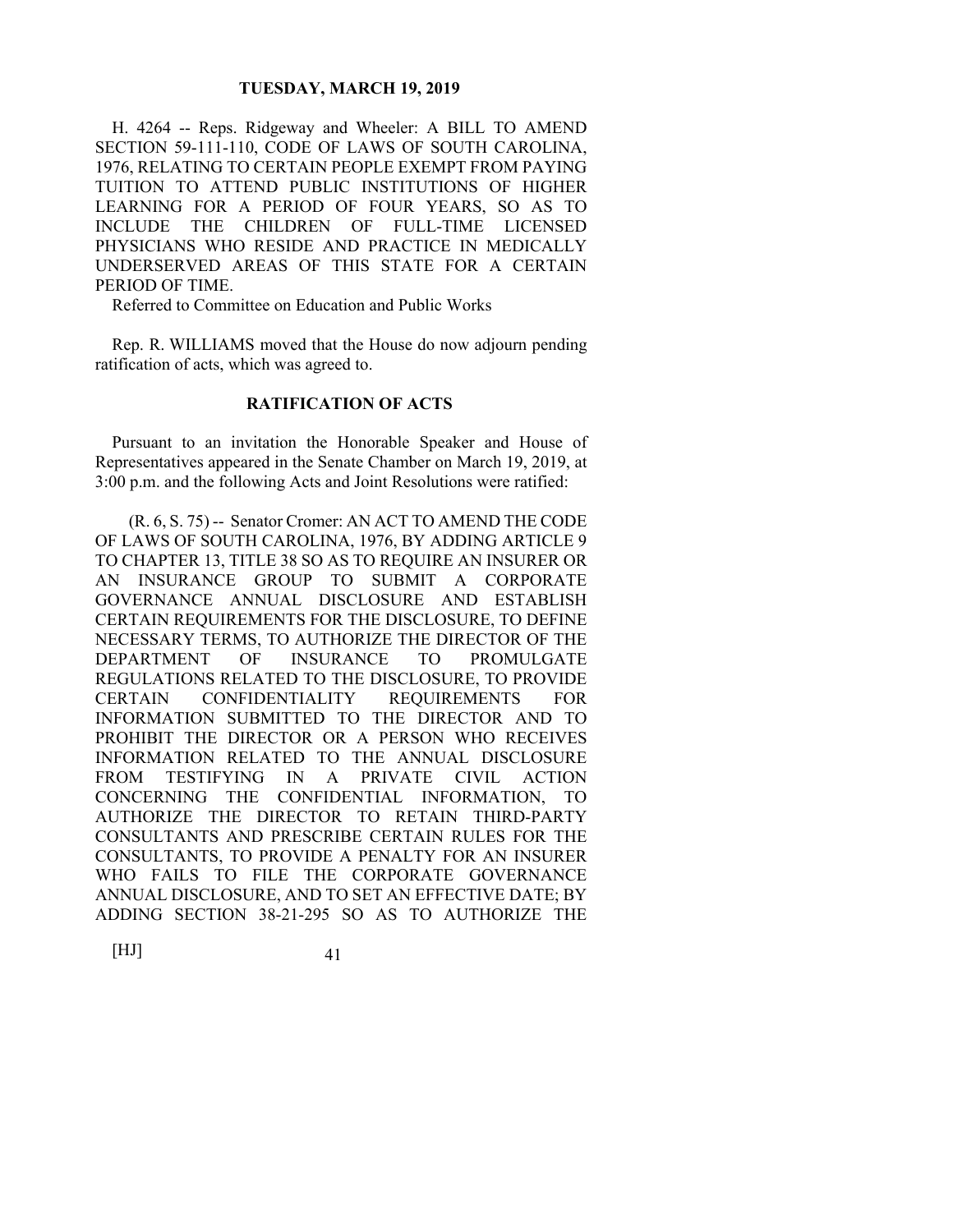DIRECTOR TO ACT AS THE GROUP-WIDE SUPERVISOR FOR AN INTERNATIONALLY ACTIVE INSURANCE GROUP UNDER CERTAIN CIRCUMSTANCES, TO ESTABLISH A PROCEDURE FOR THE DIRECTOR TO DETERMINE WHETHER HE MAY ACT AS THE GROUP-WIDE SUPERVISOR OR ACKNOWLEDGE ANOTHER REGULATORY OFFICIAL TO ACT AS THE GROUP-WIDE SUPERVISOR, TO AUTHORIZE THE DIRECTOR TO ENGAGE IN CERTAIN ACTIVITIES AS GROUP-WIDE SUPERVISOR, AND TO AUTHORIZE THE DIRECTOR TO PROMULGATE REGULATIONS; AND TO AMEND SECTION 38-21-10 SO AS TO DEFINE THE TERMS "DIRECTOR", "GROUP-WIDE SUPERVISOR", AND "INTERNATIONALLY ACTIVE INSURANCE GROUP".

 (R. 7, S. 80) -- Senator Sheheen: A JOINT RESOLUTION TO AMEND SECTIONS 1 AND 3 OF ACT 289 OF 2018, RELATING TO THE SOUTH CAROLINA AMERICAN REVOLUTION SESTERCENTENNIAL COMMISSION, SO AS TO PROVIDE THE OBSERVANCE MUST INCLUDE THE ROLE OF PERSONS OF AFRICAN-AMERICAN DESCENT IN THE AMERICAN REVOLUTION AND TO MAKE SIMILAR CHANGES TO THE MEMBERSHIP OF THE COMMISSION, RESPECTIVELY.

 (R. 8, S. 326) -- Senators Massey, Setzler, Malloy, Turner, Alexander and Young: A JOINT RESOLUTION TO DIRECT THE STATE LAW ENFORCEMENT DIVISION TO DISTRIBUTE TWO HUNDRED FIFTY THOUSAND DOLLARS TO THE SOUTH CAROLINA STATE FIREFIGHTERS ASSOCIATION TO PROVIDE FOR POST TRAUMATIC STRESS DISORDER INSURANCE AND PROGRAMS.

 (R. 9, S. 327) -- Senator Shealy: AN ACT TO AMEND SECTION 1-25-60, CODE OF LAWS OF SOUTH CAROLINA, 1976, RELATING TO THE STATE INTERAGENCY PLANNING AND EVALUATION ADVISORY COMMITTEE, SO AS TO REDESIGNATE THE NAME OF THE SENATE GENERAL COMMITTEE AS THE FAMILY AND VETERANS SERVICES' COMMITTEE.

 (R. 10, S. 358) -- Senator Cromer: AN ACT TO AMEND SECTION 38-31-30, CODE OF LAWS OF SOUTH CAROLINA,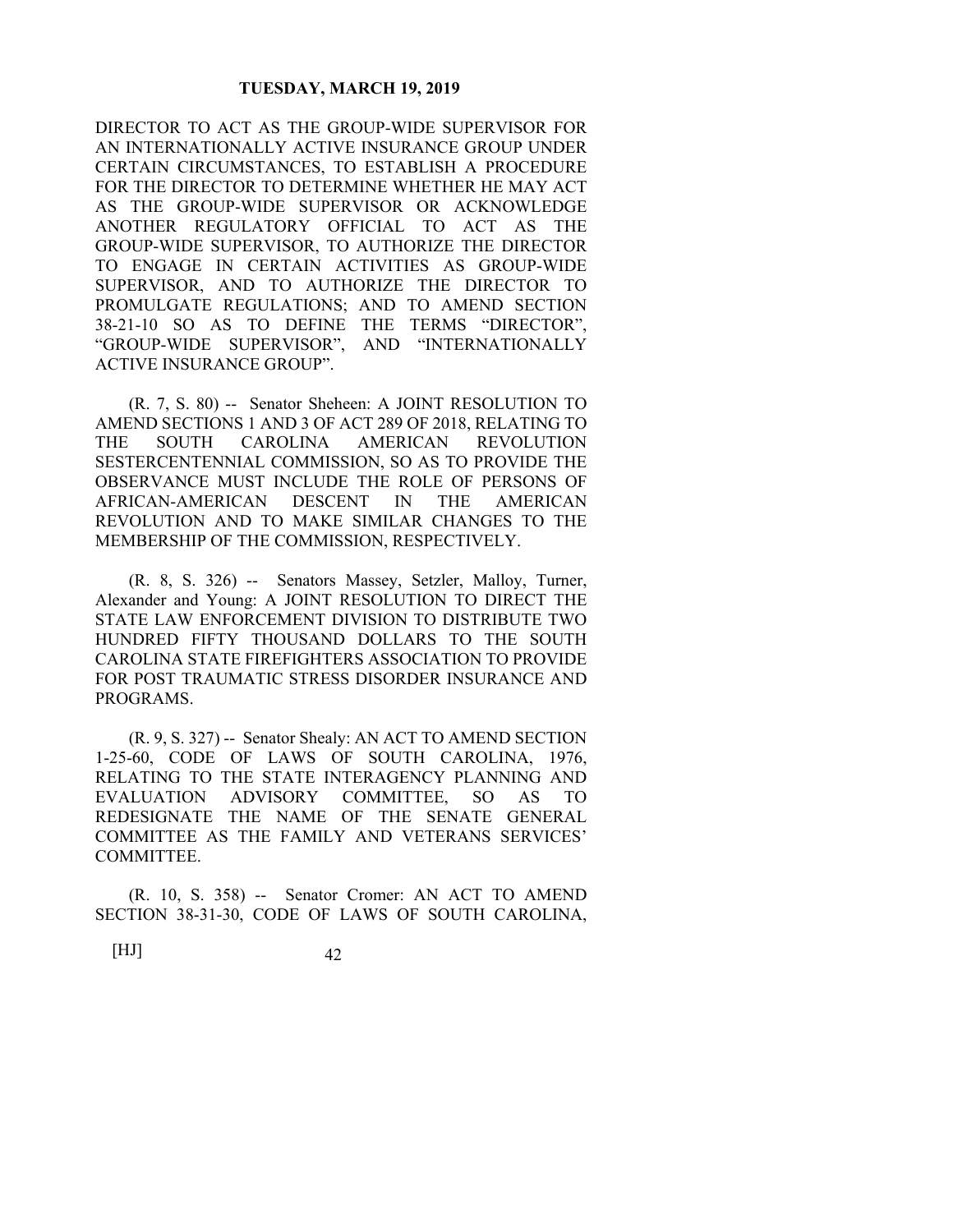1976, RELATING TO THE APPLICATION OF THE SOUTH CAROLINA PROPERTY AND CASUALTY INSURANCE GUARANTY ASSOCIATION, SO AS TO APPLY THE PROVISIONS OF CHAPTER 31, TITLE 38 TO A CLAIM OR LOSS COVERED BY SELF-INSURANCE THAT OCCURRED PRIOR TO THE ACQUISITION OF A BLOCK OF BUSINESS BY A LICENSED INSURER; AND TO AMEND SECTION 42-5-20, RELATING TO INSURANCE REQUIREMENTS FOR WORKERS' COMPENSATION, SO AS TO PROHIBIT A SELF-INSURER FROM PARTICIPATING IN OR OBTAINING BENEFITS FROM THE SOUTH CAROLINA PROPERTY AND CASUALTY INSURANCE GUARANTY ASSOCIATION AND TO REQUIRE THE SOUTH CAROLINA WORKERS' COMPENSATION COMMISSION TO SECURE AN ACTUARIAL OPINION BEFORE APPROVING THE TRANSFER OF A SELF-INSURER TO A LICENSED INSURER.

 (R. 11, S. 360) -- Senator Cromer: AN ACT TO AMEND THE CODE OF LAWS OF SOUTH CAROLINA, 1976, BY ADDING SECTION 38-47-55 SO AS TO CLARIFY THAT CERTAIN INDIVIDUALS ARE AUTHORIZED TO ADJUST FOOD SPOILAGE CLAIMS WITHOUT AN ADJUSTER'S LICENSE; BY ADDING SECTION 38-72-75 SO AS TO REQUIRE A LONG-TERM CARE INSURANCE PROVIDER TO SUBMIT ALL PREMIUM RATE SCHEDULES TO THE DEPARTMENT OF INSURANCE AND TO ESTABLISH CERTAIN PROCEDURES CONCERNING THE PREMIUM APPROVAL PROCESS; TO AMEND SECTION 38-3-110, RELATING TO THE DUTIES OF THE DIRECTOR OF THE DEPARTMENT OF INSURANCE, SO AS TO ALTER PUBLIC HEARING REQUIREMENTS; TO AMEND SECTION 38-7-20, RELATING TO INSURANCE PREMIUM TAXES, SO AS TO EXCLUDE CERTAIN FACTORS FROM THE TOTAL PREMIUM COMPUTATION; TO AMEND SECTION 38-7-60, RELATING TO THE SUBMISSION OF A RETURN OF PREMIUMS, SO AS TO REQUIRE THE SUBMISSION OF A RETURN OF PREMIUMS COLLECTED; TO AMEND SECTION 38-43-247, RELATING TO THE REPORTING OF CRIMINAL PROSECUTIONS, SO AS TO ONLY REQUIRE THE REPORTING OF CRIMINAL CONVICTIONS; TO AMEND SECTION 38-44-50, RELATING TO THE REVIEW OF A MANAGING GENERAL AGENT, SO AS TO ALTER THE SUBMISSION DATE FROM MARCH FIRST TO JUNE FIRST; TO AMEND SECTIONS 38-46-60 AND 38-46-90, BOTH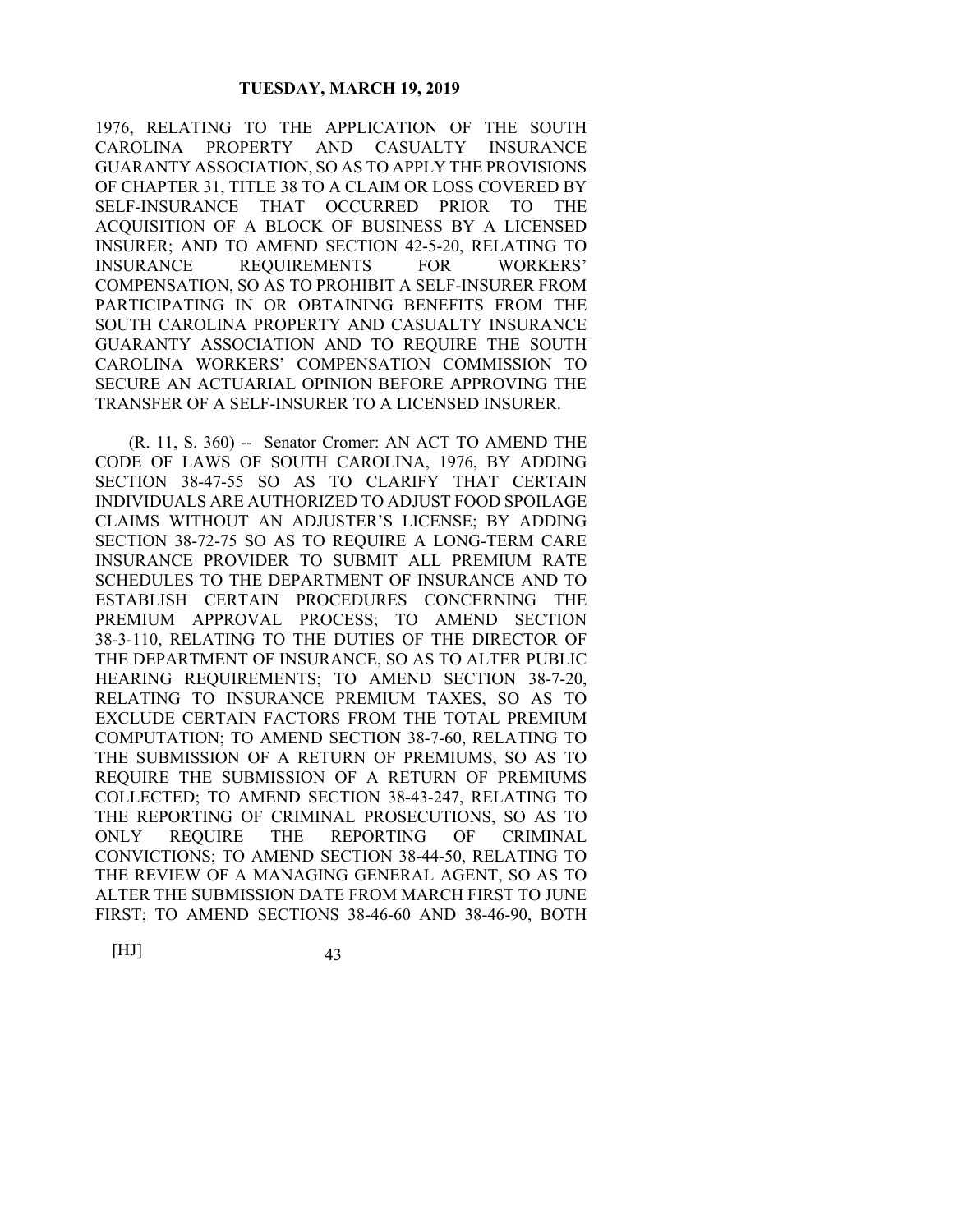RELATING TO A PARTY ENGAGED AS A REINSURANCE INTERMEDIARY-BROKER, SO AS TO ALTER THE SUBMISSION DATE OF CERTAIN DOCUMENTS FROM MARCH FIRST TO JUNE FIRST; TO AMEND SECTIONS 38-57-130, 38-57-140, AND 38-57-150, ALL RELATING TO PROHIBITED TRADE PRACTICES, SO AS TO CLARIFY THAT CERTAIN PRACTICES ARE PROHIBITED; TO AMEND SECTIONS 38-75-730 AND 38-75-1200, BOTH RELATING TO CANCELLATIONS OF PROPERTY, CASUALTY, AND TITLE INSURANCE POLICIES, SO AS TO EXTEND WHEN AN INSURER CAN CANCEL A POLICY WITHOUT CAUSE TO ONE HUNDRED TWENTY DAYS AND TO PROHIBIT AN INSURER FROM CANCELLING A POLICY OUTSIDE OF THE ONE HUNDRED TWENTY-DAY PERIOD IF THEY HAD NOTICE OF A CHANGE IN RISK PRIOR TO THE EXPIRATION OF THE ONE HUNDRED TWENTY-DAY PERIOD; TO AMEND SECTION 38-90-160, AS AMENDED, RELATING TO THE APPLICATION OF CERTAIN PROVISIONS TO CAPTIVE INSURANCE COMPANIES, SO AS TO APPLY THE SOUTH CAROLINA INSURANCE DATA SECURITY ACT TO CAPTIVE INSURANCE COMPANIES; AND TO AMEND SECTION 38-99-70, RELATING TO LICENSEES EXEMPTED FROM CERTAIN DATA SECURITY REQUIREMENTS, SO AS TO ONLY EXEMPT THE LICENSEES FROM THE PROVISIONS OF SECTION 38-99-20.

 (R. 12, S. 428) -- Senators Gambrell and Cash: AN ACT TO AMEND SECTION 7-7-80, CODE OF LAWS OF SOUTH CAROLINA, 1976, RELATING TO THE DESIGNATION OF VOTING PRECINCTS IN ANDERSON COUNTY, SO AS TO DELETE THE GROVE SCHOOL AND ANDERSON 5/A PRECINCTS AND ADD THE SOUTH FANT PRECINCT, AND TO REDESIGNATE THE MAP NUMBER ON WHICH THE NAMES OF THESE PRECINCTS MAY BE FOUND AND MAINTAINED BY THE REVENUE AND FISCAL AFFAIRS OFFICE.

 (R. 13, S. 441) -- Senator Nicholson: AN ACT TO AMEND SECTION 7-7-290, AS AMENDED, CODE OF LAWS OF SOUTH CAROLINA, 1976, RELATING TO THE DESIGNATION OF VOTING PRECINCTS IN GREENWOOD COUNTY, SO AS TO REDESIGNATE THE MAP NUMBER ON WHICH THE NAMES OF THESE PRECINCTS MAY BE FOUND AND MAINTAINED BY THE REVENUE AND FISCAL AFFAIRS OFFICE.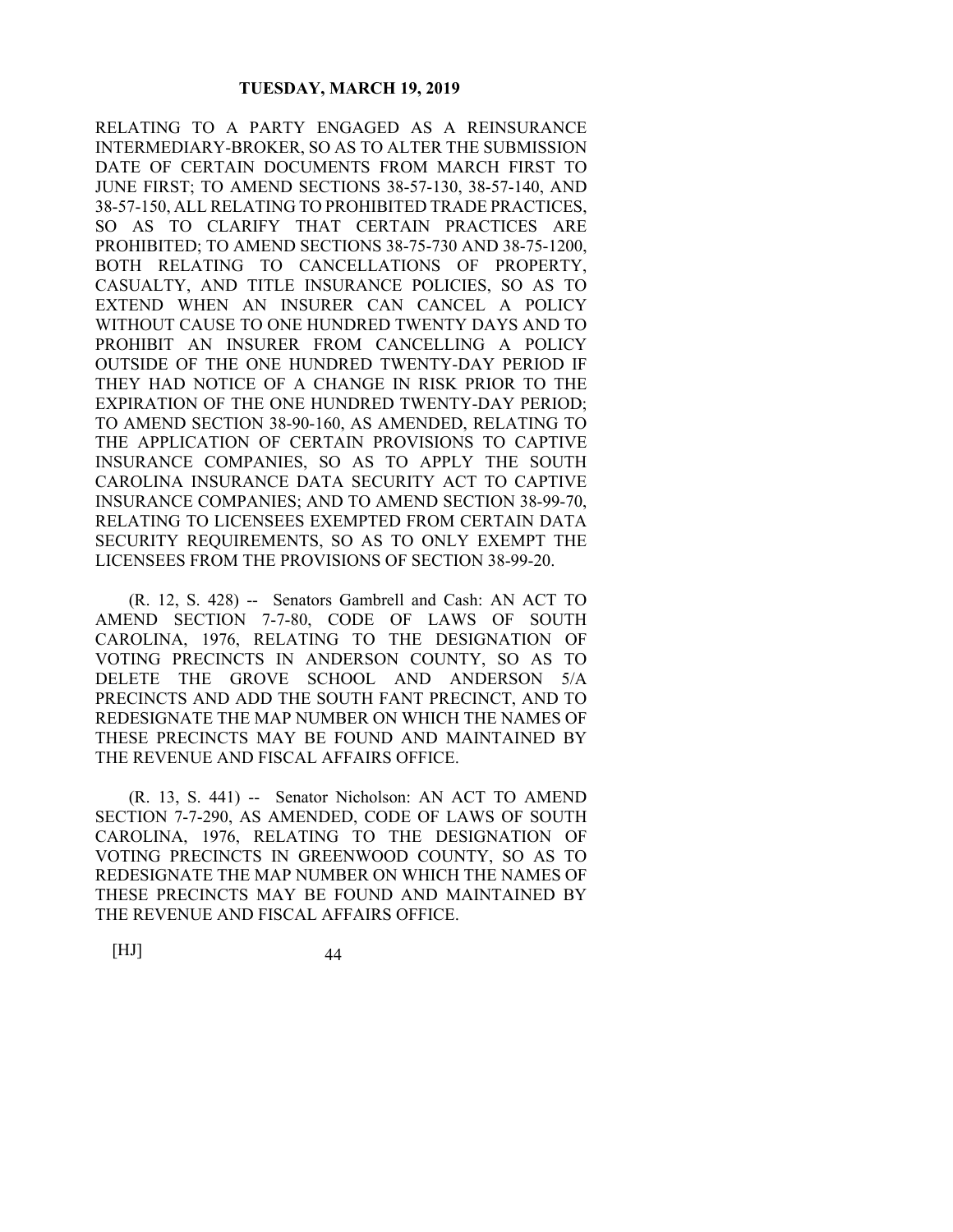(R. 14, S. 482) -- Senators Campbell and Bennett: AN ACT TO AMEND SECTION 7-7-230, CODE OF LAWS OF SOUTH CAROLINA, 1976, RELATING TO THE DESIGNATION OF VOTING PRECINCTS IN DORCHESTER COUNTY, SO AS TO REDESIGNATE THE MAP NUMBER ON WHICH THE NAMES OF THESE PRECINCTS MAY BE FOUND AND MAINTAINED BY THE REVENUE AND FISCAL AFFAIRS OFFICE.

 (R. 15, S. 504) -- Senators Hutto and M.B. Matthews: AN ACT TO AMEND ACT 372 OF 2008, RELATING TO THE ALLENDALE COUNTY AERONAUTICS AND DEVELOPMENT COMMISSION, SO AS TO ABOLISH THE EXISTING NINE-MEMBER COMMISSION, TO TERMINATE THE TERMS OF ITS MEMBERS, TO RECONSTITUTE THE COMMISSION AS THE ALLENDALE COUNTY AERONAUTICS COMMISSION, AND TO REVISE THE COMPOSITION OF THE COMMISSION'S MEMBERSHIP.

 (R. 16, H. 3127) -- Reps. Dillard, Henderson-Myers, Clyburn, Weeks, Robinson and Gilliard: A JOINT RESOLUTION TO ESTABLISH THE MOLD ABATEMENT AND REMEDIATION STUDY COMMITTEE TO STUDY THE IMPACT OF MOLD IN PUBLIC AREAS AND TO ASCERTAIN THE BEST METHOD OF ABATEMENT FOR MOLD IN PUBLIC AREAS; TO PROVIDE FOR THE MEMBERSHIP OF THE STUDY COMMITTEE, TO ESTABLISH CERTAIN GOALS FOR THE STUDY COMMITTEE, TO REQUIRE THE STUDY COMMITTEE TO PREPARE A REPORT FOR THE GENERAL ASSEMBLY, AND TO DISSOLVE THE STUDY COMMITTEE.

 (R. 17, H. 3639) -- Reps. Taylor, Allison, Felder and Huggins: AN ACT TO AMEND SECTION 59-112-50, CODE OF LAWS OF SOUTH CAROLINA, 1976, RELATING TO MILITARY PERSONNEL AND THEIR DEPENDENTS WHO ARE ENTITLED TO PAY IN-STATE TUITION AND FEES WITHOUT REGARD TO THE LENGTH OF TIME THEY HAVE RESIDED IN THIS STATE, SO AS TO EXPAND THE CATEGORIES OF INDIVIDUALS COVERED BY THESE PROVISIONS TO CONFORM WITH CERTAIN CHANGES IN FEDERAL LAW.

 (R. 18, H. 3697) -- Reps. Taylor, Allison, Gilliard, Simmons, Bales, Moore and Govan: A JOINT RESOLUTION TO PROVIDE THAT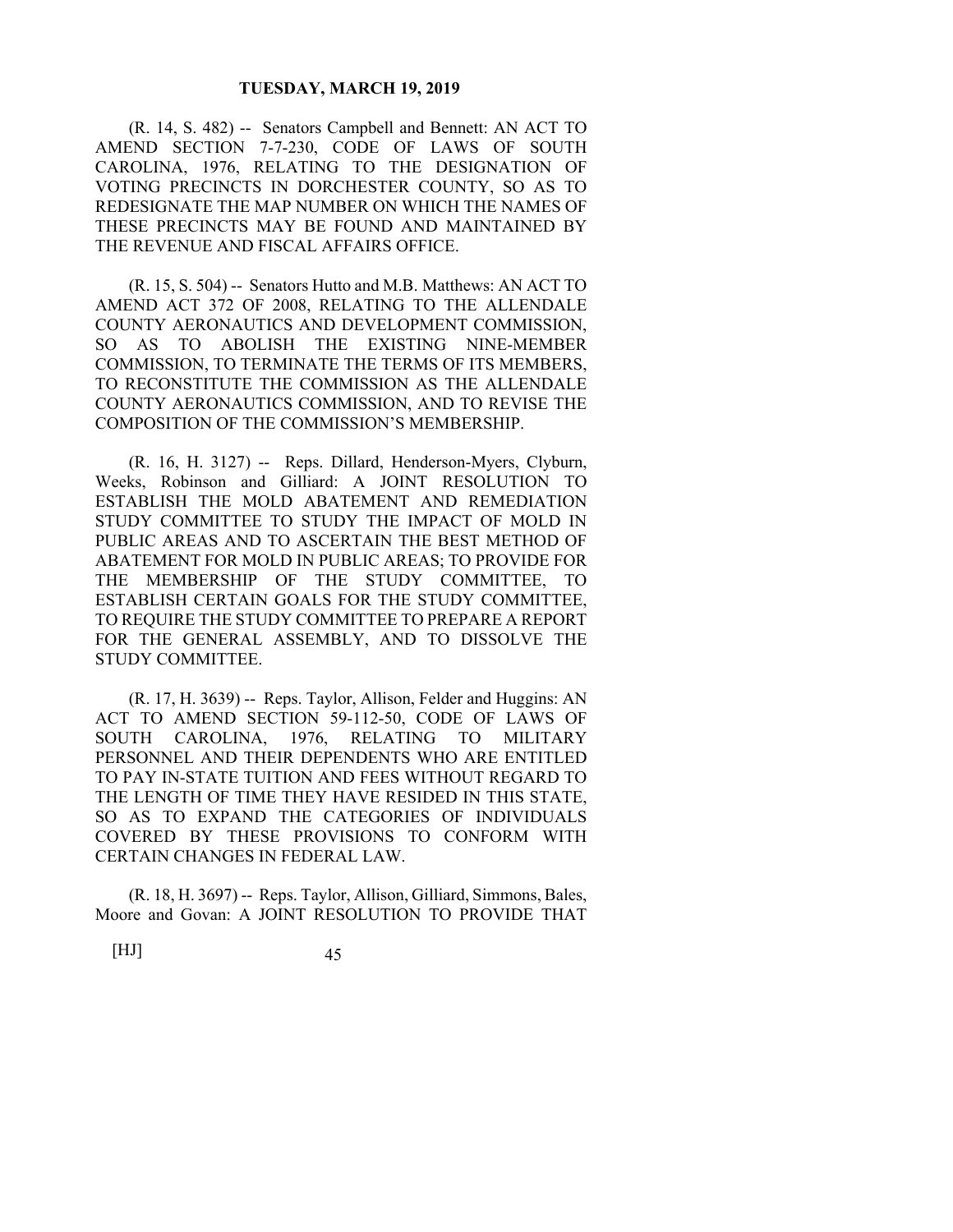NOTWITHSTANDING THE PROVISIONS OF REGULATION 62-6-(D), SOUTH CAROLINA CODE OF REGULATIONS, RELATING TO THE REQUIREMENT THAT AT LEAST TWENTY-FIVE PERCENT OF CURRICULUM REQUIREMENTS FOR CERTAIN ACADEMIC PROGRAMS MUST BE EARNED THROUGH INSTRUCTION BY THE INSTITUTION AWARDING THE DEGREE, THE COMMISSION ON HIGHER EDUCATION MAY GRANT ALTERNATE PROGRAM COMPLETION OPTIONS TO STUDENTS IMPACTED BY THE CLOSURE OF SIX EDUCATION CORPORATION OF AMERICA, INC., HIGHER EDUCATION PROVIDERS IN SOUTH CAROLINA IN 2018.

 (R. 19, H. 3798) -- Reps. Clary, Hiott, Collins and W. Cox: AN ACT TO AMEND SECTION 7-7-450, CODE OF LAWS OF SOUTH CAROLINA, 1976, RELATING TO THE DESIGNATION OF VOTING PRECINCTS IN PICKENS COUNTY, SO AS TO REDESIGNATE THE MAP NUMBER ON WHICH THE NAMES OF THESE PRECINCTS MAY BE FOUND AND MAINTAINED BY THE REVENUE AND FISCAL AFFAIRS OFFICE.

 (R. 20, H. 3849) -- Reps. G.M. Smith and Toole: A JOINT RESOLUTION TO PROVIDE A GRACE PERIOD ON THE ENFORCEMENT OF SECTION 12-21-735 OF THE 1976 CODE, RELATING TO THE STAMP TAX ON CIGARETTES, AGAINST UNSTAMPED PACKAGES OF CIGARETTES FOR WHICH APPLICABLE TAXES HAVE BEEN PAID.

 (R. 21, H. 3987) -- Reps. Gagnon and West: AN ACT TO AMEND SECTION 7-7-30, CODE OF LAWS OF SOUTH CAROLINA, 1976, RELATING TO THE DESIGNATION OF VOTING PRECINCTS IN ABBEVILLE COUNTY, SO AS TO REDESIGNATE THE MAP NUMBER ON WHICH THE NAMES OF THESE PRECINCTS MAY BE FOUND AND MAINTAINED BY THE REVENUE AND FISCAL AFFAIRS OFFICE.

#### **RETURNED WITH CONCURRENCE**

The Senate returned to the House with concurrence the following:

H. 4234 -- Rep. Lucas: A CONCURRENT RESOLUTION TO WELCOME TO THE PALMETTO STATE THE HONORABLE GUDRUN YNGVADOTTIR, INTERNATIONAL PRESIDENT OF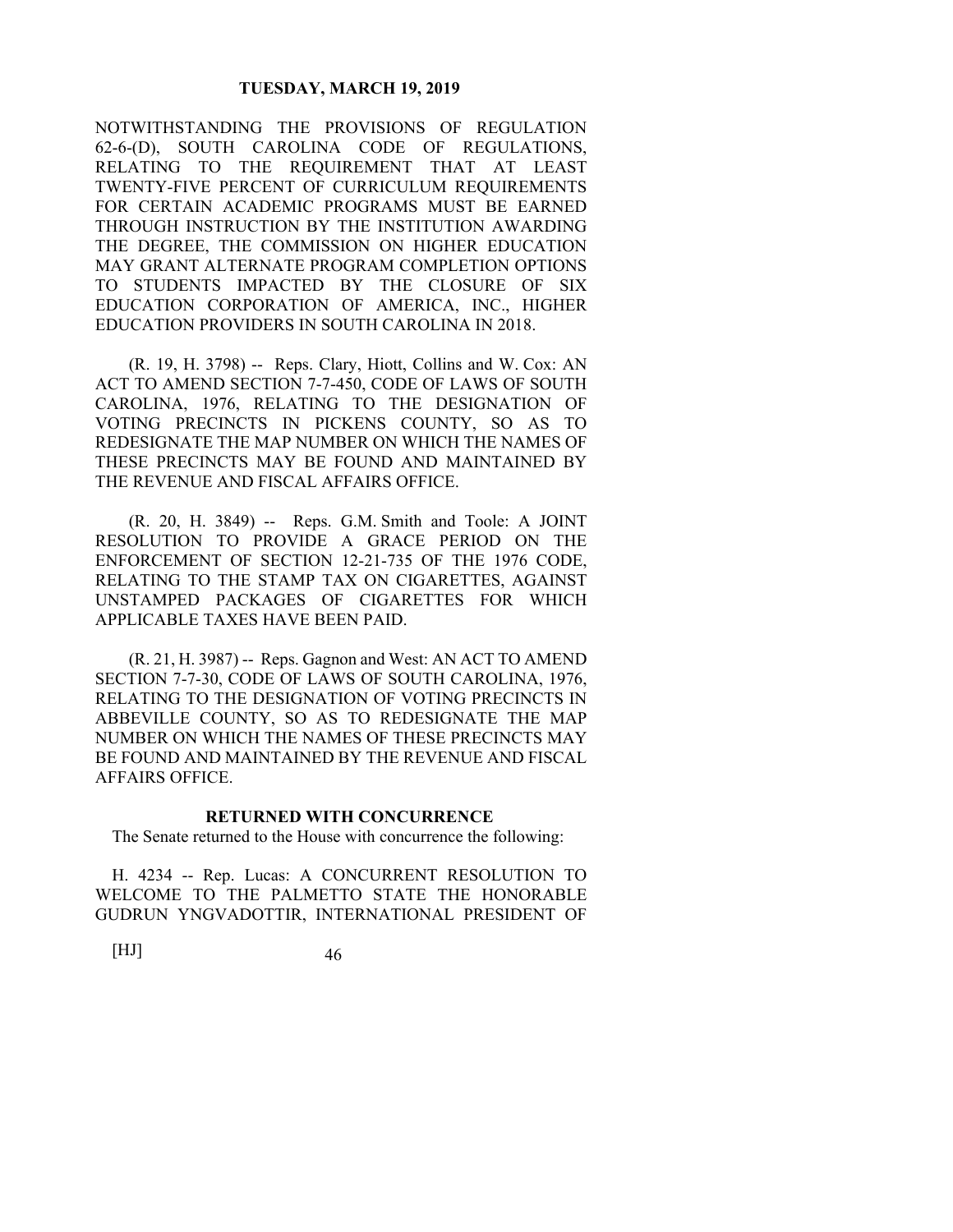LIONS CLUBS INTERNATIONAL, ON THE OCCASION OF THE 95TH ANNUAL SOUTH CAROLINA LIONS MULTIPLE DISTRICT 32 STATE CONVENTION AND TO HONOR THE LIONS CLUBS FOR THEIR MANY YEARS OF COMMUNITY SERVICE.

H. 3928 -- Reps. Sottile, Gilliard, McCoy, Mack, Hewitt, Pendarvis, Bennett, Cogswell, Mace and Brown: A CONCURRENT RESOLUTION TO REQUEST THE NATIONAL OCEANIC AND ATMOSPHERIC ADMINISTRATION RENAME THE PORTION OF THE NAVIGATIONAL CHANNEL ADJACENT TO THE CITY OF CHARLESTON WATERFRONT CONSISTING OF THE CHARLESTON MARITIME CENTER, INTERNATIONAL AFRICAN AMERICAN MUSEUM, AND THE PEDESTRIAN WALKWAY OF THE ARTHUR RAVENEL, JR. BRIDGE TO "RILEY REACH" IN ORDER TO HONOR THE LEGACY OF MAYOR JOSEPH P. RILEY, JR.

H. 3015 -- Reps. McDaniel, King and Lucas: A CONCURRENT RESOLUTION TO REQUEST THE DEPARTMENT OF TRANSPORTATION NAME THE INTERCHANGE LOCATED AT EXIT 32 IN FAIRFIELD COUNTY ALONG INTERSTATE HIGHWAY 77 THE "COUNTY COUNCILMEN DAVID BROWN & CARNELL MURPHY INTERCHANGE" AND ERECT APPROPRIATE MARKERS OR SIGNS AT THIS INTERCHANGE THAT CONTAIN THESE WORDS.

### **ADJOURNMENT**

At 3:05 p.m. the House, in accordance with the motion of Rep. DAVIS, adjourned in memory of James Hewlette Rozier, Jr., to meet at 10:00 a.m. tomorrow.

\*\*\*